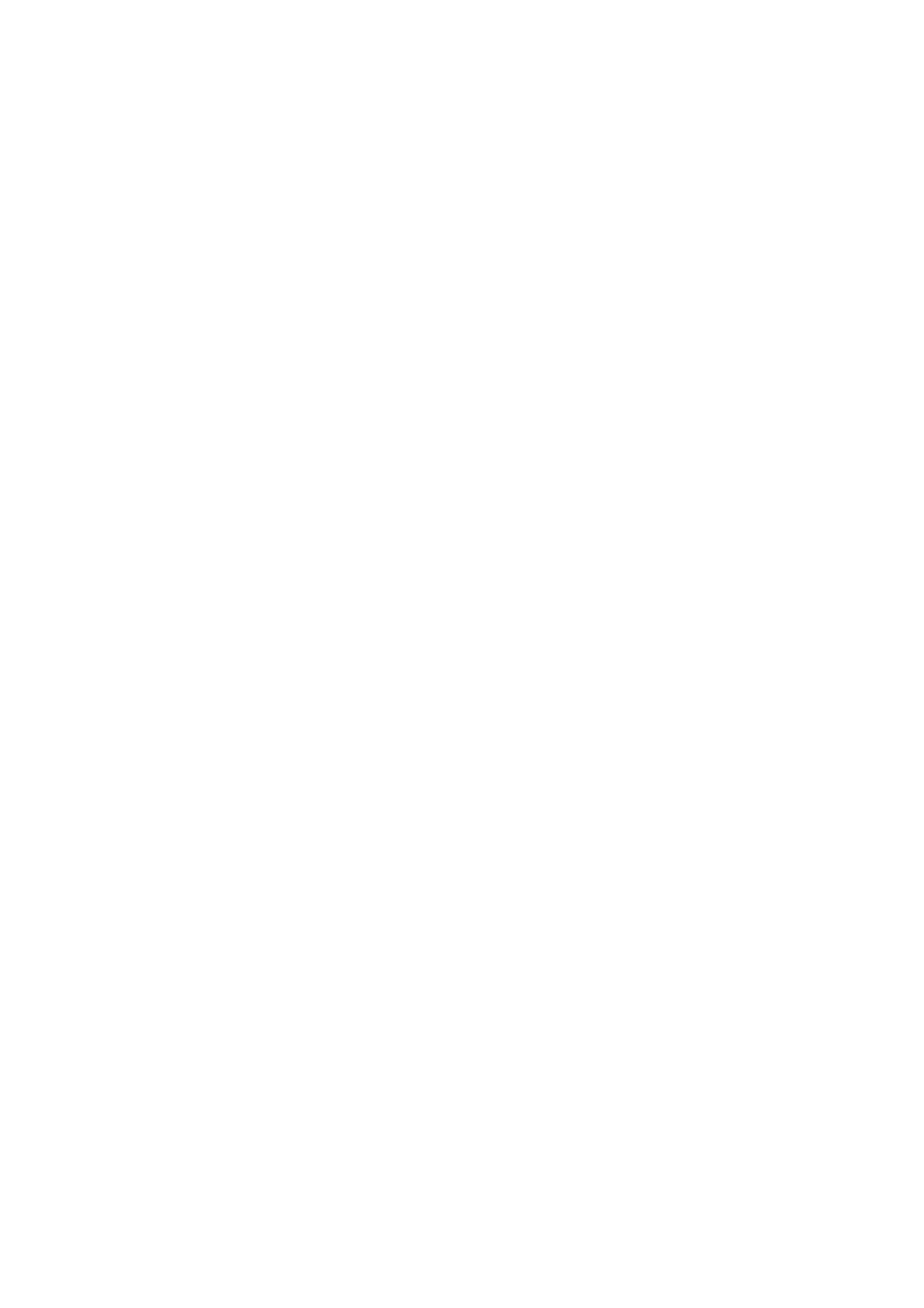# **TABLE OF CONTENTS**

| <b>CHAPTER I:</b> |                                                                                              |  |
|-------------------|----------------------------------------------------------------------------------------------|--|
| 1.                |                                                                                              |  |
| 2.                |                                                                                              |  |
|                   |                                                                                              |  |
| 1.                |                                                                                              |  |
| 2.                |                                                                                              |  |
| 3.                |                                                                                              |  |
| $\overline{4}$ .  |                                                                                              |  |
|                   | <b>CHAPTER III: Current practices of exchange of animal genetic resources  28</b>            |  |
| 1.                |                                                                                              |  |
| 2.                |                                                                                              |  |
| 3.                |                                                                                              |  |
|                   |                                                                                              |  |
| 1.                |                                                                                              |  |
| 2.                |                                                                                              |  |
|                   |                                                                                              |  |
|                   |                                                                                              |  |
| References        |                                                                                              |  |
| Annex 1:          | Selected studies indicating breed difference in resistance/tolerance to specific<br>diseases |  |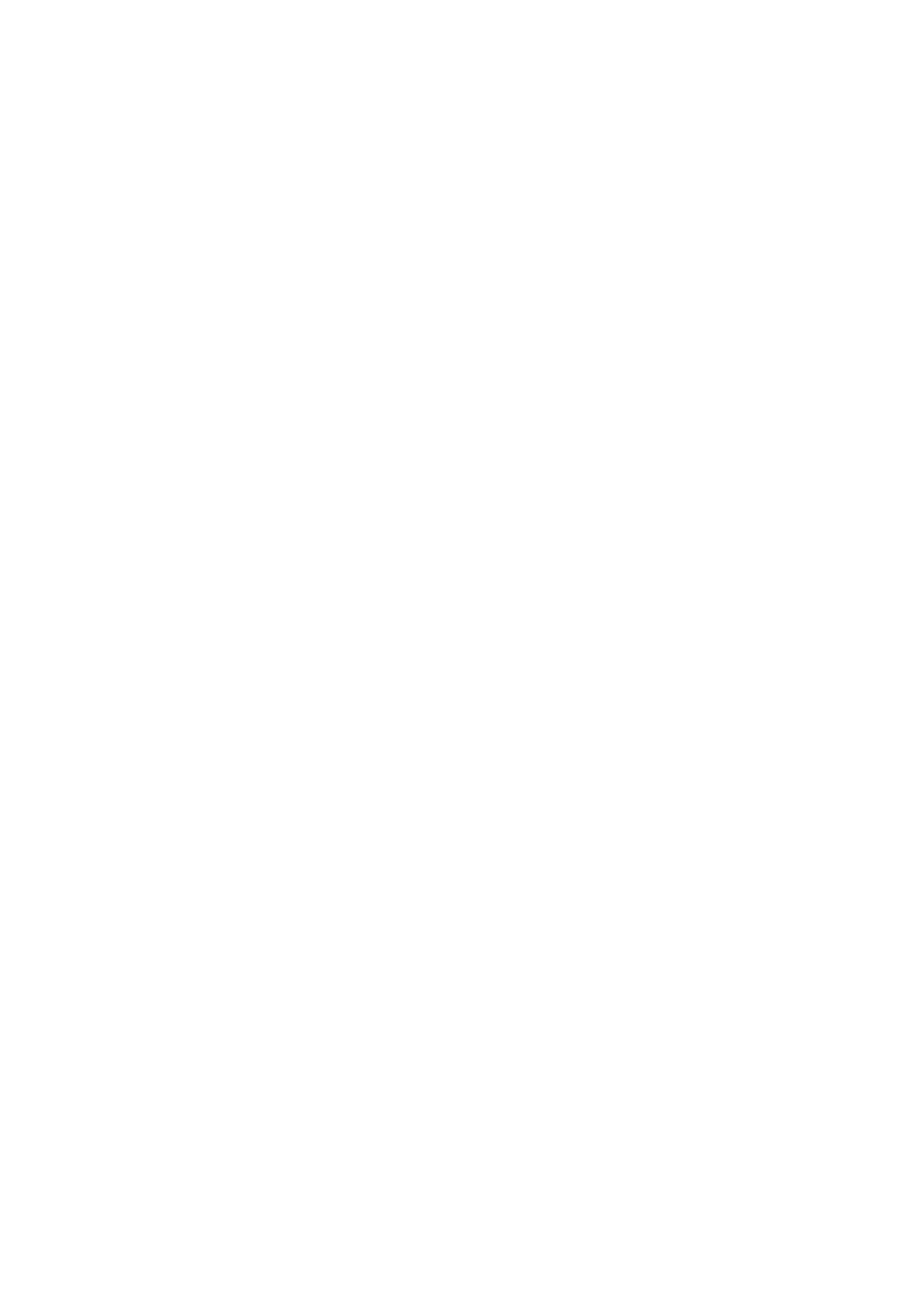### **ABOUT THIS PUBLICATION**

The Commission on Genetic Resources for Food and Agriculture (the Commission), at its Tenth Regular Session, recommended that the Food and Agriculture Organization of the United Nations (FAO) and the Commission contribute to further work on access and benefit-sharing, in order to ensure that it moves in a direction supportive of the special needs of the agricultural sector, in regard to all components of biological diversity of interest to food and agriculture.

At its Eleventh Regular Session, the Commission agreed on the importance of considering access and benefit-sharing in relation to all components of biodiversity for food and agriculture, and decided that work in this field should be an early task within its Multi-Year Programme of Work (MYPOW). Accordingly, the Commission decided to consider arrangements and policies for access and benefitsharing for genetic resources for food and agriculture at its Twelfth Regular Session (19-23 October 2009). To facilitate discussions and debate on access and benefit-sharing for genetic resources for food and agriculture at the Twelfth Regular Session, the Secretariat of the Commission has commissioned several background study papers on use and exchange patterns of genetic resources in the different sectors of food and agriculture. The studies provide an overview of past, current and possible future use and exchange patterns, as well as a description of terms and modalities for use and exchange of animal, aquatic, forest, micro-organism genetic resources; and of biological control agents. The current Background Study Paper deals with animal genetic resources for food and agriculture. Crosssectoral studies have been commissioned to analyse use and exchange patterns in light of climate change and to review the extent to which policies and arrangements for access and benefit-sharing take into consideration the use and exchange of genetic resources for food and agriculture in particular.

The broad ranges of studies are intended to provide insight, necessary to maintain, establish and advance policies and arrangements for access and benefit-sharing for biodiversity for food and agriculture. The studies may also contribute to the negotiations of an International Regime on Access and Benefit-sharing in the Ad Hoc Open-ended Working Group on Access and Benefit-sharing under the Convention on Biological Diversity.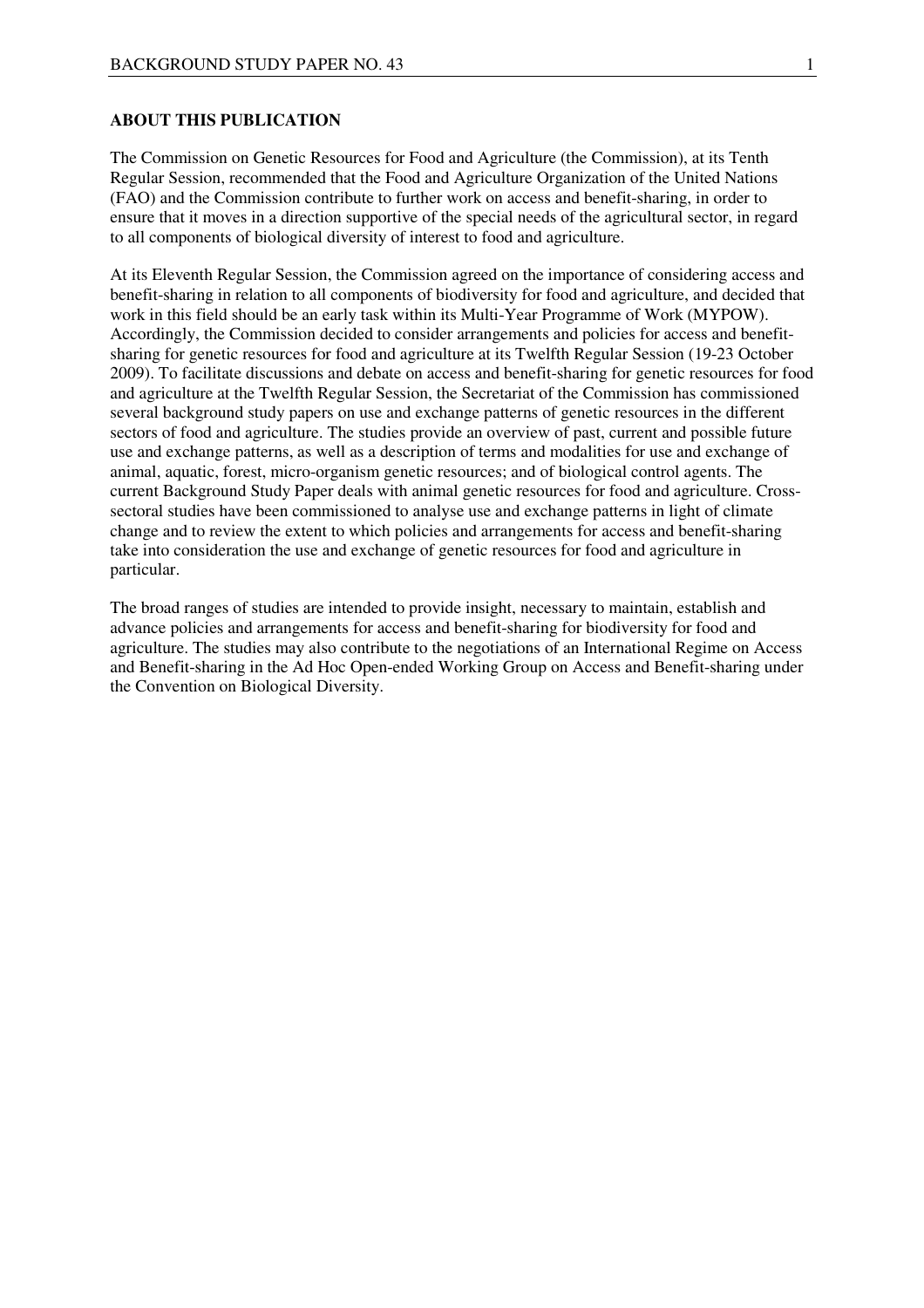# **EXECUTIVE SUMMARY**

Livestock are important to the livelihoods of many hundreds of millions of people around the world, many of them poor, making a living in harsh environments and reliant on their animals to provide diverse products and services. The genetic diversity created by natural selection and many centuries of human-controlled breeding and husbandry underpins livestock production and provides vital options for the future of a sector faced with many challenges.

The major livestock species have spread throughout world as a result of human migration, colonization and trade. In all regions, the livestock keepers and breeders utilize animal genetic resources for food and agriculture (AnGR) that originated in other regions. The current pattern of international exchange of genetic material in livestock species is, however, rather one-sided. The transfer of genetic material from the developed "North" to the developing "South" and between the regions of the North is far greater than that occurring from South to North. South-South exchanges are also significant – the cattle sector in Latin America, for example, predominantly utilizes breeds of South Asian ancestry. As well as inter-regional trade there are substantial, often unrecorded, exchanges between neighbouring countries within regions.

North–South transfers of AnGR have contributed to increasing the output of animal products in developing countries. However, there have been many cases in which exotic breeds have been introduced into production environments that could not support them adequately, sometimes leading to negative consequences to people's livelihoods, and to genetic diversity.

Although South–North transfers of genetic material are currently very limited in the main livestock species, various driving forces have the potential to increase the significance of AnGR from the South to the global livestock sector. The most prominent among these seem to be climate change, changes to the distribution of livestock diseases, and technological developments that make it easier to identify and utilize specific genes. The current pattern of exchange of AnGR is markedly different from that prevailing in the crop sector. It has been argued that one consequence of this is that the scope for a benefit-sharing mechanism based on tapping into current flows of benefits arising from the use of AnGR from the South is limited.

While a centralized and large-scale breeding industry has developed in the poultry industry and to a lesser extent in the pig industry, in most livestock species the management of breeding continues to lie largely in the hands of livestock keepers. Most exchange takes place on the basis of private contracts or informal arrangements between individuals or companies. Unless otherwise specified in the contract, the assumption is normally that the owners of the breeding animals (or other genetic material) acquired through such exchanges are permitted to use the genetic resources involved for further breeding as they wish. Few AnGR are held in the public domain. This, again, contrasts with the situation in the crop sector where large national and multinational firms, operate alongside publicly supported national institutions and the international centres of the Consultative Group on International Agricultural Research, and where national and international *ex situ* collections are important sources of breeding material.

Private ownership of AnGR stands alongside, and potentially in conflict with other notions of ownership. For example, within traditional livestock-keeping communities, breeding animals may be held within communal or collective ownership systems of various kinds. Intellectual property rights are increasingly being exerted in animal genetics and breeding; the impacts on access and exchange have so far been limited, but the eventual consequences of such developments are uncertain and giving rise to major concerns among some stakeholders. National sovereignty, as re-affirmed by the Convention on Biological Diversity, also has to be taken into account.

Livestock keepers remain the main custodians of AnGR diversity. The marginalization of traditional livestock production systems is one of the main factors contributing to the loss of genetic diversity in livestock species. The *Global Plan of Action for Animal Genetic Resources* and the *Interlaken*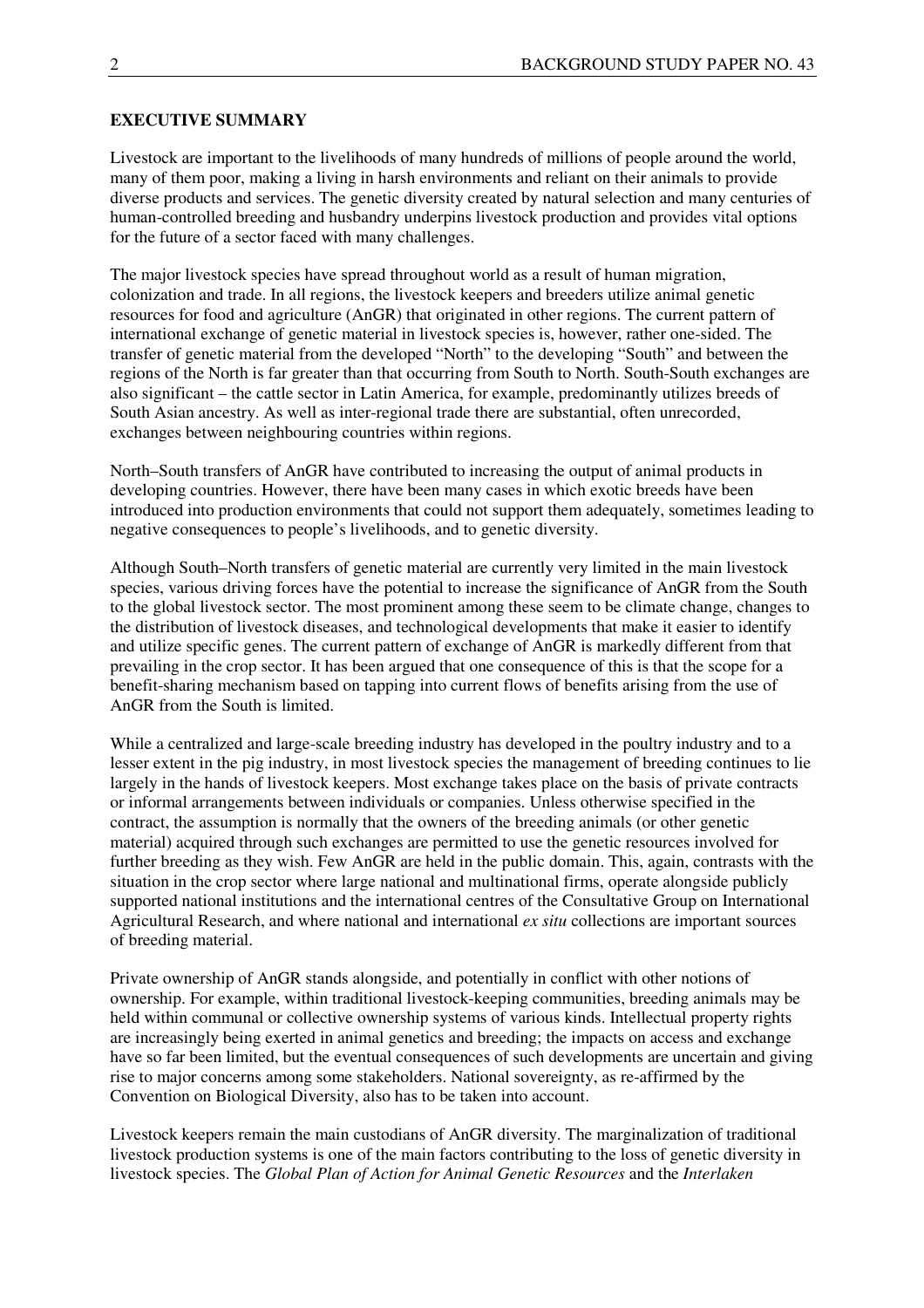*Declaration on Animal Genetic Resources* recognize the important role of livestock keepers in the use, development and conservation of AnGR. Effective implementation of the *Global Plan of Action* would no doubt help to counter threats to the roles of livestock keepers. Some stakeholders, however, call for further recognition and support for the roles of livestock keepers, preferably backed up by legally binding international agreement. Arguments for "livestock keepers rights" – a bundle of rights that includes rights to grazing, water, markets, training and capacity building, and participation in research design and policy-making, as well as rights to the genetic resources of their animals – have over recent years been put forward by livestock keepers' representatives and civil society organizations.

International exchange of AnGR is at present little affected by regulatory frameworks except in zoosanitary matters. Sector-specific national access legislation is rare and there is no legally binding international legal framework specifically for the AnGR sector. Many stakeholders appear to be satisfied with this state of affairs. However, some point to examples in which exchange of AnGR has not been accompanied by adequate provisions for benefit sharing. Concerns mostly relate to exchanges in which there are major differences in knowledge or market position between the suppliers and the recipients of genetic material. There are also concerns regarding the potentially harmful effects of importing AnGR that are unsuited to the receiving production systems. Some countries have sought to counter the latter problem by requiring impact assessments prior to the introduction of new exotic breeds. There is some debate as to whether such measures are a useful means to promote efficient matching of breeds to production environments, are unnecessary barriers to exchange or are impractical.

It is possible that if AnGR from the South becomes more important in the future to the global livestock sector, such concerns and demands for regulatory measures to address them will become more prominent. The International Treaty on Plant Genetic Resources for Food and Agriculture is clearly a reference point for those who wish to see a more active regulatory approach at the global level. However, it is widely accepted that as the structure of the animal breeding sector and patterns of exchange of genetic material differ greatly from those prevailing in the crop sector, the provisions for plant genetic resources cannot simply be transferred to the livestock sector. Many stakeholders, however, express concern at the prospect of AnGR being included within a general access and benefitsharing regime that does not take the specific needs of the sector into account and might lead to the imposition of burdensome and unnecessary procedures for access. Proposals for sector-specific initiatives been generally been quite modest in their scope and have included the development of a model material transfer agreement for AnGR.

An immediate priority has to be the effective implementation of the *Global Plan of Action for Animal Genetic Resources*. By adopting the *Global Plan of Action* and the *Interlaken Declaration on Animal Genetic Resources*, the international community reaffirmed its common and individual responsibilities for the sustainable use, development and conservation of AnGR, recognizing the need for substantial and additional resources, the need to strengthen capacity in developing countries and countries with economies in transition, and the enormous contribution made by local and indigenous communities and the farmers, pastoralists and animal breeders of all regions of the world. It also committed itself to facilitating access to AnGR and the fair and equitable sharing of the benefits arising from their use. The modalities for meeting some of these commitments remain to be fleshed out, but they should not be neglected. Implementing the *Global Plan of Action* as a whole is a key to ensuring that the AnGR needed in the future remain available to be accessed, exchanged and benefited from.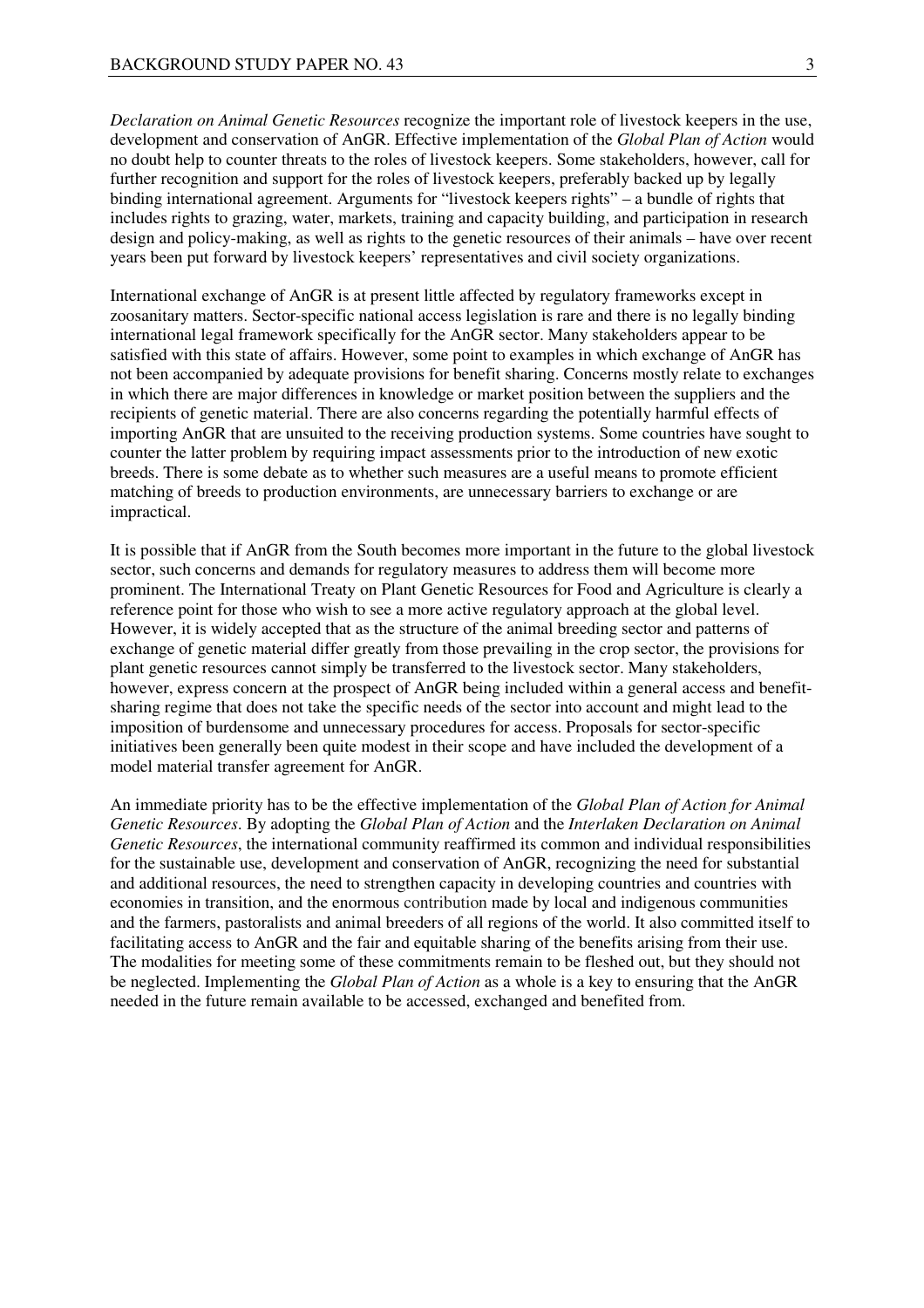# **CHAPTER I: Scope of the study**

# **1. Genetic resources addressed in this paper**

This paper covers use and exchange of animal genetic resources for food and agriculture (AnGR). According to the *Global Plan of Action for Animal Genetic Resources*, adopted in 2007 as the first internationally agreed framework for the management of AnGR "the term *Animal Genetic Resources*  refers specifically to animal genetic resources used in or potentially useful for food and agriculture" (FAO, 2007a). The paper focuses on the species included in the Global Databank for Animal Genetic Resources,<sup>1</sup> which are all either avian or mammalian and are domesticated (apart from a few wild relatives of domesticated livestock, wild populations that are used for food and agriculture or populations undergoing domestication).

The five species that are most important to global agriculture are cattle, sheep, goats, pigs and chickens. Table 1 presents an overview of the characteristics of these five species. Differences in the reproductive biology and in the management systems in which the different species are kept give rise to differences in the extent to which control can be exerted over reproduction and the use of genetic material. These differences, in turn, have implications for the development and exchange of AnGR and for the legal and policy frameworks that may be required to manage them. Differences between the reproductive biology of plants and animals to some extent account for the different patterns of use and exchange of genetic resources in the crop and livestock sectors.

<sup>&</sup>lt;sup>1</sup> Alpaca, ass, Bactrian camel, buffalo, cattle, chicken, Chilean tinamou, deer, dog, dromedary, dromedary x bactrian camel crosses, duck (domestic), domestic duck x Muscovy duck crosses, goat, goose (domestic), guinea fowl, guinea pig, horse, llama, Muscovy duck, ñandu, ostrich, partridge, peacock, pheasant, pig, pigeon, quail, rabbit, sheep, swallow, turkey, vicuña, yak (domestic).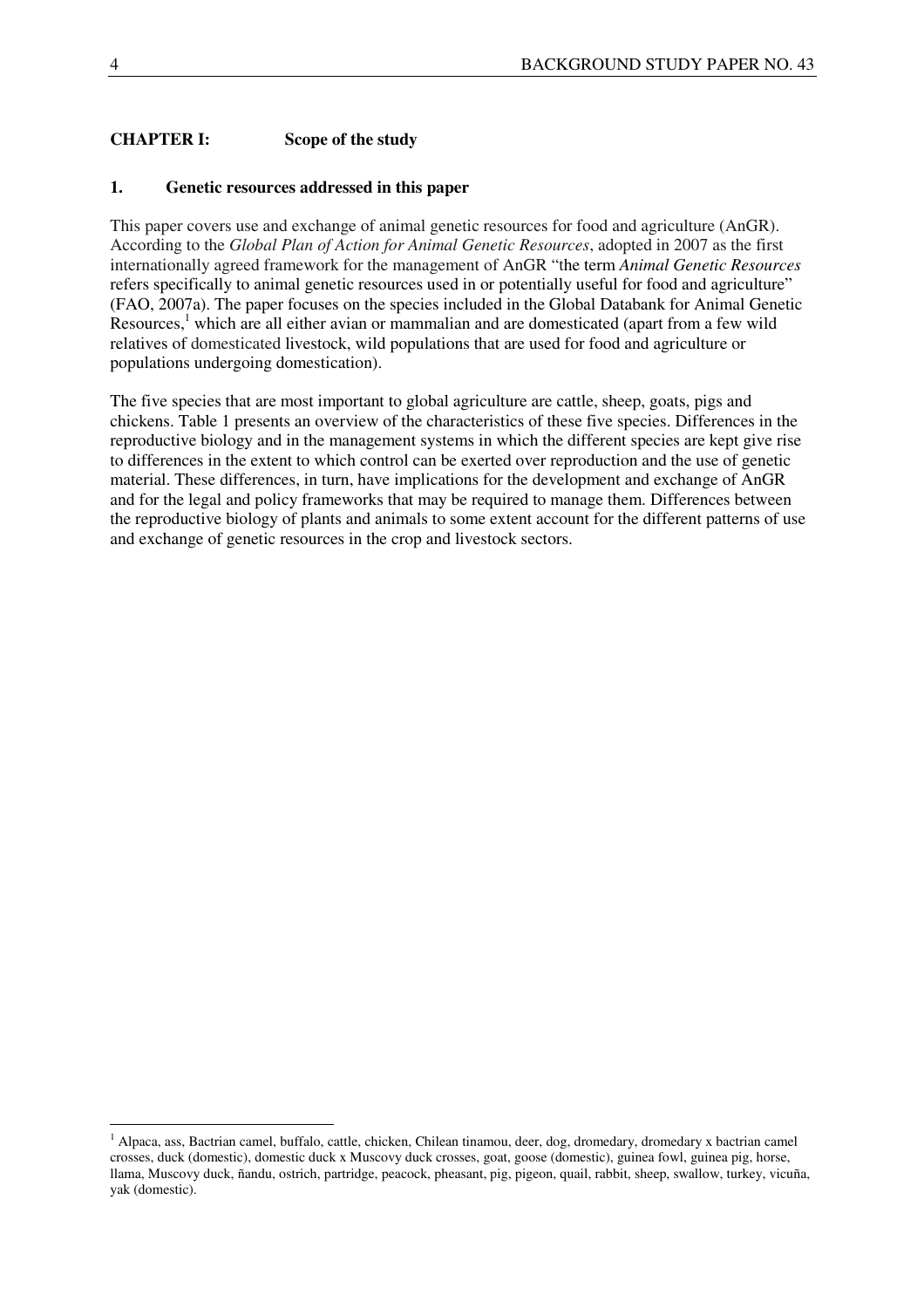**Table 1. Characteristics of the "big five" livestock species** 

|                                                                  | Ruminants                       |                         |                             |                              | Monogastrics         |                      |
|------------------------------------------------------------------|---------------------------------|-------------------------|-----------------------------|------------------------------|----------------------|----------------------|
| Species                                                          | Cattle                          |                         | Sheep                       | Goats                        | Pigs                 | Chickens             |
|                                                                  | Dairy                           | Beef                    |                             |                              |                      |                      |
| Birth type                                                       | Single                          | Single                  | Single ><br>twins, triplets | Single > twins,<br>triplets  | 5 to 15              | Many                 |
| Age at first delivery                                            | 22 months to 4 years            | 22 months<br>to 4 years | 1 to 2 years                | 1 to 2 years                 | 10 to 18<br>months   | 5 to 18<br>months    |
| Time between two deliveries (calving)<br>interval)               | 350 to 730 days                 | 350 to 730<br>days      | 180 to 360<br>days          | 180 to 360 days              | 6 to 12 months       |                      |
| Offspring per female per year                                    | $0.5 - 0.9$                     | $0.5 - 0.9$             | $1$ to $3$                  | $1$ to $3$                   | $8 - 22$             | $20 - 200$           |
| Generation interval for breeding                                 | $>$ 4 years                     | $>$ 4 years             | 2 years                     | 2 years                      | year                 | 1 year               |
| Use of artificial insemination and<br>reproductive biotechnology | $+++$                           | $+$                     | $+$                         | $\ddot{}$                    | $^{+}$               | $+$                  |
| Control of genetic progress                                      | $+++$                           | $++$                    | $+$                         | $+$                          | $^{+++}$             | $+++$                |
| Structured breeding programmes                                   | Cooperatives, private companies |                         | Breeders'<br>organizations  | Breeders'<br>organizations   | Private<br>companies | Private<br>companies |
| Natural diet                                                     | Herbivory                       |                         | Herbivory                   | Herbivory                    | Omnivory             | Omnivory             |
| Feed types                                                       | Roughage ><br>concentrates      |                         | Roughage<br>concentrates    | Roughage $>$<br>concentrates | Concentrates         | Concentrates         |
| Land dependence                                                  | $++$                            | $^{+++}$                | $^{+++}$                    | $+++$                        | $+$                  | $+$                  |
| Products                                                         | Milk > meat                     | Meat                    | Meat, milk,<br>wool         | Meat, milk, fibre            | Meat                 | Meat, eggs           |
| Products perishable within a few days                            | Milk                            | Meat                    | Milk, meat                  | Milk, meat                   | Meat                 | Meat                 |
| Mechanization of slaughter and product<br>processing             | $+++$                           | $++$                    | $+$                         | $\ddot{}$                    | $++$                 | $+++$                |

Note: The higher production figures are typical for commercial breeding programmes; the lower figures are typical for production systems in developing countries.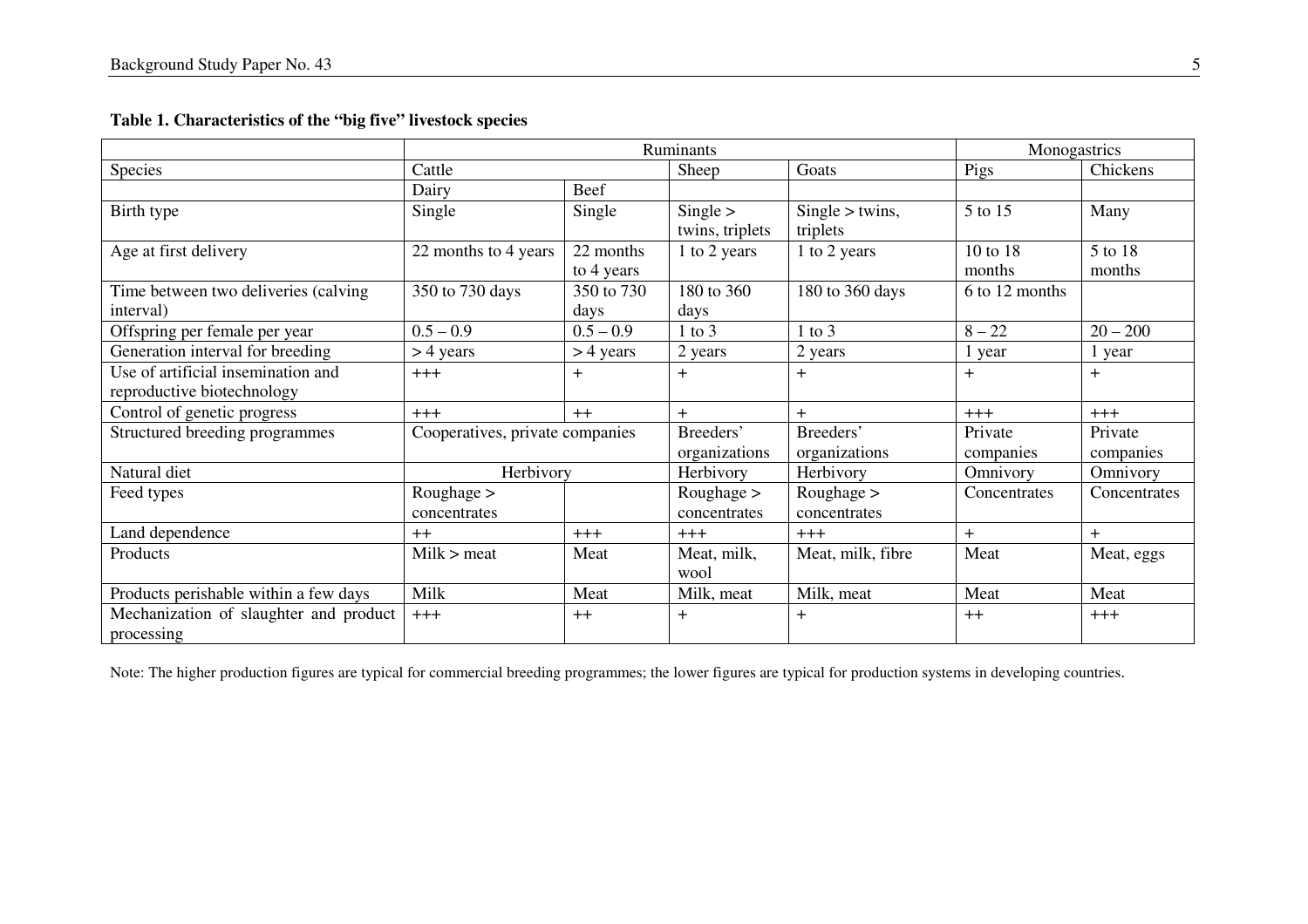### **2. Variety of users and uses**

The primary users of AnGR are those whose livelihoods are based on livestock production, i.e. on the use of domesticated animals to supply goods and services for domestic use or sale. The range of uses in the livelihood context is very wide: milk, meat and eggs; fibres, feathers, hides and skins; inputs for crop production (draught power and manure); fuel; transport; assistance with herding; insurance and savings; a basis for social networks; and various sporting, cultural and religious functions. This group of users is distributed across all regions of the world and across a great variety of production environments – deserts, high mountains, arctic zones, humid tropical areas, and so on. In some of these ecosystems no other form of agriculture is practical. Alongside the smaller-scale users who typically use their livestock for more than one purpose stands a commercial livestock industry focused largely on producing single products (mostly meat, milk and eggs) and which generally uses a high level of external inputs to control the production environment in which their animals are kept. Table 2 presents an overview of how livestock are used in these two contrasting parts of the livestock sector.

Other users of AnGR include the research sector (universities, research institutes, etc), the conservation sector (e.g. the use of grazing animals to manage vegetation in nature reserves or to maintain culturally significant landscapes), parks and zoos, state farms and various other public sector institutions (e.g. police forces, and educational and therapeutic establishments). Development organizations of various kinds utilize AnGR as part of their efforts to enhance rural (or in some cases peri-urban or urban) livelihoods and combat poverty. Individuals sometimes keep livestock as a hobby or as pets. Less direct users include the consumers of animal products, and the general public who may benefit from the ecological and landscape services provided by livestock, from the pleasure of seeing the animals or even from the knowledge that they continue to exist (Roosen *et al*., 2005).

As reaffirmed in the Convention on Biological Diversity, countries have sovereignty over their national genetic resources, including AnGR, as well as an obligation to promote the conservation and sustainable use of biodiversity and the fair and equitable sharing of benefits arising from the use of genetic resources. By adopting the *Global Plan of Action for Animal Genetic Resources* countries have committed themselves (in a non-legally binding sense) to the sustainable use, development and conservation of their AnGR.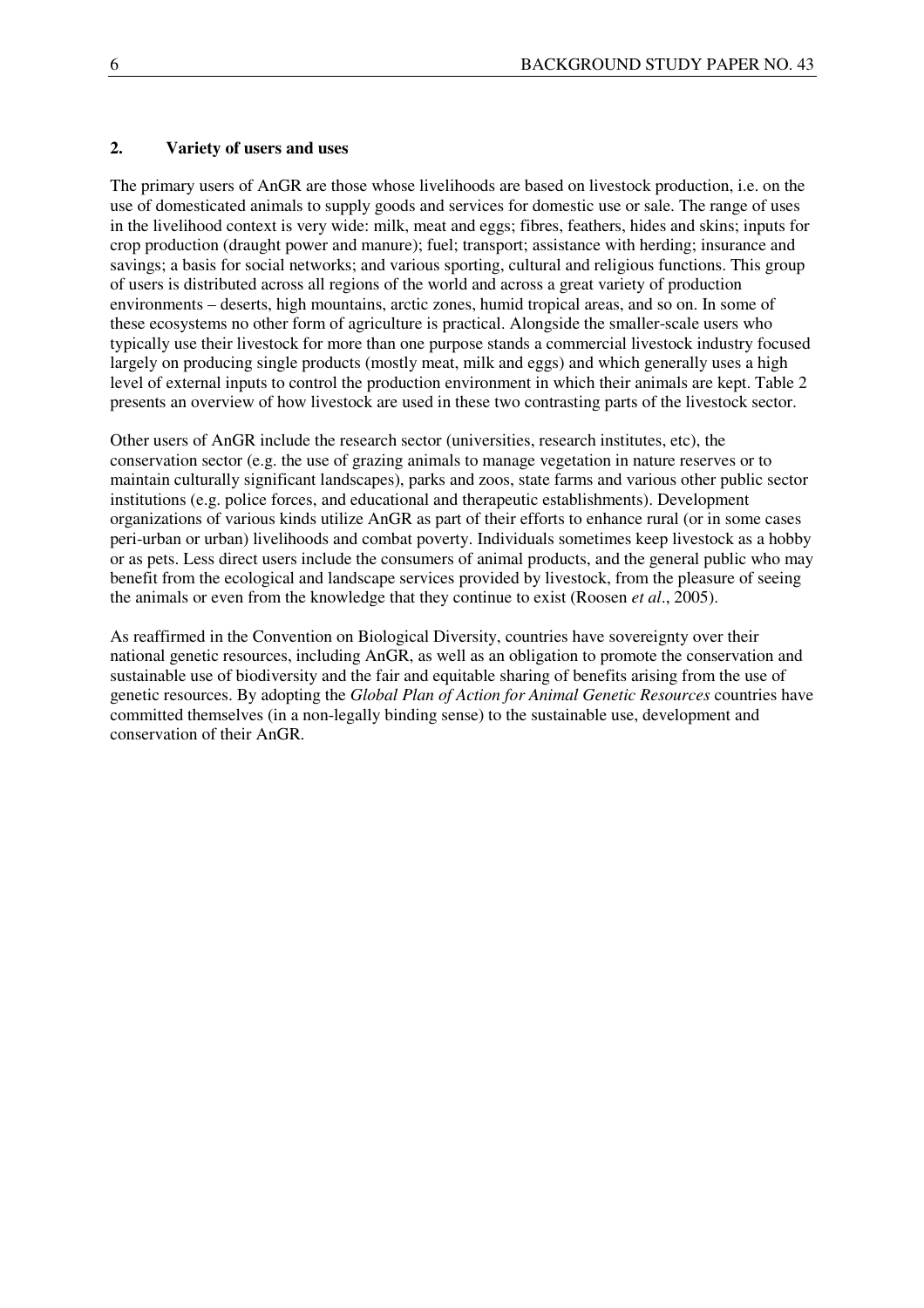| <b>Defining</b>                    | Large-scale intensive                                                                                                                                                         | Small-scale, mixed crop-livestock or pastoral                                                                                                                                                                                                                                                                                                                                                                                                                                                                                    |
|------------------------------------|-------------------------------------------------------------------------------------------------------------------------------------------------------------------------------|----------------------------------------------------------------------------------------------------------------------------------------------------------------------------------------------------------------------------------------------------------------------------------------------------------------------------------------------------------------------------------------------------------------------------------------------------------------------------------------------------------------------------------|
| <b>Characteristics</b>             |                                                                                                                                                                               |                                                                                                                                                                                                                                                                                                                                                                                                                                                                                                                                  |
| External input                     | High                                                                                                                                                                          | Low                                                                                                                                                                                                                                                                                                                                                                                                                                                                                                                              |
| Knowledge system                   | Scientific, global                                                                                                                                                            | Local, traditional                                                                                                                                                                                                                                                                                                                                                                                                                                                                                                               |
| Species                            | Pigs, chickens, dairy and<br>beef cattle, turkeys; sheep to<br>lesser extent. Single-species<br>operations.                                                                   | Most livestock species. Multi-species operations<br>and sometimes multi-breed within species.                                                                                                                                                                                                                                                                                                                                                                                                                                    |
| Products and<br>services           | Milk, meat, eggs; fibre to a<br>lesser extent.                                                                                                                                | <b>Production related services</b><br>Milk, meat, eggs, wool and fibre, hides and<br>skins, drought power and transport, fuel, manure<br>for soil fertility.<br>Socio-cultural services<br>Insurance and asset function, dowry, religious<br>ceremonies, risk management, medicinal<br>purposes, cultural heritage, sports and<br>entertainment, hobby and affection, status of the<br>owner.<br><b>Environmental services</b><br>Waste conversion and use of crop by-products,<br>weed and shrub control, fire management, seed |
| <b>Breeds</b>                      | Transboundary*; structured<br>and "high-tech" breeding<br>programmes.                                                                                                         | dispersal, maintenance of cultural landscapes.<br>Local*; traditional breeding systems.                                                                                                                                                                                                                                                                                                                                                                                                                                          |
| Exchange                           | Commercial sale, with or<br>without associated<br>knowledge and technology<br>systems; with or without<br>intellectual property<br>restrictions on use of next<br>generation. | Within extended family, village or local market,<br>often reciprocal share-rearing contracts, within<br>the same knowledge system.                                                                                                                                                                                                                                                                                                                                                                                               |
| Environments                       | Often protected (shelter,<br>heating, cooling, filtered<br>air).                                                                                                              | Unprotected (open grazing, scavenging).                                                                                                                                                                                                                                                                                                                                                                                                                                                                                          |
| Selection                          | High yield of specific<br>market products in<br>controlled environments.                                                                                                      | Low yield of different products and services,<br>"multi-functionality" in uncontrolled production<br>environments.                                                                                                                                                                                                                                                                                                                                                                                                               |
| Feed type                          | Cereals, other concentrates<br>or highly digestible sown<br>fodder.                                                                                                           | Crop residues or indigenous highly<br>heterogeneous plant communities with variable<br>nutritional value.                                                                                                                                                                                                                                                                                                                                                                                                                        |
| Feed supply                        | Constant, adapted to current<br>physiological needs<br>("precision feeding").                                                                                                 | High seasonal variability.                                                                                                                                                                                                                                                                                                                                                                                                                                                                                                       |
| Disease control<br>and biosecurity | Vaccination, prophylaxis<br>and treatment; high<br>biosecurity.                                                                                                               | Little or none.                                                                                                                                                                                                                                                                                                                                                                                                                                                                                                                  |

|  |  |  | Table 2. A comparison of large-scale intensive and smallholder livestock production systems |
|--|--|--|---------------------------------------------------------------------------------------------|
|  |  |  |                                                                                             |
|  |  |  |                                                                                             |

\* Local breeds are reported by only one country. Many recorded national breed populations occur in more than one country; these populations have been linked, and are referred to as "transboundary" breeds. Regional transboundary breeds are reported by several countries of one region, international transboundary breeds are reported by countries of several regions.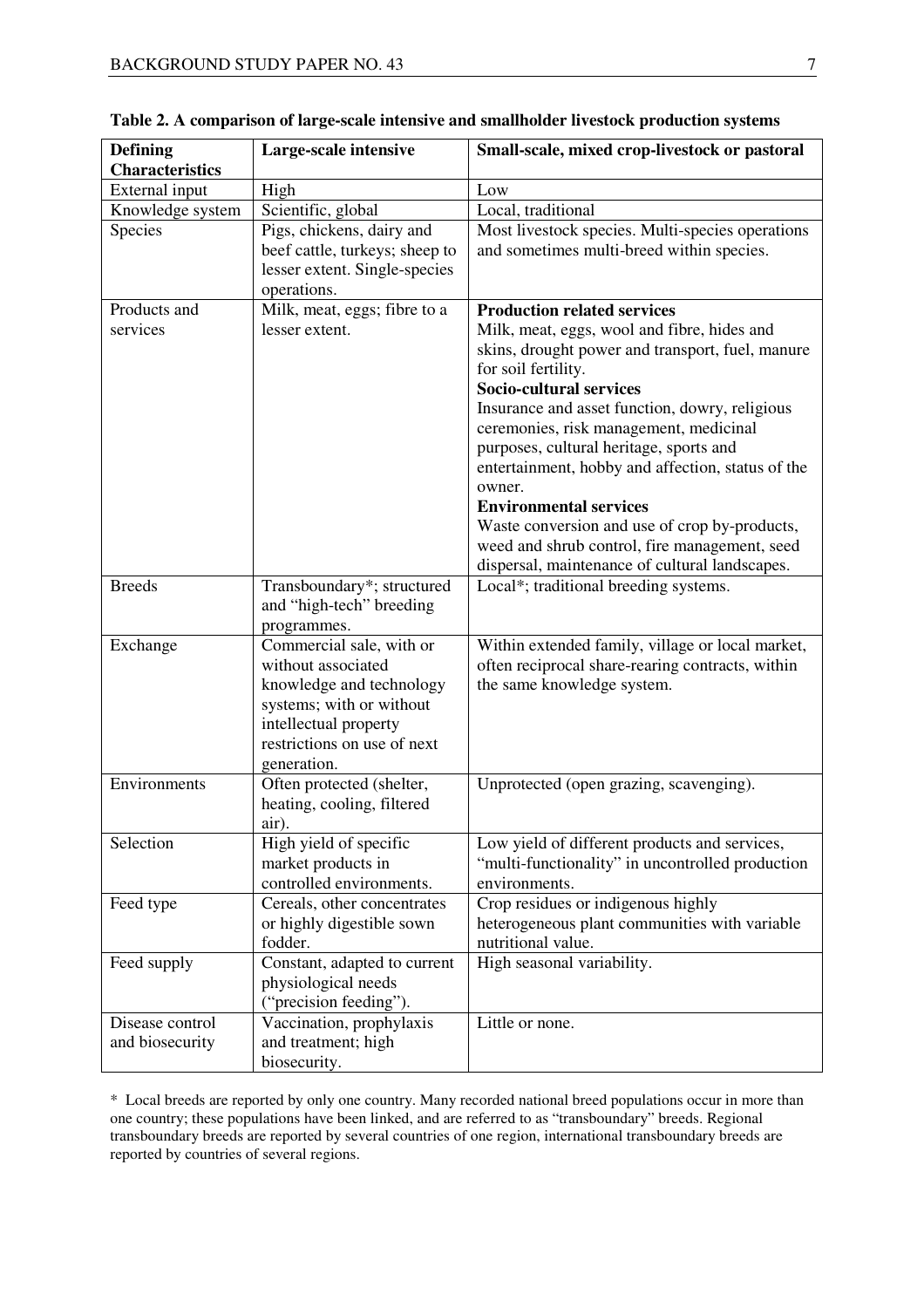# **CHAPTER II: Use and global exchange of AnGR and their benefits**

# **1. Use of animal genetic resources**

# *Extent of use addition of value*

Livestock contributes significantly to food production and economic output in all regions of the world. Livestock production accounts for 40 percent of the value of world agricultural output (FAO 2006). In some developing countries its contribution is particularly important. In Mongolia, for example, it is reported that livestock production accounts for almost 90 percent of agricultural gross domestic product (GDP) and almost 30 percent of total GDP (Country Report Mongolia, 2004).

Global consumption of animal-derived food has been increasing rapidly since the early 1980s driven by rising human population, increased purchasing power, urbanization and changing consumer tastes and preferences – with developing countries accounting for a large share of this growth. It has been estimated that for the period between 1999-2001 and 2030 the overall growth rates of milk and meat production in developing countries will be 2.4 and 2.5 percent *per annum*, respectively, compared to equivalent figures of 1.7 percent and 1.4 percent for the world as a whole. The dramatic change that rising demand has induced and continues to do so in the livestock sector, particularly in rapidly growing developing countries, has been termed the "livestock revolution" (Delgado *et al*., 1999).

These developments potentially present an important economic opportunity for the livestock sector in many countries. However, meeting rising demand while also protecting the environment, enhancing livelihood opportunities for poorer livestock producers, controlling threats to animal and human health and maintaining the genetic resource base for future livestock production are major challenges.

Figures for economic output from the livestock sector do not indicate its full socio-economic significance. Livestock keeping is very prevalent among the world's poor. While precise global figures are difficult to come by, it is clear that many hundreds of millions of poor people are to a greater or lesser extent dependent on livestock keeping (Thornton *et al*., 2002). Another important consideration is that poor livestock keepers generally obtain multiple products and services from their animals. The value of less tangible outputs, and those that are not marketed, tend not to be included in economic statistics. The ubiquity of livestock keeping among the poor and the multiple livelihood functions that livestock fulfil means that the livestock sector is of great relevance to efforts to meet the Millennium Development Goals (particularly Millennium Development Goal One).

# *Typology of main users*

There is no universally accepted typology of AnGR users. Various terms are employed to describe user groups, but tend not to have been precisely defined. The objective of this section is not to set out a definitive typology of users, but to discuss some aspects of AnGR-related terminology and to establish a framework for the discussion of user groups within the document.

# *Livestock keepers and specialized breeders*

From the perspective of sustaining livestock biodiversity, and from the perspective of the potential of AnGR utilization to contribute to poverty alleviation and rural development, the most significant group of users are probably the individuals, households and communities whose livelihoods are based on livestock production. The terms "livestock keepers" and "breeders" – sometimes together as "livestock keepers and breeders" – are frequently used to describe these users. These terms will be employed in this paper. However, it is necessary to devote a few lines to clarifying this usage.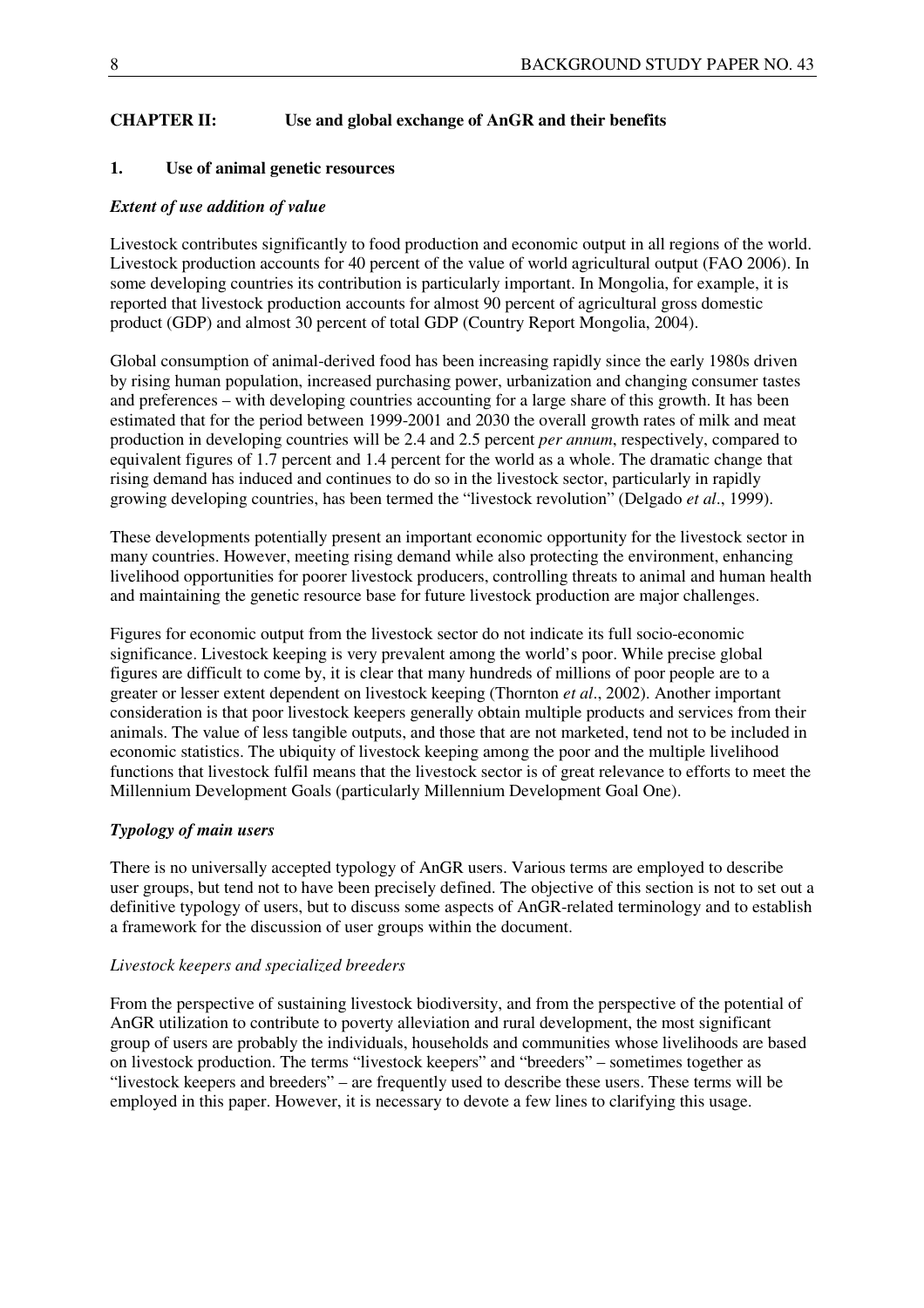Those who raise livestock can be divided into three groups:

- 1. At one end of the spectrum lie those who specialize in the selective breeding of animals for sale to others, who in turn use them for production (i.e. to provide the goods and services listed in Chapter I) or in some cases for further breeding. This group includes private companies (some of which are very large and operate on an international scale), cooperative breeding enterprises, state-run breeding farms and individual operators. The relative importance of each of the various types of breeding enterprise varies around the world and among livestock species, with large-scale private breeding companies being particularly dominant in the poultry and pig sectors. This group of users can be described as "breeders" or "specialized breeders" (Hiemstra *et al*., 2006); larger operators tend to be referred to collectively as "the breeding industry".
- 2. At the opposite end of the spectrum lie those who specialize in production, but have no involvement in selective breeding. Examples include commercial producers in developed countries who obtain their animals from specialized breeders. Clearly, these operators are less directly involved in the management of AnGR. However, their demands affect breeding decisions via the market. They can be referred to as "end users" of genetic material (ibid.).
- 3. Between the two above-described groups lie those who combine production with breeding (producing breeding animals for sale or for their own future use). This group (the largest in terms of human population) will here be described as "livestock keepers" rather than "breeders". However, it is important to emphasize that this does not imply a lack of active management and development of the genetic resources that they keep.

The precise definition of the term "livestock keepers" remains unclear. Some members of each of the three above-described groups might reasonably be described as "livestock keepers" in a broader sense. In the AnGR-related literature, much of the discussion of "livestock keepers" as a group of users seems to be premised on their being actively involved both in caring for the livestock and in management decisions, particularly those related to breeding.

Production systems under which livestock keepers operate also vary greatly. Detailed descriptions of different types of livestock production are not presented in this paper. However, it should be emphasized that effectively matching the breed to the production system is one of the most important aspects of AnGR management. Livestock keepers in different production systems have different objectives and face different challenges. Their needs with respect to the use of AnGR and access to these resources vary. Various production system classifications have been developed. A distinction is often drawn between mixed (crop–livestock) systems, grassland-based systems and "landless" systems (e.g. FAO, 1996). This distinction is reflected in the terminology used to discuss livestock keeper groups. "Farmers" normally refers to those who grow crops as well as keeping livestock. "Herders" normally refers to those who keep grazing animals but are not crop farmers. "Pastoralists" normally refers to herders who keep their animals on communal grazing land and whose management system involves some degree of mobility (although such traditional systems are often breaking down). Those who keep animals in backyards or other restricted areas of land can be referred to as "landless". All these groups are "livestock keepers". The tendency is for pastoralists, who are highly dependent on livestock, to have greater specialized knowledge of animal breeding than mixed farmers have.

### *"Small-scale livestock keepers"*

The scale of the production unit is another important consideration. The role of small-scale livestock keepers as custodians of much of the world's AnGR has received increasing attention in recent years.<sup>2</sup> However, no precise definition has been established for "small scale" in this context. A recent paper on the *Contributions of smallholder farmers and pastoralists to the development, use and conservation of animal genetic resources* (FAO, 2009a) notes that:

<sup>&</sup>lt;sup>2</sup> See for example Paragraph 146, Report of the Conference of FAO Thirty-Fourth Session, Rome, 17–24 November 2007.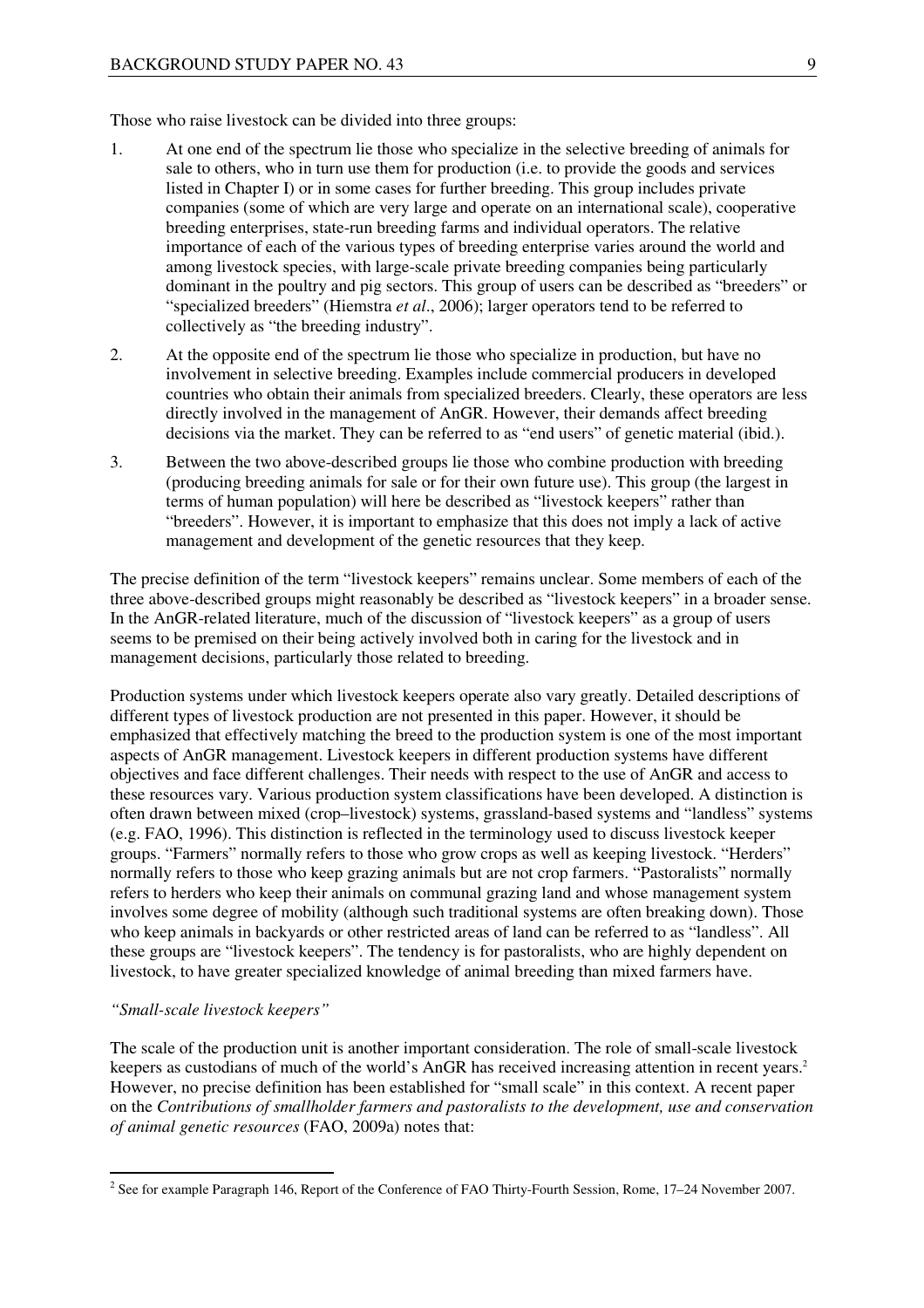*"a size-based definition of smallholders ... is of limited use, as it does not take into account many important factors that have substantial implications for farm productivity and efficiency, such as the nature of the production system, the types of crops or livestock used, regional and national differences, institutional and market arrangements available to farmers, access to key social services such as health and education, or labour arrangements."* 

The paper further notes that "one way to define small-scale livestock keepers would be to describe them relative to the average livestock farm within a country, rather than by absolute herd size or land size". It also lists a number of characteristics that are typical of small-scale livestock keepers:

- They tend to have relatively limited resource endowments.
- They tend to have low levels of formal education and training.
- They often operate on communal rather than private land (or may be landless).
- They usually operate family enterprises that practise subsistence or a mix of subsistence and commercial production.
- The family is the major source of the workforce and livestock production is often the principal source of income.
- They usually have limited access to input and output markets, and to services and credit.
- Most of their market interaction is within informal local markets, for which they produce local or traditional products.
- They routinely face high transaction costs in securing quality inputs and getting market recognition for quality outputs.

# *Status, trends and threats to genetic diversity*

On a global scale, the status of AnGR is at present assessed mainly in terms of the number of breeds classified as being at risk of extinction. The most comprehensive source information for this purpose is the Global Databank on Animal Genetic Resources,<sup>3</sup> which includes data reported to FAO by 181 countries. Breeds are assigned to risk-status categories largely on the basis of the reported number of breeding animals, with some adjustment possible according to trends in the size of the population.

Current figures indicate that there are significant grounds for concern over the state of the world's livestock biodiversity. Twenty-one percent of breeds are classified as at risk of extinction. Given that because of a lack of data, a further 36 percent of breeds are classified as being of unknown risk status, the true situation is likely to be worse. More than 60 breeds are reported to have become extinct during the first six years of this century. At present, it is the developed regions of the world such as Europe and North America that have the largest numbers (and proportions) of breeds classified as at risk. However, problems elsewhere may be masked by inadequate monitoring and reporting of breed demographic data; it is anticipated that the hotspots of breed loss and genetic erosion in the coming years will be in developing countries.

While assessments based on the number of breeds at risk probably provide the best available indication of the global status of AnGR, they do not take account of within-breed genetic diversity. In some of the world's most widely used breeds, such as Holstein-Friesian cattle, there are concerns about the loss of diversity associated with the use of a very limited number of male animals for breeding. Another problem is that it is difficult to account for the effects of cross-breeding: there may be breeds that appear quite abundant if estimates are based on the size of the population, while the reality is that there are few pure-bred animals left.

<sup>&</sup>lt;sup>3</sup> The backbone of the Domestic Animal Diversity Information System (DAD-IS http://www.fao.org/dad-is).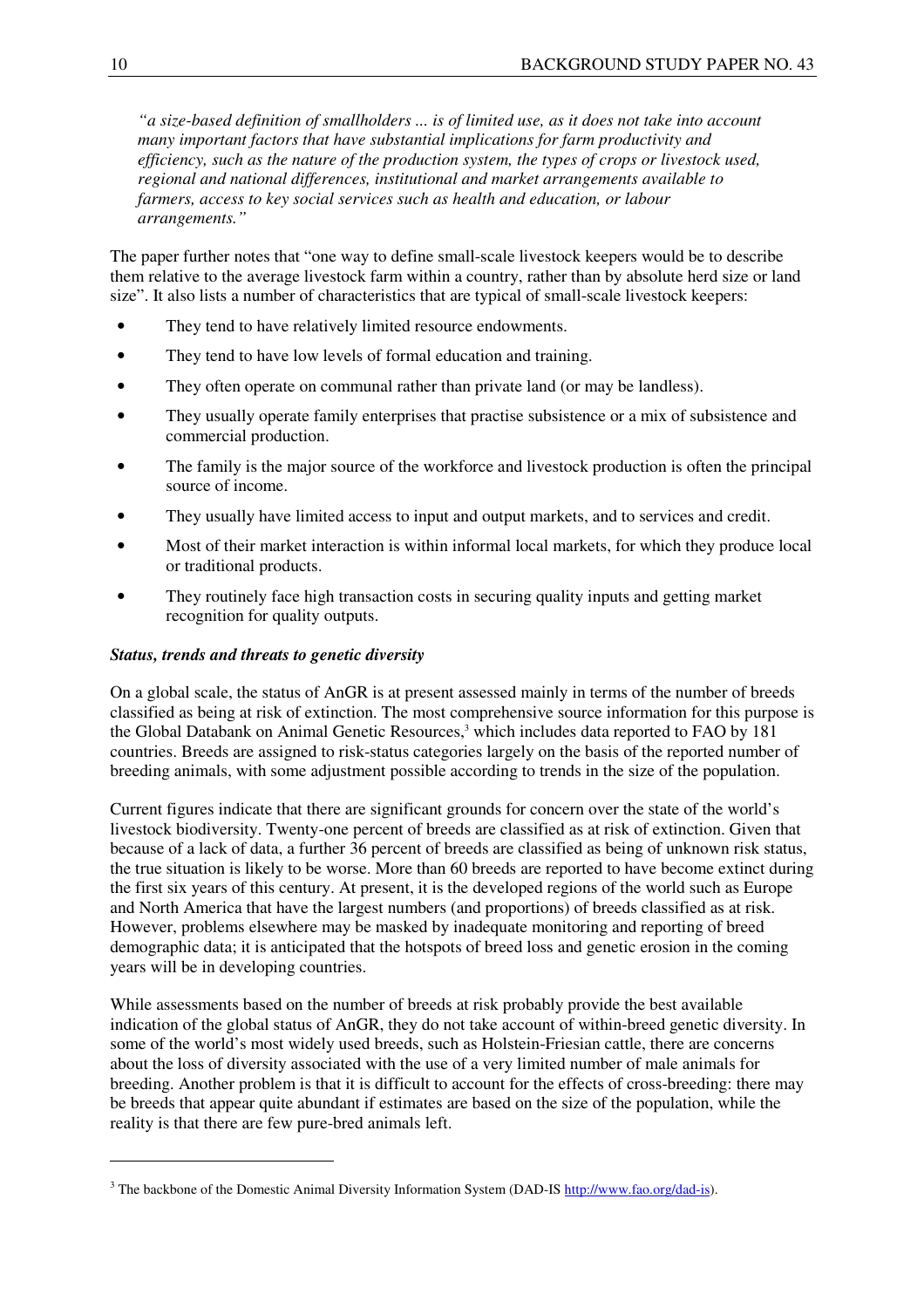A number of reasons for the decline of AnGR diversity can be identified. The large number of rare breeds in Europe and in North America reflects a trend towards the domination of animal production in developed countries by a limited number of high-output breeds. These populations have been subject to intense genetic improvement that has enabled them to achieve high levels of production in environments that are highly controlled through the provision of veterinary health care, balanced feeds, housing and other external inputs to the production system. Modern food-processing and retail industries tend to demand uniform products that can only be provided by certain types of animal. A further driving force of change is that some traditional livestock functions, such as the provision of draught power in agriculture, have almost totally disappeared in these regions, while the importance of some other products, such as wool, has declined.

As describe above, production systems that are more intensive in their use of external inputs, more specialized and often larger in scale are now expanding rapidly in many developing countries. This has led to increased use of exotic (largely developed-country) genetics, often at the expense of local breeds. Mechanization in agriculture and transport is spreading. Other livestock functions are being displaced as artificial fibres, fertilizers and modern financial services become available. Cultures and lifestyles are changing. Where economic growth and job creation have been strong, many former small-scale livestock keepers who once kept local breeds have now found alternative employment. These trends are, however, far from universal. For many smallholders, pastoralists and landless people livestock remain vital assets – with the animals often meeting several functions as they have always done. These livestock keepers still largely rely on their traditional local breeds. While this might suggest that the breeds in question will remain in use for the foreseeable future, their status may in fact be less secure.

Several factors can threaten traditional livestock-keeping livelihoods: degradation of natural resources or restrictions on access to these resources (particularly pastureland and water) threaten grasslandbased production systems; marketing animals may become more difficult because of increased competition or stricter demands for product quality; traditional institutions for managing natural resources may break down in the face of population pressure, social differentiation and inappropriate development interventions; labour power and livestock-keeping knowledge may be lost because of rural-urban migration or the effects of HIV/AIDS; armed conflicts and other disasters and emergencies disrupt livelihoods and drive livestock keepers from their homes. Acute events, such as disease epidemics, wars, floods or other "natural" disasters, which can rapidly wipe out large numbers of animals, also pose a threat – particularly to breeds that are geographically concentrated. In the case of epidemics it is often the culling measures introduced to control the diseases that pose the greatest threat; the foot-and-mouth disease epidemic that hit the United Kingdom in 2001 is an example.

Policies and development programmes often exacerbate the threats to AnGR diversity. Various kinds of direct and indirect subsidies tend to favour large-scale production at the expense of the small-scale livestock keeper. Land-use policies frequently promote other forms of use at the expense of grazing, with pastoralists and other small-scale livestock keepers often the worst affected. Badly planned interventions to promote "superior" genetic stock can also be a problem, particularly if cross-breeding takes place in an unmanaged way. Transfer and exchange of AnGR is not necessarily a threat to diversity. While the introduction of exotic breeds can lead to local breeds being replaced or being diluted out of existence by indiscriminate cross-breeding, there are a number of circumstances in which genetic transfers can increase diversity (FAO, 2007b):

- An imported breed may gradually become adapted to the local environment, becoming in the process distinct from the ancestral population.
- An imported breed may be deliberately crossed with local animals to develop a synthetic breed that has characteristics of both parent breeds. Structured cross-breeding programmes can also serve to reduce the loss of diversity if they create a justification for the maintenance of pure-bred populations of local breeds that would otherwise decline.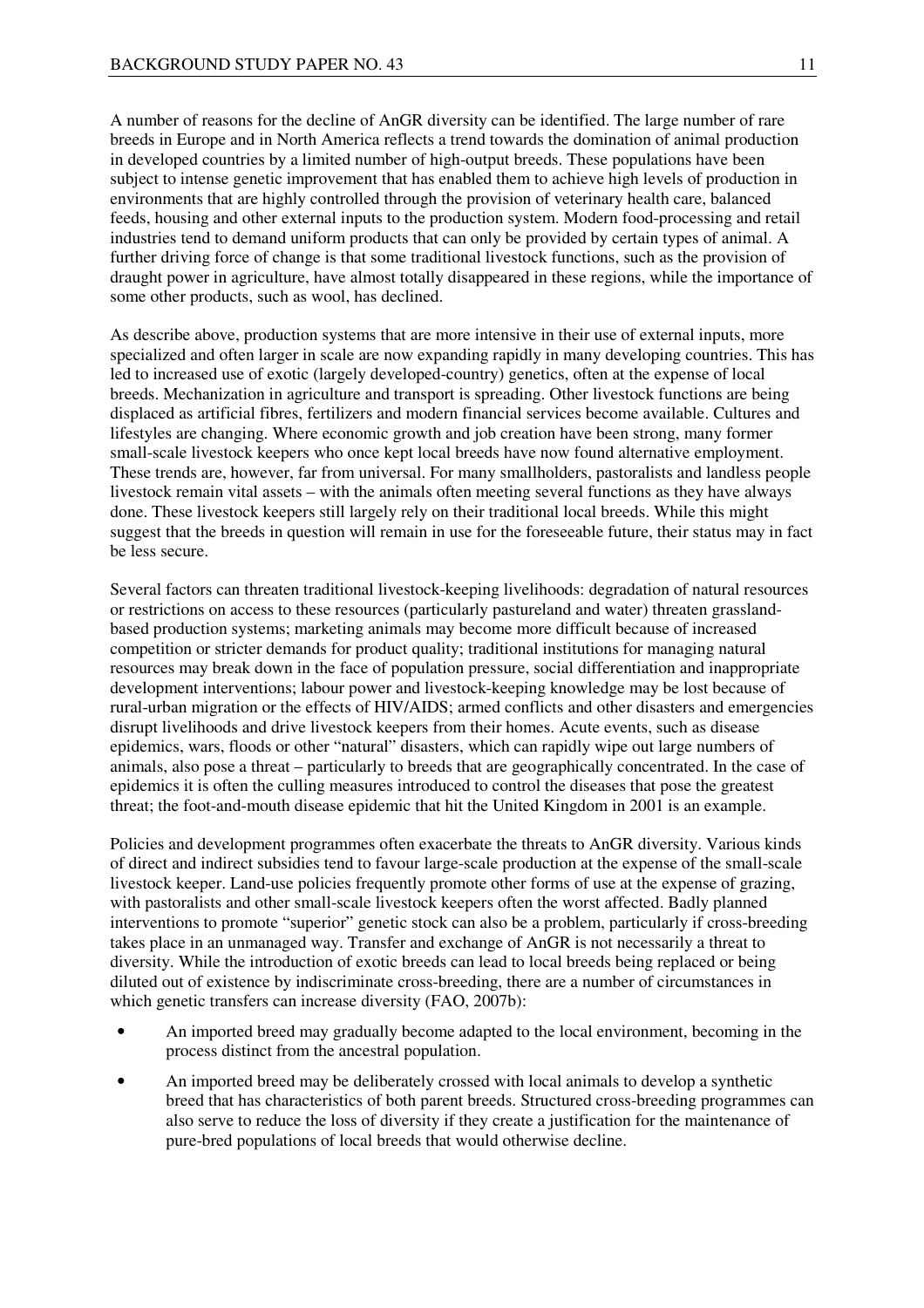- Breeders may use sires from different breeds to provide an infusion of "fresh blood" to maintain the vitality of otherwise closed gene pools.
- Advanced breeding techniques may be used to transfer genes for specific characteristic into a target population.

In other cases, the introduction of exotic breeds and genes has had no sustained effect for better or worse on biodiversity in the receiving country or production environment. Many efforts to introduce breeds have failed. This has been most apparent in the case of European breeds imported into the humid tropics (ibid.).

# **2. Global exchange of animal genetic resources**

# *Types, sources and providers of genetic material*

AnGR are embodied either in live animals (*in vivo*) or in biological material – embryos, gametes (semen and oocytes) or somatic tissues – maintained outside the animal (*in vitro*). If genetic material is to be stored outside the animal for anything more than a very short period it has to be frozen and stored in liquid nitrogen. This requires a degree of technical expertise, equipment and infrastructure that is not present everywhere, and did not exist until recent decades. Technical constraints to the transfer of AnGR are described in more detail in Chapter III; however, it should be noted that the physical movement of animal genetic material is usually less straightforward than the movement of plant seeds.

The vast majority of AnGR are under human management. In the context of AnGR management the term "*in situ"* is used to describe the production systems in which the AnGR are normally kept. Depending on the breed, the production systems in question might be farms, ranches, pastoral rangelands or "industrial" livestock production units. *Ex situ* AnGR collections for conservation purposes exist both *in vivo* (zoos, farm parks, etc) and *in vitro*, but such collections are less well developed than their equivalents in the crop sector and are less significant as sources of genetic material for use and exchange. Breeding companies and operators of artificial insemination or embryo transfer services store genetic materials *in vitro* and supply them to their clients. The range of AnGR stored in this context is usually quite narrow, being restricted mainly to breeds in which there is ongoing commercial interest. The sourcing of genetic material from wild populations is negligible.

# *Domestication, development of animal genetic resources by humans<sup>4</sup>*

With the very minor exceptions noted in Chapter I, it is the fact of having gone through a process of domestication that distinguishes the species covered in this paper from other avian and mammalian species.<sup>5</sup> The domestication process involved action to modify animal species to make them more useful to humans, who afterwards controlled the animals' reproduction and provided them with care (shelter, protection against predators) and food (Diamond, 2002; Mignon-Grasteau, 2005). Domestication was a complex and gradual process, which altered the behavioural and morphological characteristics of the species involved. It is thought to have included the following steps: initial association with free breeding; confinement; confinement with breeding in captivity; and selective breeding and breed improvement (modified from Zeuner, 1963).

Several of the major domesticated livestock species are the only surviving depositories of the now vanished diversity of their wild ancestors; in a number of others the wild relatives are very rare. This lack of wild relatives is a major difference between livestock and crop species. In many of the latter the wild ancestral species are commonly found in the centres of origin and represent an important source of variation and adaptive traits for breeding programmes.

<sup>4</sup> This description of domestication is based largely on the respective section in *The State of the World's Animal Genetic Resources for Food and Agriculture*. 5 Domesticated species not used for food and agriculture are also not covered.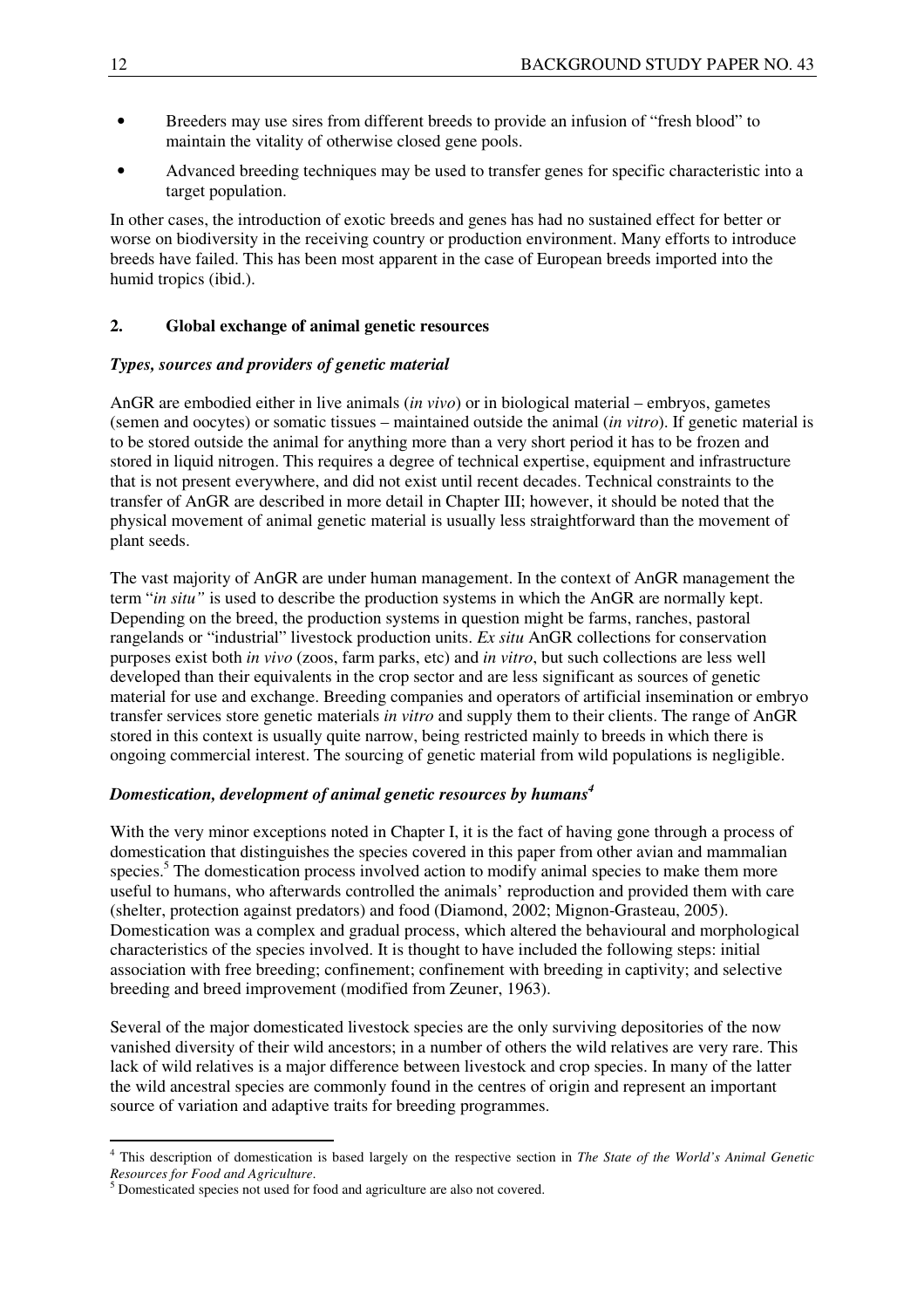The small number of animal species successfully domesticated is largely explained by the characteristics required for domestication, which are rarely found together in a single species (Diamond, 2002). All major livestock species were domesticated several thousand years ago. It is improbable that further large mammalian species will be domesticated, at least in the near future, as illustrated by the failure, or at best only partial success, of twentieth-century attempts to domesticate new species (e.g. oryx, zebras, African buffaloes and various species of deer). However, the coming years may see further development of the captive breeding of small and "non-conventional" species (e.g. the grasscutter: *Thryonomys swinderianus*) for human consumption, which may become more important at least locally or regionally (BOSTID, 1991; Hanotte and Mensah, 2002).

Livestock domestication is thought to have occurred in at least 12 areas of the world. Several species were domesticated in more than one region. While uncertainty still surrounds the location of some domestication events, the following geographic areas are recognized as important primary centres of origin, and therefore often of diversity, of livestock species: the Andean chain of South America (llamas, alpacas, guinea pigs); central America (turkeys, Muscovy ducks); northeast Africa (cattle, donkeys); southwest Asia including the Fertile Crescent (cattle, sheep, goats, pigs); the Indus valley region (cattle, goats, chickens, riverine buffaloes); Southeast Asia (chickens, Bali cattle); east China (pigs, chicken, swamp buffaloes); the Himalayan plateau (yaks); and north Asia (reindeer). The southern part of the Arabian Peninsula is thought to be the region of origin of the dromedary; the Bactrian camel may originate from the area that is now the Islamic Republic of Iran; and the horse from the Eurasian steppes (FAO, 2007b). It should be noted that in most livestock species the centres of origin do not, today, play a particularly prominent role as suppliers of internationally traded germplasm.

### *Patterns of exchange (past and present)<sup>6</sup>*

 $\overline{a}$ 

Movement and exchange of livestock breeds and germplasm have been taking place since prehistoric times. From their centres of domestication livestock species spread gradually from neighbour to neighbour and or were moved as their keepers migrated to new areas. Colonization was an important vehicle of genetic transfer. The Romans, for example, invested in livestock breeding, and there is archaeological evidence that their improved, larger-sized breeds were disseminated to the lands that they occupied. Later, when Europeans colonized large areas of the world they brought their livestock with them. Christopher Columbus brought pigs from the Canary Islands to the Caribbean in 1493. Cattle, sheep and goats also arrived on the shores of the American continent in European ships. Australia had no domesticated livestock before the arrival of Europeans.

The late eighteenth century saw the beginning of a new phase in the exchange and transfer of genetic material. The introduction of the Arab horse into Britain had stimulated livestock breeders to copy the Arab breeding practices of careful selection and maintaining pure lines. Beginning with the pioneering work of Robert Bakewell (1725–1795) British breeders began to apply the same principles to their cattle and sheep. This led to the establishment of breeding societies and herd books in the early nineteenth century. From the 1850s onwards, transfers of genetic material in the form of registered pedigree animals became more commercial (Valle Zárate et al., 2006). International exchange was facilitated by the invention of steamships, and by the end of the nineteenth century European countries had developed legislation to support and regulate animal breeding. Much of the transfer of genetic material at this time was between European countries and their respective colonies, but there was also exchange within Europe. Moreover, because European cattle breeds failed to thrive in many tropical production environments, South Asian breeds were brought to Brazil and East Africa.

Since the middle of the twentieth century, a series of technological advances have facilitated the movement of genetic material. Commercial use of artificial insemination started in the 1960s, of embryo transfer in the 1980s and of embryo sexing in the mid-1990s (ibid.). Developments in animal

<sup>6</sup> This descriptions of international gene flows presented in this section draw on the respective section in *The State of the World's Animal Genetic Resources for Food and Agriculture*. The data on breed distribution presented are based on the breeds' reported presence in different countries in 2006 as recorded in the Global Databank for Animal Genetic Resources.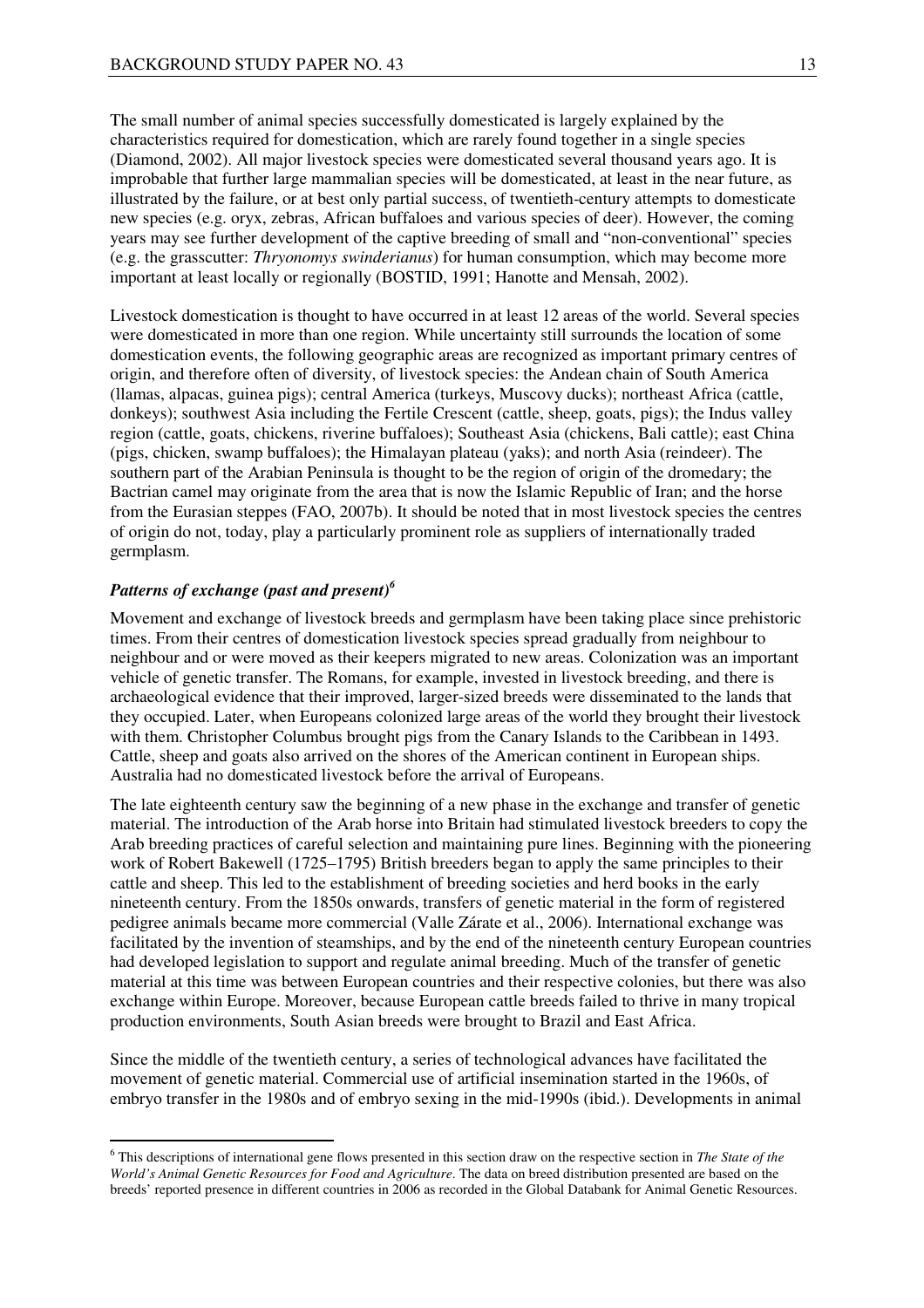breeding have increased production differentials between the elite animals produced by specialized commercial breeders and those found in the traditional production systems of developing countries.

Advances in animal health, housing and feeding have made it possible to recreate highly controlled production environments in distant parts of the world. Combined with increasing demands for animal products among consumers in many developing countries, these developments have fuelled transfers from North to South.<sup>7</sup> Transfers from South to North have been limited during this period. Where such transfers have occurred they have tended to involve grazing animals brought into the hotter parts of developed countries such as Australia and the United States of America. In addition, some breeding companies and universities from the North have imported breeds from the South for research purposes; there have been some transfers of breeding stock in less mainstream species such as ostriches and South American camelids.

In recent decades, advances in statistics and biotechnology have made it possible to target specific genes for introgression into a target population. As yet, however, such techniques have had little impact in terms of increasing the utilization of genetics from the South in breeding programmes in the North. Reasons for this probably include large production differentials, the fact that biological and commercial success in a new production environment is usually dependent on a number of traits, and the fact that genetic correlations between desirable and undesirable traits often mean that lengthy breeding programmes are necessary to take advantage of the positive attributes of the imported breed (Blackburn and Gollin, 2008).

While the historical overview presented above has focused on the movement and exchange of AnGR around the world, for most livestock keepers the management of AnGR was always a local affair. Animals drawn from local herds and flocks were used to produce the next generation, and breeding decisions were taken by the livestock keepers themselves. It is only in recent decades that large-scale specialized breeders who supply animals to producers beyond a fairly local scale have emerged. It should be noted that centralization in the production of breeding stock has been much more limited in the livestock sector than it has in the crop sector. Overall, livestock keepers remain more involved in breeding than their crop-producing counterparts.

A highly centralized breeding sector has been established only in industrial poultry production, where the relatively high prolificacy of the female birds has allowed genetic improvement to be consolidated in the hands of large-scale operators. Breeding stocks are multiplied in flocks that are owned by, or contracted to, the parent firm; chicks are delivered from hatcheries to the producers (FAO, 2004a). Similar structures are emerging in pig breeding, but are less developed than those for poultry. In ruminants, lower fecundity and generally more extensive production retard the establishment of a centralized breeding sector. A substantial multiplier layer can only be avoided through extensive use of artificial insemination with frozen semen; however, this approach has, to date, proven feasible only in industrial dairy cattle production, where there are very high total revenues per animal unit (ibid.). In meat cattle the use of artificial insemination is far more limited, and commercial use of frozen semen in sheep and meat goats is rare. Breeding in these sectors relies less on biotechnology, is less centralized and remains largely in the hands of the livestock keepers themselves.

Where centralized breeding systems do exist they are largely run by the private sector and increasingly concentrated in the hands of a few large companies that operate on a global scale. In the case of cattle, producer-owned breeding cooperatives play an important role in some countries. Public ownership of AnGR is declining and attempts to establish elite herds in public institutions have often failed due to inadequate resources, failure to establish multiplier herds and the small size of livestock production units (ibid.).

 $<sup>7</sup>$  The terms "North" and "South" are frequently used in the context of genetic transfers to describe developed and developing</sup> countries respectively. The usage does not correspond exactly to geographical reality; Australia, for example, is a developed country located in the southern hemisphere.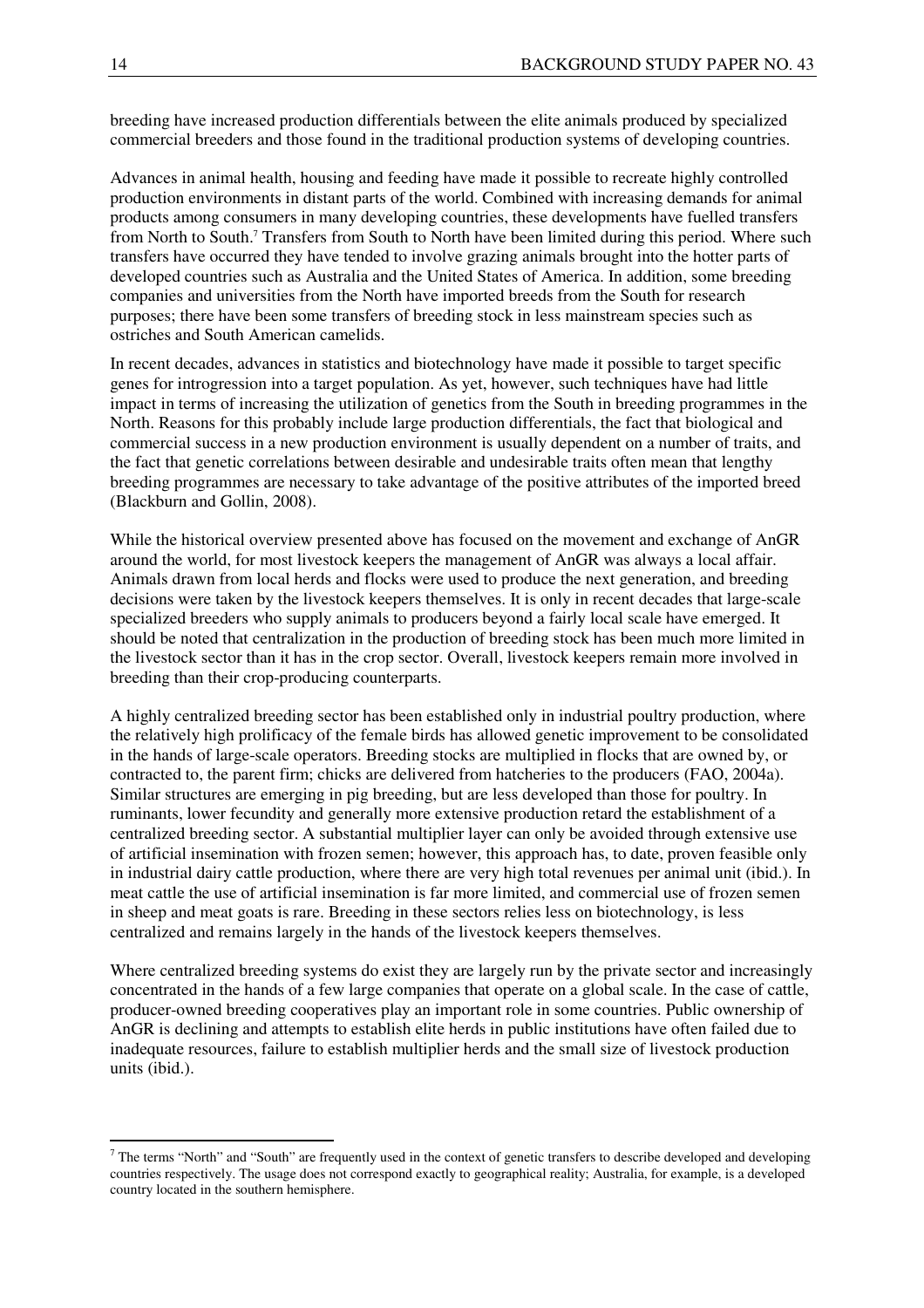The situation in the AnGR sector thus contrasts with that in the plant sector where large national and multinational firms, operate alongside publicly supported national institutions and the international centres of the Consultative Group on International Agricultural Research, and where national and international *ex situ* collections are important sources of breeding material. It should also be noted that in addition to the inter-regional movements emphasized above, considerable exchange of AnGR takes place between neighbouring countries. Such exchanges are often unrecorded and are difficult to quantify. They may involve the movement of transhumant livestock keepers across national borders – many regional transboundary breeds in Africa, Asia, Latin America and the Near East were developed in, and are adapted to, dryland production environments (Scherf *et al*., 2006). The following sections describe how AnGR from the main livestock species have been distributed, used and developed across the various regions of the world.

#### *Cattle*

 $\overline{a}$ 

Breeds of European descent account for eight of the world's top ten most widely distributed cattle breeds. By far the most widespread breed is the Holstein-Friesian, which is reported in at least 128 countries, and in all regions.<sup>8</sup> Next is the Jersey (also a dairy breed, utilized in 82 countries), the Simmental (dual-purpose, utilized in 70 countries), the Brown Swiss (dual-purpose, utilized in 68 countries) and the Charolais (beef, utilized in 64 countries). Almost all the most successful European cattle breeds originate from Northwestern Europe: principally the United Kingdom, France, Switzerland and the Netherlands. Many are based on traditional breeds that emerged in the Middle Ages or earlier. They were formalized in the nineteenth century with the formation of herd books and breeding societies. This occurred first in the United Kingdom and then in continental Europe, in the Americas and in the rest of the English-speaking world (Valle Zárate et al., 2006). Several important breeds were developed on small islands (Jersey, Guernsey) or in remote mountainous areas (Simmental, Brown Swiss, Piedmont and Highland) – areas which offered isolation from other breeds and (in the case of mountains) the environmental stress needed to select for the hardiness prized in these breeds.

European breeds have been further developed in other regions, particularly in North America, Australia and New Zealand, where production of meat and milk often outstrips the levels achieved by the breeds in their areas of origin. North America has become an important source of genetic material for European livestock producers. New breeds have also been developed based on European stock. Examples include, Polled Hereford, Red Angus and Milking Devon, all developed in the United States of America. European breeds have been successful in temperate areas of South America and in South Africa, as well as in parts of the dry tropics. Numerous attempts have been made to introduce them into the humid tropics, but they have mostly failed (except in some highland and peri-urban areas) because the animals are poorly adapted to the heat and low-quality forage, and often suffer badly from the local parasites and diseases. Nevertheless, the top five European breeds (Holstein-Friesian, Jersey, Simmental, Brown Swiss and Charolais) are reported in 11 or more countries in Africa, 16 or more in Latin America and the Caribbean and five or more in Asia; these breeds may also be present but not reported in additional countries. In Latin America and the Caribbean, European cattle introduced by colonists developed into various new breeds, the most prominent of which is the Creole. European breeds have also been crossed with various tropical breeds to create new composite breeds that are more suited to the tropics (see below).

South Asian cattle breeds have also spread over many parts of the world. These breeds are all of the humped Bos indicus type, rather than the humpless Bos Taurus type. South Asian breeds have been most successful in tropical Latin America and Africa. Prominent examples include the Sahiwal – a dairy breed originating from Pakistan and India that has been introduced to 12 African countries – and the Nelore. The latter breed originates from Indian Ongole cattle imported into Brazil in the early twentieth century. The breed thrived in South America and was subject to selective breeding programmes. It was exported to the United States of America, where it became one of the progenitors

<sup>8</sup> The regions referred to in this report are the seven regions used in *The State of the World's Animal Genetic Resources for Food and Agriculture* (FAO, 2007b): Africa, Asia, Europe and the Caucasus, Latin America and the Caribbean, the Near and Middle East, North America, and the Southwest Pacific.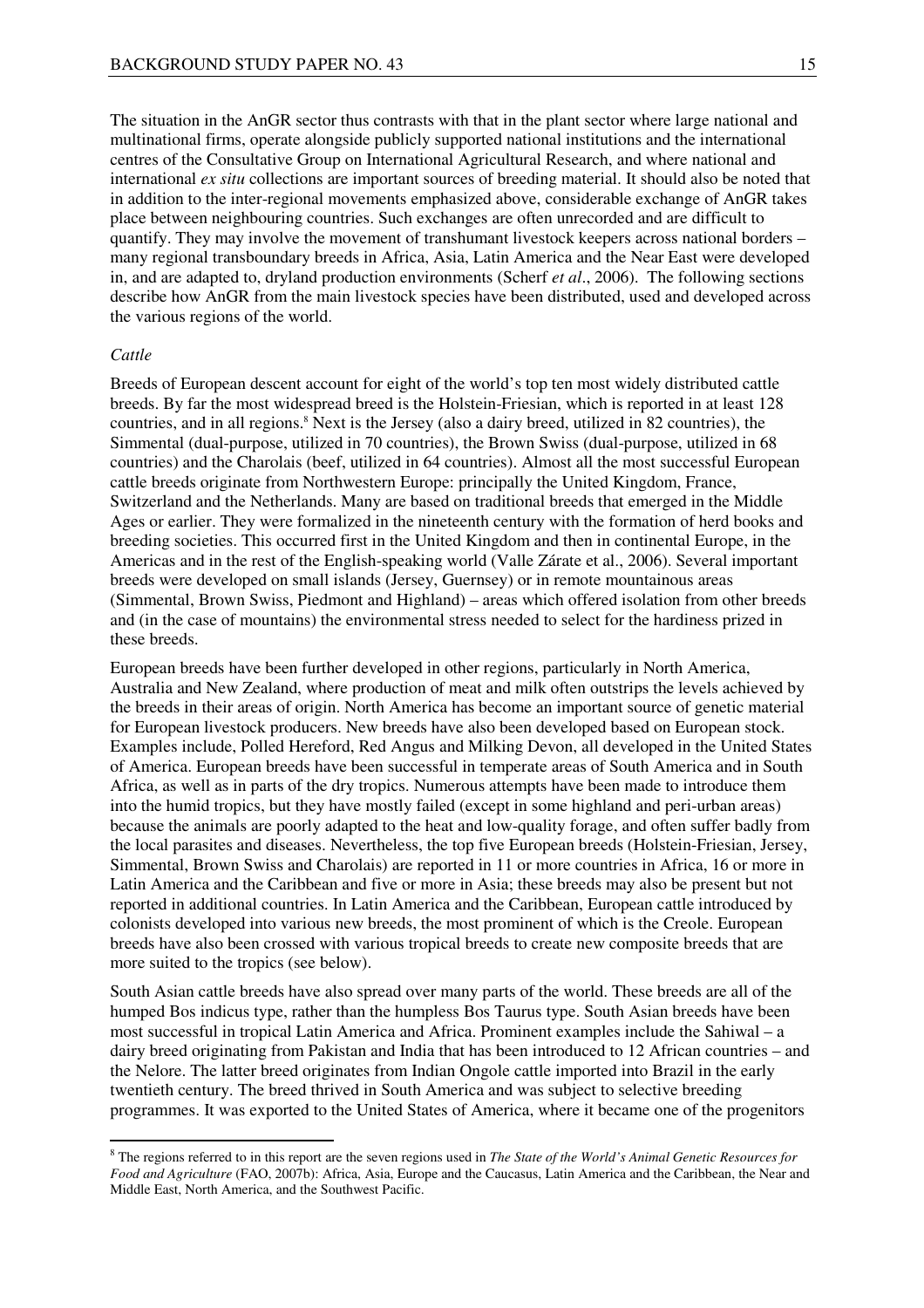of the Brahman, which in turn is found in 18 countries in Latin America and 15 in Africa. In 1995, the Nelore made up more than 60 percent of Brazil's 160 million cattle; in 2005, some 85 percent of Brazil's 190 million cattle had Nelore blood.

South Asian cattle genetics have also made a major contribution to composite breeds. These include the Santa Gertrudis (descended from Shorthorn × Brahman crosses, and found in 34 countries around the world), Brangus (Angus × Brahman, 16 countries), Beefmaster (Shorthorn and Hereford × Brahman), Simbrah (Simmental × Brahman), Braford (Brahman × Hereford), Droughtmaster (Shorthorn × Brahman), Charbray (Charolais × Brahman) and Australian Friesian Sahiwal (Holstein-Friesian × Sahiwal). Virtually all this breeding work has been done in the southern United States of America or Australia. Many of these breeds have been re-exported to other countries, especially in the tropics, where they generally perform better than European pure-breeds. However, despite superior performance, uptake of breeds with South Asian ancestry is often limited; this may in part be accounted for by the well-developed distribution and marketing networks that exist for European and North American breeds.

African breeds account for relatively few of the breeds that have spread outside their home ranges. The N'dama, a trypanotolerant beef breed thought to have been developed in the Fouta-Djallon highlands of Guinea, is reported in 20 countries, all of them in West and Central Africa. The Boran, a breed developed by Borana pastoralists in Ethiopia and improved by ranchers in Kenya (Homann et al., 2006), is reported from 11 countries (nine in East, Central and Southern Africa, plus Australia and Mexico). The Africander, South Africa's most popular native breed, is reported from eight other countries in Africa, as well as from Australia. The Tuli, from Zimbabwe, is found in eight countries (four in Southern Africa, plus Argentina, Mexico, Australia and the United States of America). African breeds have been crossed with European breeds to produce breeds such as the Bonsmara (the result of Africander × Hereford and Shorthorn crosses in South Africa), Senepol (N'dama × Red Poll cross, bred in the US Virgin Islands and then imported into the United States of America) and Belmont Red (Africander × Hereford and Shorthorn crosses, bred in Australia). Very few cattle breeds from other parts of the world – the Near East, and Central, East and Southeast Asia – have spread beyond their regions of origin. Some, however, are distributed across several countries within their home region, and may be known by a number of different names.

#### Sheep

Sheep are one of the most widely distributed domesticated species. They are multifunctional, adaptable, and there are no religious restrictions on their use for meat (at least among the dominant faiths). Breeding sheep are mainly exchanged as live animals. Artificial insemination is less successful in sheep than in cattle. It is important only where the use of fresh semen is practical and economically viable, for example in breeding programmes for dairy sheep in France, Italy and Spain (Schäfer and Valle Zárate, 2006). European sheep breeds are the most widespread in the world, but are not as dominant as European cattle breeds. They account for five of the top ten most widely distributed breeds. The top three breeds are all European in origin, the Suffolk (a meat/wool breed from eastern England, found in 40 countries), the Texel (a meat breed from the Netherlands, 29 countries) and the Merino (a wool breed from Spain). The Merino would probably rank first, if all its many derivative breeds were counted together – it has been widely cross-bred and selected to produce a multitude of new breeds. Many of the most widely distributed breeds of European origin are from southern and eastern England; others originated in France, Finland, Germany, the Netherlands, the Russian Federation and Spain. As in the case of cattle, many of these breeds are traditional landraces that were formalized into breeds in the nineteenth century. Outside their region of origin, European sheep breeds have been most successful in the temperate areas of North America and the Southwest Pacific. Transfers began with the first European settlement of these areas, and have continued up to the present. New breeds of European or mixed European and non-European ancestry have been developed in these regions. Three are very widely distributed – the Corriedale, which is the fourth most widespread breed; the Katahdin (based on a cross between African Hair Sheep and the Wiltshire Horn from England) and the Poll Dorset.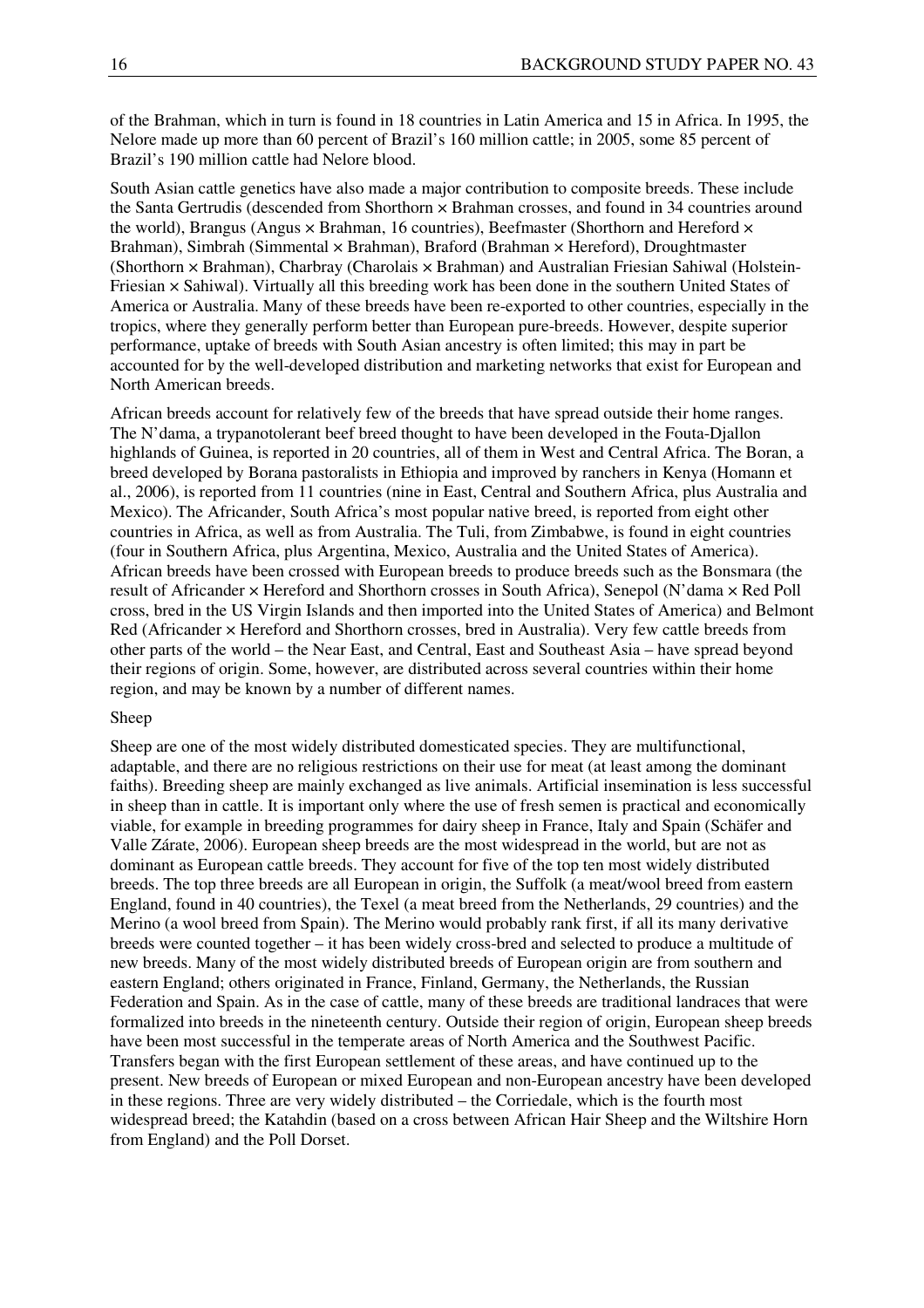European breeds have been exported to relatively few countries in the South. The most widely distributed are the Merino and the Suffolk. Latin America and the Caribbean have received more European breeds than other developing regions. The Criollo, descended from early European imports, is present in nearly every country in Latin America and the Caribbean. The Barbados Black Belly – a hair breed of mixed European and African ancestry which emerged in the seventeenth century – is also very widely distributed in Latin America and has also been exported to Asia and Europe. Another widely distributed breed of mixed African and European ancestry is the Dorper – developed in South Africa from the Dorset Horn (from England) and the Black Headed Persian (from Somalia). The Black Headed Persian itself has spread widely in Africa and has also been exported to the Caribbean, as has the West African Dwarf sheep. The Damara of Southern Africa has been exported to Australia where it is both kept as a pure breed and crossed with the Merino (Country Report Australia, 2004).

Very few breeds from Asia or from the Near and Middle East have spread outside their home ranges – despite the fact that Asia is home to around 36 percent of the world's sheep population and about 25 percent of sheep breeds. Important exceptions are the Karakul and the Awassi. The Karakul, an ancient breed from Turkmenistan and Uzbekistan, is now found in substantial numbers in southern Africa and has also spread to Australia, Brazil, India, many European countries and the United States of America. The Awassi, a widespread breed in the Near East, was improved in Israel during the 1960s and has since spread to 15 countries in southern and eastern Europe, Central Asia and Australia. In some countries such as Spain and Portugal the Awassi is now being replaced by the Assaf, also originating from Israel (De la Fuente et al., 2006). In Israel itself, a new breed known as the Afec Awassi has been developed by introducing the so-called Booroola gene encoding litter size into the improved Awassi. The gene in question can be traced to a flock of Indian Bengal sheep imported into Australia at the end of the eighteenth century.

#### **Goats**

Goats are of major economic significance for smallholders in the South, particularly in ecologically marginal areas such as drylands and mountains. In developed countries their importance relative to cattle declined drastically during the twentieth century. In general, goat breeds are much less widely distributed than either cattle or sheep breeds, with fewer having spread outside their regions of origin. Purely European breeds are less dominant in this species than they are in sheep and cattle, accounting for only 6 of the 25 reported transboundary breeds. Several of these breeds originated in the Alps or were bred from stock originating from this area. The Saanen dairy goat is the world's most widely distributed breed – found in 81 countries and in all regions of the world. Also widely distributed is the Angora, a mohair breed which originated in the area around Ankara in modern-day Turkey. This ancient breed fell out of fashion when Merino sheep became increasingly available for wool production, but with the resurgence of interest in mohair in the 1970s several countries started to improve their Angora populations (Alandia Robles et al., 2006). European breeds have contributed to several important breeds of mixed ancestry such as the Anglo-Nubian (developed in the United Kingdom by crossing British, African and Indian goats), Boer (bred in South Africa from indigenous, European and Indian animals), and Criollo (developed in the Caribbean from European and African breeds). Pure African breeds (as distinct from the mixed-ancestry Boer) have remained largely confined to Africa, but several including the West African Dwarf, Sahelian, Small East African and Tuareg are found in many countries within the region. Some of these breeds have been exported in small numbers to other regions to be kept as experimental flocks or by hobby breeders. Breeds from Asia and the Near East are also largely confined to their regions of origin. The Damascus has recently been improved in Cyprus and has gained international recognition as an outstanding dairy breed for tropical and subtropical regions. While population numbers have remained small, the breed has spread around the Mediterranean basin (Alandia Robles *et al*., 2006).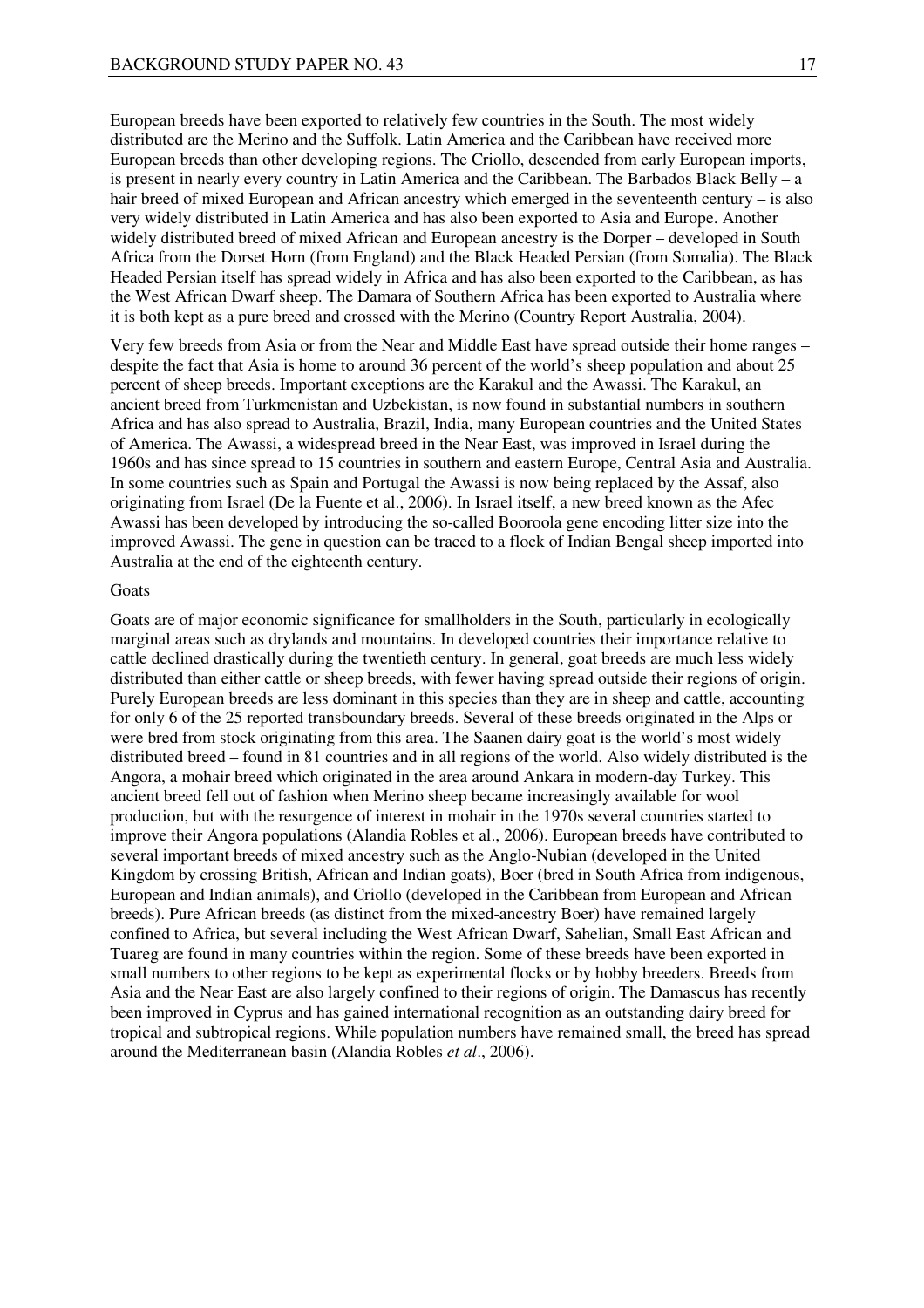#### Pigs

In the eighteenth century, small light-boned pigs from China and Southeast Asia were brought to Europe. The combination of European and Asian genetic material laid the foundation for the creation of modern European pig breeds. After 1945, national, regional and commercial pig breeding programmes in Europe and North America began to develop. The primary focus was on home markets, but pure-breeds were also exported for cross-breeding: Hampshire, Duroc and Yorkshire from the United States of America to Latin America and Southeast Asia; and Large White and Swedish Landrace from the United Kingdom to Australia, New Zealand, South Africa, Kenya and Zimbabwe (Musavaya et al., 2006). In the late 1970s, commercial operations started producing fattening pigs through hybrid breeding programmes using crosses between specialized sire and dam lines that had been developed through intense within-line selection of breeds including German Landrace, Piétrain, German Large White and Leicoma (Mathias and Mundy 2005). Whole herds of boars and gilts are exported as grandparent and great-grandparent stock for breeding programmes in other countries and regions.

The worldwide distribution of pigs is dominated by breeds from Europe or the United States of America. The most important are the Large White (117 countries), Duroc (93 countries), Landrace (91 countries), Hampshire (54 countries) and Piétrain (35 countries). Among the list of 21 pig breeds reported in five or more countries, 15 are European breeds (all from northwest and central Europe) four are from the United States of America, and one is a commercial strain supplied by a large British pig breeder. Only one, the Pelon (seven countries) a miniature pig from Central America, is from another region of the world. Despite the huge numbers of pigs in East Asia (more than half the world's total population), none of the world's most widespread breeds come from this region. As noted above, however, Asian breeds contributed to the development of some of the world's dominant pig breeds. In more recent years, Northern commercial pig-breeding companies have not incorporated breeds lines/genes from Asia or other developing regions in their breeding stock. The only serious attempt, the introgression of genes from the Meishan breed into commercial lines was not successful, because of the big production differentials between the Meishan and the lines being used by the breeding companies (Hiemstra *et al*., 2006).

### Chickens

Commercial strains dominate the worldwide distribution of chickens, accounting for 19 of the 67 breeds reported in five or more countries. These strains are controlled by a small number of transnational companies based in northwestern Europe and the United States of America. Because the companies involved do not make their breeding information publicly available, there is limited information on the provenance of these strains. However, most appear to be derived from White Leghorn, Plymouth Rock, New Hampshire and White Cornish (Campbell and Lasley, 1985) and are thus largely of European and North American ancestry.

Chickens have been domesticated for many thousands of years, but the most important breeds developed only in the second half of the nineteenth century. Chickens were introduced to North America by the Spanish and then by other Europeans in the sixteenth century. These populations gradually developed into distinct breeds. The top three are Rhode Island Red, Plymouth Rock and New Hampshire, all of which are distributed worldwide. The White Leghorn breed is based on Italian country chickens were brought to the United States of America in the 1820s, where they were selected for egg yield. They were re-imported into Europe after the First World War. Widely distributed European breeds include the Sussex, from the United Kingdom, which is reported from 17 countries. Another British breed, the Black Orpington, gave rise to the Australorp breed of Australia which holds the world record for egg-laying – a hen once laid 364 eggs in 365 days.

The most widely distributed breed from Asia is the Aseel, which hails from India, and is reported in 11 countries. It is followed by several Chinese breeds: the Brahma and Cochin (which were developed further in the United States of America) and the Silkie (a breed with fur-like feathers). Several other Asian breeds are found in other parts of the world where they are considered "ornamental". Examples include the Sumatra (from Indonesia), Malay Game and Onagadori (a long-tailed breed from Japan). The Langshan chicken of China is reported to have been introduced into the United Kingdom in the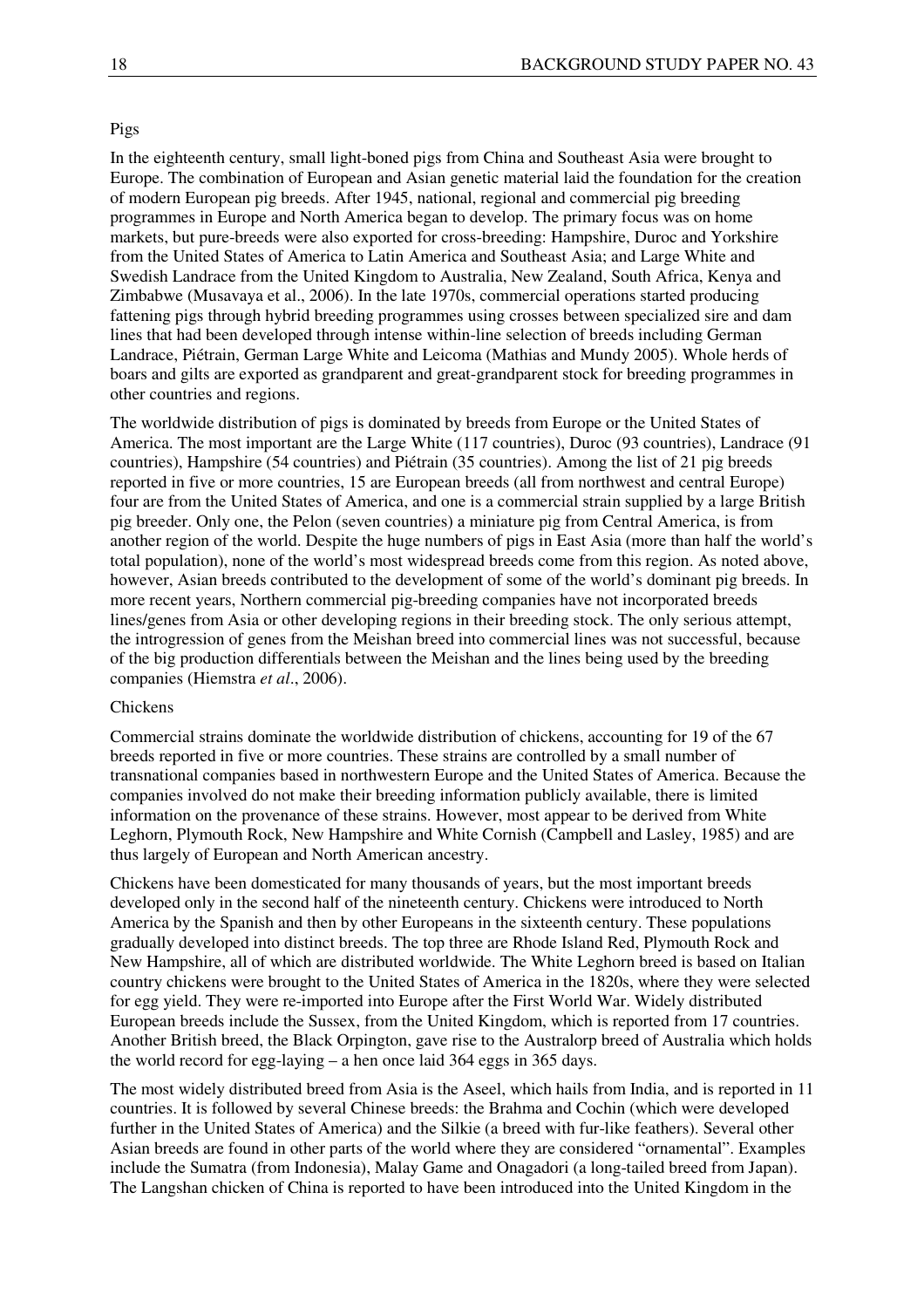1870s where its genes contributed to the development of the above-mentioned Black Orpington (Country Report China, 2003).

#### Other species

Gene flow has also been significant in other livestock species. Among horses, for example, the Arabian breed is the most successful on a world scale. It has had unique influence on horse breeds throughout Europe and has spread to 52 countries. The Pekin Duck breed originated in the 1870s in the United States of America based on a founder population from China. It is now the most widespread duck breed, reported in 35 countries worldwide. In the nineteenth century, dromedaries were introduced to Australia, North America, South Africa, Brazil and even Java. While they immediately died of disease in Java, the Australian deserts were such a suitable environment that large feral herds established themselves. From their original home in Asia, yaks have been introduced to the Caucasus, North America and many countries in Europe. They were imported to Europe mainly as a curiosity, but have proved to have certain advantages for mountain husbandry systems as they require next to no external inputs. Their meat can be marketed and they attract tourists. From the United States of America yaks were further disseminated to Argentina. Domesticated reindeer from Siberia were brought to Alaska in 1891 and from there were introduced to Canada. The species was introduced to Iceland between 1771 and 1787, and subsequently turned feral. In 1952 reindeer were introduced from Norway into Greenland (Benecke, 1994). South American camelids have in recent decades been exported in substantial numbers to countries including Australia and the United States of America. In Europe they are also becoming popular largely among hobbyists. Ostrich farming has also spread from Southern Africa to Europe, North America and elsewhere.

### *Attempts to quantify current patterns of exchange*

While the information presented above indicates that livestock keepers and breeders in all regions of the world utilize genetic resources that originated elsewhere, it reveals little about current patterns of genetic transfer or about the quantity or value of the material involved. Quantitative assessments of international exchange of AnGR are constrained by a number of factors: data on international movements of live animals often do not distinguish between breeding animals and those used for production; transnational breeding companies do not provide data on within-company exchanges; import and export data frequently do not indicate the source or destination of the material involved; and in some parts of the world, unrecorded movements take place (e.g. in transhumant livestock systems that extend across national borders) (Hiemstra *et al*., 2006).

The United Nations COMTRADE database contains data on trade in live bovine animals for breeding, bovine semen, live pigs for breeding and live equines for breeding. These figures are subject to limitations of the type described above and to a lack of reporting by individual countries in particular years. However, this is the most comprehensive source of global data. Gollin *et al.* (2008) analysed COMTRADE data for bovines (both live animals and semen) and pigs in order to assess global trade flows of genetic resources. The outcomes of the study indicate that exports of genetic material are dominated by North America and Europe. The only exceptions to this pattern revealed by the analysis are described as follows:

*"Australia holds a moderate share in the export market for breeding cattle, and the countries of Latin America and the Caribbean plus Asia together account for a modest share of the swine genetics market – although this may reflect the fact that in North America, shipments of semen have largely replaced movements of animals as a means of exchanging genetic material" (ibid.).* 

The findings show that for all three commodities, flows from non-OECD countries to OECD countries (roughly equating to the rich "North") are very limited. Conversely, there are substantial flows from OECD to non-OECD countries, amounting to about one-third of the value of international trade in the above-mentioned commodities in 2005 – a figure that had risen from about 20 percent in 1995. The study found that North–North trade was still dominant overall, but its share had declined since the 1990s largely reflecting the collapse of cross-border trade in live animals in North America.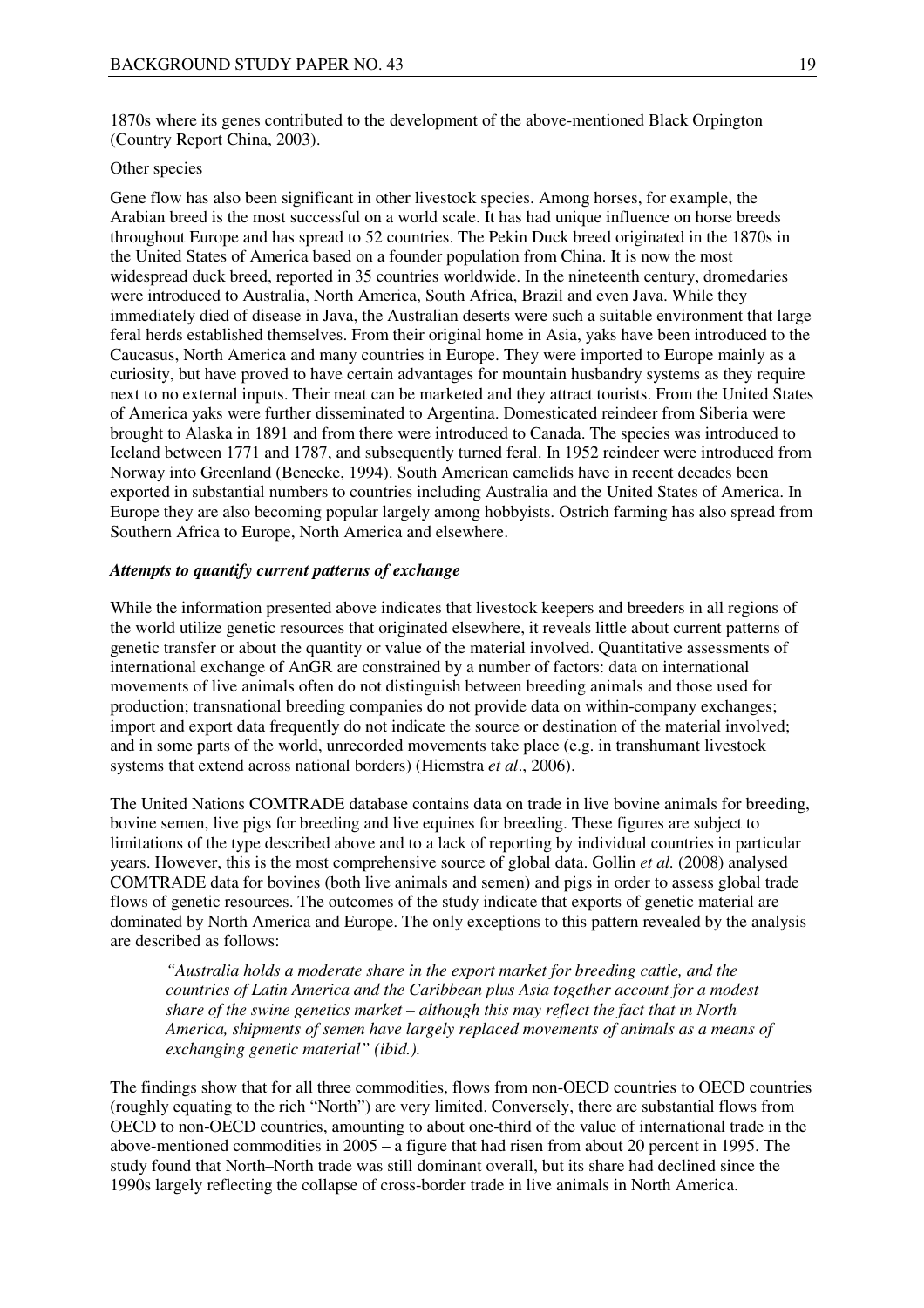Other studies that have sought to quantify global trade flows in AnGR in the recent past have reached broadly similar conclusions regarding the dominance of North America and Europe as exporters (Valle Zárate et al., 2006; Mathias and Mundy, 2005; Alandia Robles *et al*., 2006; FAO, 2007b). Hiemstra *et al*. (2006) conclude that:

*"movements of livestock germplasm from South to North have been rare in the past century, and in most cases the economic benefits to both North and South have been relatively small."* 

While the general pattern of global exchange is clear, it should be borne in mind that trade figures do not necessarily reflect the full economic significance of these exchanges. As Gollin *et al*. (2008) note, the COMTRADE data represent "*private* value; i.e. the value placed on the genetic resources by private buyers and sellers, which may differ from the true economic value. In general, the private vales reflect anticipated contributions to productivity gains that will result in appropriable benefits. The buyers and sellers may be incorrect in their anticipation of the benefits derivable from the exchanged AnGR. The imported breeds might prove to be unsuited to the conditions in the receiving production systems or they might prove to have characteristics that provide unforeseen economic benefits to the recipient (the former eventuality seems to be more common than the latter). To these considerations, can be added the possibility of negative impacts on public goods (e.g. loss of biodiversity), and the possibility of differences in market power and knowledge between providers and recipients.

# *Future trends*

The global livestock sector is experiencing an unprecedented rate of change. It cannot be taken for granted that current patterns of exchange will necessarily continue far into the future. Hiemstra *et al*. (2006) identify four scenarios that may affect the future management of AnGR – globalization, developments in biotechnology, climate change, and emerging diseases and disasters.

# *Globalization*

The so-called livestock revolution (see above) is leading to a major increase in developing countries' share of total livestock production and consumption. Livestock production is shifting from being a multipurpose activity with mostly non-tradable outputs, to one focused on food production in the context of globally integrated markets. Retailers and supermarkets are leading actors in the globalization process. Vertical integration is expected to become the primary business model on a global scale. The competitiveness of small-scale livestock keepers may be adversely affected.<sup>9</sup>

# *Biotechnology*

 $\overline{a}$ 

A series of developments in biotechnology is expected to accelerate ongoing changes in the livestock sector:

- Continued progress in reproductive and cryoconservation technologies for all livestock species;
- Development of a new generation of quantitative genetic tools, linking genomics and quantitative genetics;
- Improved efficiency and safety of transgenic and cloning technologies; and
- Better control of animal diseases and increased availability of vaccines.

<sup>9</sup> The references cited by Hiemstra *et al*. (2006) in their discussion of globalization include Delgado *et al*. (1999), Delgado *et al*. (2001), FAO (1997), Dirven (2001), Hobbs and Kerr (1998), Tisdell (2003), and Popkin and Duy (2003).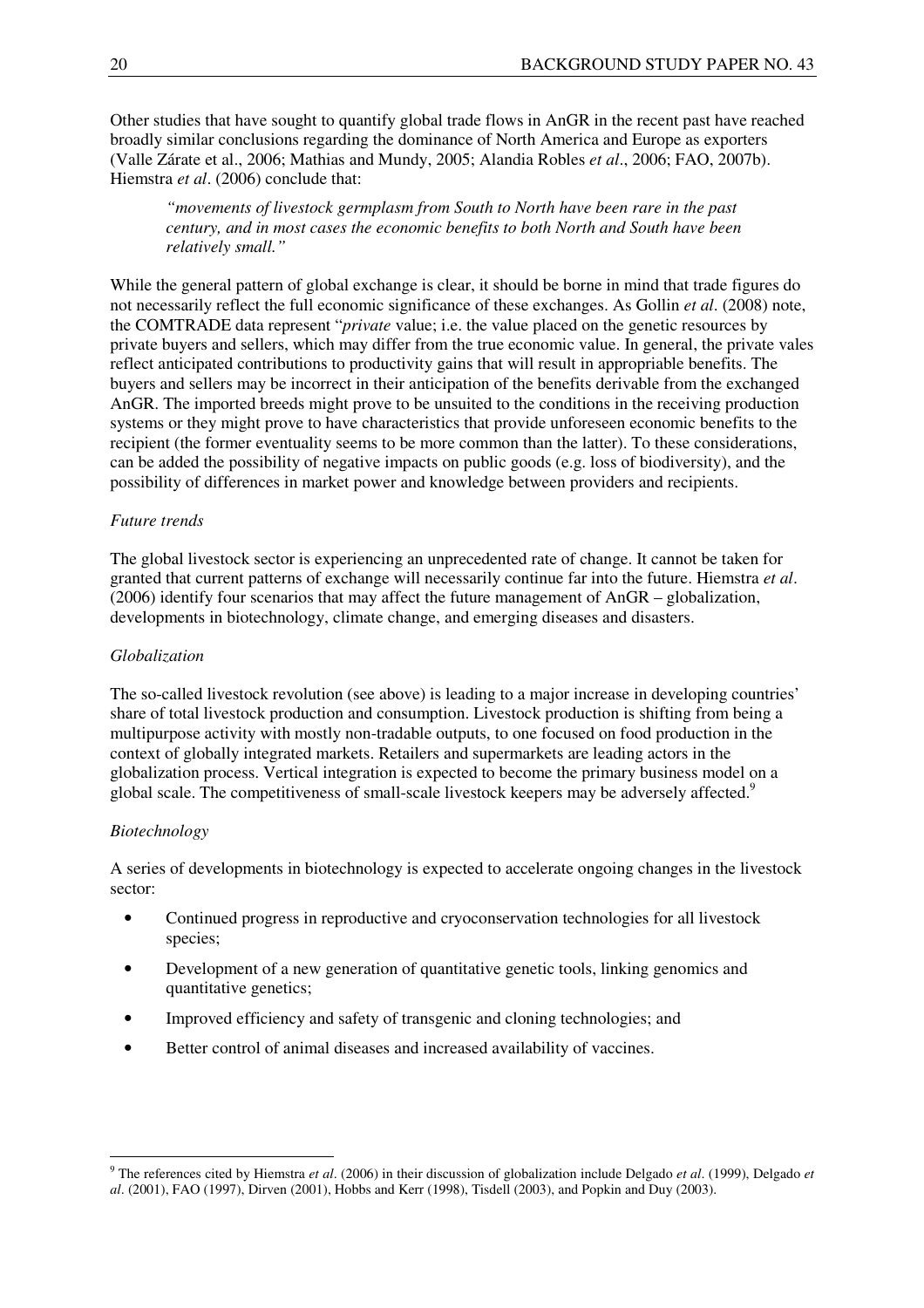Such a scenario is likely to mean that genotypes can be distributed and used across the globe more easily than they can today. Developments in biotechnology are providing new opportunities to explore and possibly exploit genetic resources.<sup>10</sup>

# *Climate change*

There are five main climate change-related drivers of change in livestock production systems:

- Changes to temperature;
- Changes to precipitation;
- Rising sea levels;
- Changing incidence of extreme weather events; and
- Increasing atmospheric carbon dioxide and other greenhouse gas content.

Climate change can be expected to affect livestock productivity directly by influencing the balance between heat dissipation and heat production, and indirectly through its effect on the availability of feed, fodder and water, as well as via changes in disease challenge. Climate change may significantly shift the location of livestock production away from current marginal rangelands, and may thus contribute to the shift in favour of intensive production systems.<sup>11</sup>

# *Diseases and disasters*

 $\overline{a}$ 

Increased international trade and travel, along with the effects of climate change, are expected to promote the spread of livestock diseases into new geographical areas in the coming years. The number of animals dying as a result of epidemics or disease control measures (culling) may increase. Changes in disease distribution may also mean that the livestock populations face disease challenges that they have not previously experienced and to which they are therefore unlikely to be well adapted. Other natural and human-caused disasters can seriously affect livestock populations in the affected areas.<sup>12</sup> The potential contribution that breeds with high levels of genetic resistance or tolerance can make to disease-control strategies is discussed in more detail in Section 3 of this chapter.

# *Potential consequences of future trends for the use and exchange of AnGR*

Based on stakeholder consultations and an e-conference, Hiemstra *et al*. (2006) conclude that all four of the above-outlined scenarios are likely to affect the future use and exchange of AnGR to some extent at least. Globalization is expected to continue – creating conditions in which animals of high genetic merit belonging to high-output breeds will be increasingly sought after. For the foreseeable future, such genetic material will largely be obtained from specialized breeders based in developed countries. The globalization scenario is, thus, not expected to alter the direction of global gene flows and is likely to increase their quantity. Consequences for AnGR diversity are likely to be negative unless major efforts are made to promote sustainable use and conservation of local breeds that would otherwise be displaced. The emergence of niche or regional markets for animal products that can only, or best, be provided by local breeds may be a countervailing factor to the homogenizing effects of globalization.

<sup>&</sup>lt;sup>10</sup> The references cited by Hiemstra *et al.* (2006) in their discussion of developments in biotechnology include AEBC, (2002), EC (2003); Gibson and Pullin (2005), Hiemstra *et al*. (2005), Meuwissen (2005), Rothschild *et al*. (2003), Hoffman and Scherf (2005) and Andersson and Georges (2004).

<sup>&</sup>lt;sup>11</sup> The references cited by Hiemstra *et al* (2006) in there discussion of climate change include IPCC (2001), CCAA (2002), MAFF (2000), FAO (2004e), FAO (2004b) and Kenny (2001).

<sup>&</sup>lt;sup>12</sup> The references cited by Hiemstra *et al.* (2006) in their discussion of climate change include Kouba (2003), FAO (2004c), FAO. (2004d), FAO/OIE/WHO (2005), Kadomura (1994) and Charron (2002).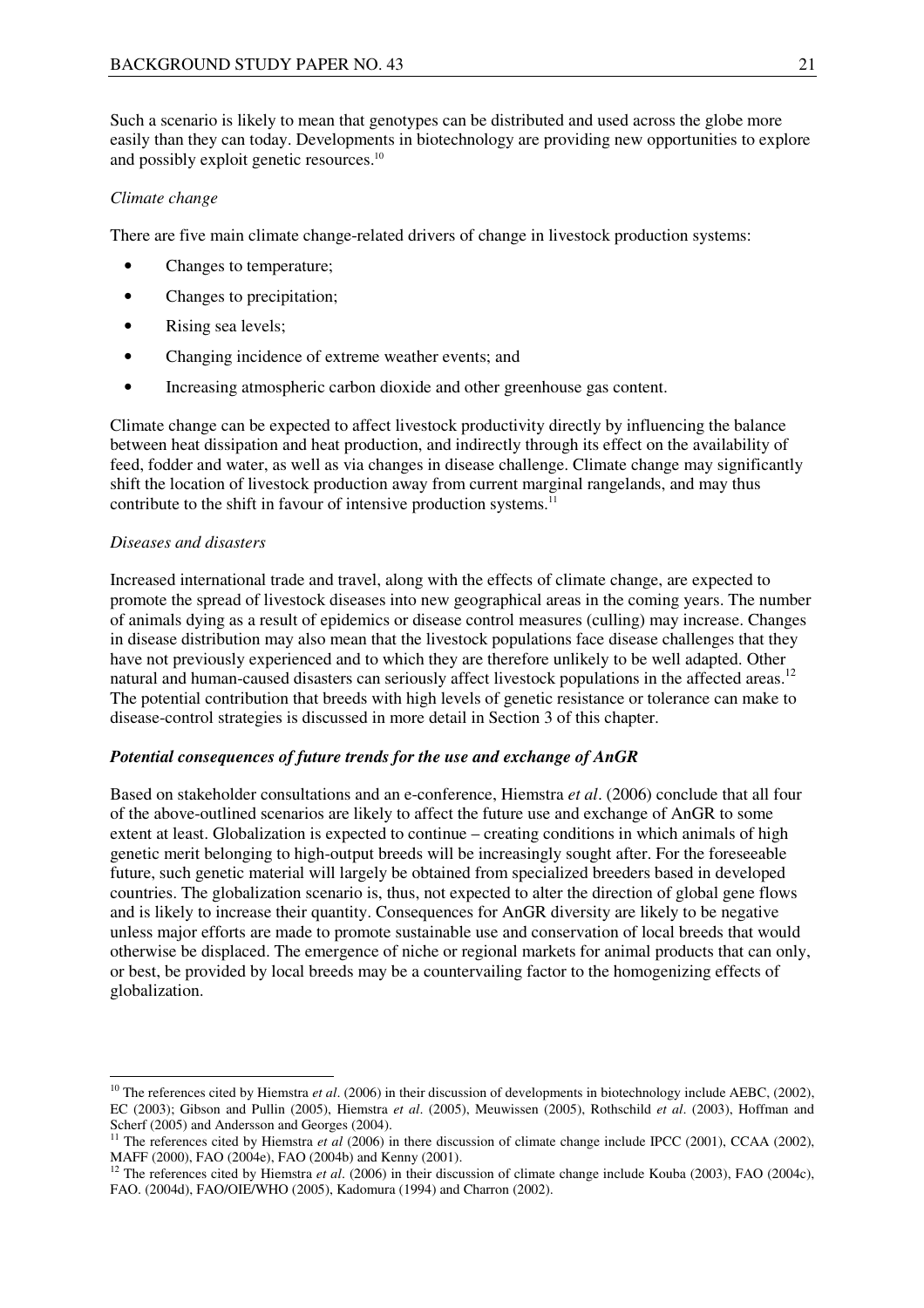It is unclear to what extent biotechnologies that are currently available or in the pipeline will find practical application in the foreseeable future, and hence the consequences for AnGR utilization are also unclear. Some stakeholders fear that increased use of biotechnologies will further promote the domination of the sector by large-scale operators at the expense of poorer livestock keepers, traditional production systems and the associated AnGR diversity. It is, however, possible that it will pave the way for AnGR from developing countries to be utilized more widely in commercial breeding – for example, if genes contributing to disease resistance are identified. This might increase the significance of gene flow from South to North. Another consequence might be increased use of patenting in animal breeding and genetics.

Climate change can be expected to present a number of challenges to the utilization of AnGR. Breeds may be threatened if the production systems in which they are kept are disrupted or transformed as the climate changes. They might also be threatened by an increase in the frequency of natural disasters such as droughts and floods. Depending on the speed of climate change and the speed with which breeders are able to adapt livestock populations, there may be an increasing need to bring in suitably adapted AnGR from other parts of the world. This may promote greater interest in AnGR from hotter and drier regions.

Increased frequency of diseases and disasters would pose a threat to geographically concentrated breed populations. The spread of diseases into new areas may promote interest in resistant or tolerant breeds, which if they exist are likely to be found in the areas where the diseases in question have previously been prevalent.

### **3. Benefits of use and exchange of animal genetic resources**

#### *Adaptation potential of animal genetic resources*

The value of AnGR diversity comprises both its value for current use and its potential as a resource for the future. The range of the products and services currently obtained from livestock and the range of conditions in which livestock keeping is practised were briefly described in Chapter I. Diverse production objectives in diverse production environments cannot be met without diverse animals. AnGR diversity remains essential to the world's livestock sector. In fact it is probably underutilized. High-output breeds have, in places, spread beyond the high external input/single-output systems to which they are suited. Few of the local breeds found in the low external input systems of developing countries have been thoroughly studied to assess whether they have unique characteristics that might be useful more widely or that give them particular advantages in their home production environments. Comparative studies of breed performance that take place under field conditions in such environments and that account for all the products and services obtained by local livestock keepers are very few and far between. As to the future, despite advances in animal health, nutrition, housing and husbandry, and the development of alternatives to many livestock functions, it would be unwise to conclude that the livestock sector will be able to meet all the demands placed on it simply by utilizing a handful of breeds. Controlling the production environment can only be taken so far. It is, for example, difficult to insulate animals kept in the tropics from the prevailing high temperatures. There are also constraints to the sustainability of disease control strategies based on high levels of external inputs. Problems include the evolution of resistance in the disease-causing organisms or their vectors (FAO, 2007b). Animals utilized to provide ecological and landscaping services are, by definition, not isolated from the environment. The same is true for animals that provide draught power in agriculture or are used for transport. There are also economic, social and political factors that come into play. Poor livestock keepers, in particular, are often unable to afford (or to access) animal health services, high-quality feeds or other inputs needed to raise high-output breeds successfully. Rising input prices may threaten the economic sustainability even of larger-scale operations (medium-scale producers may find themselves particularly badly affected). Hobby farmers seeking an escape from urban life tend to prefer to keep animals under conditions that are – or at least seem to be – more "natural" than those of conventional livestock management. Industrial-type production systems are beset by criticisms of their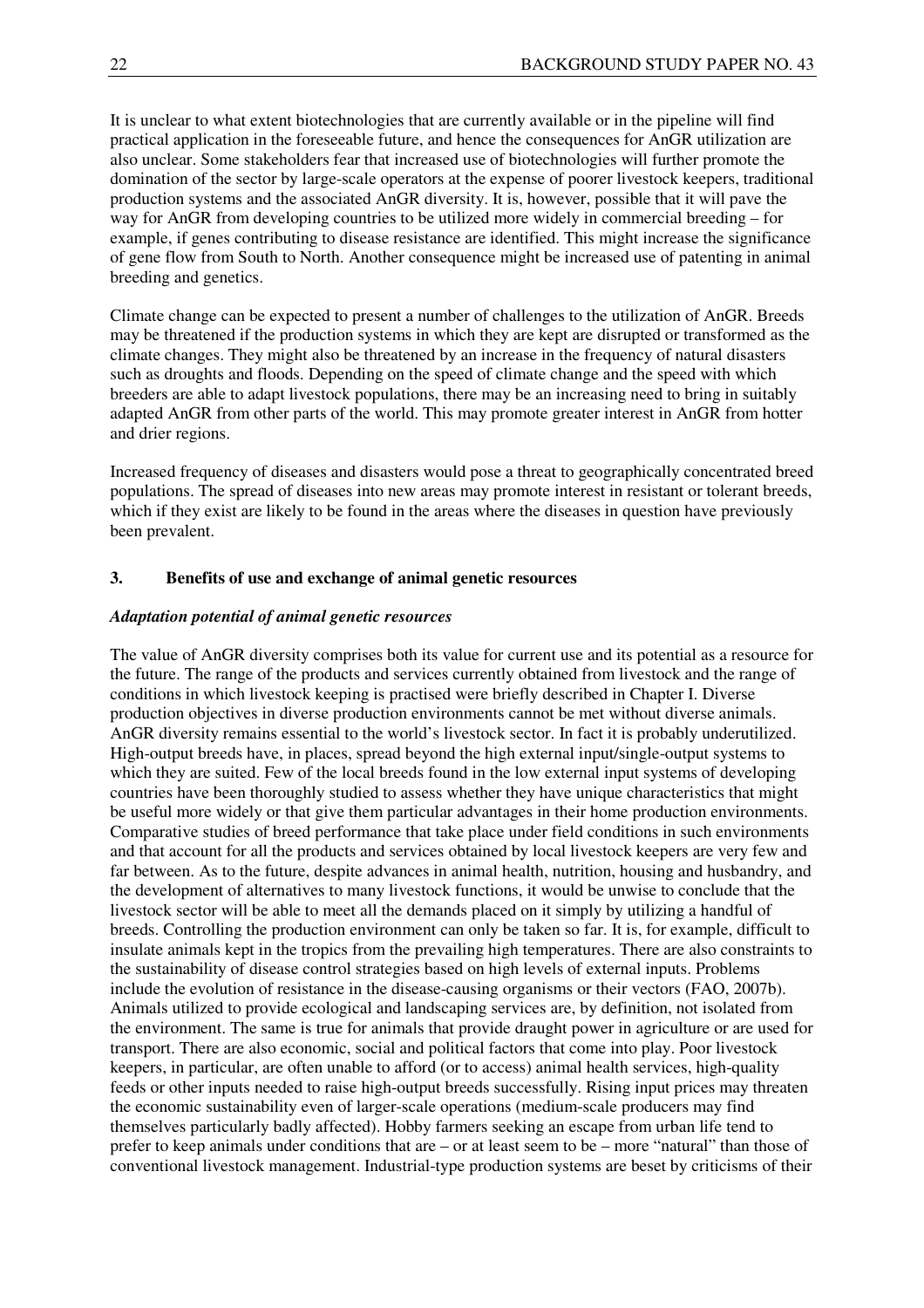impacts on the environment and animal welfare – pressure on producers to adapt to meet these concerns may be felt via consumer choices in the market place or via government regulations.

The other important factor to consider is the unpredictability of the future. The scenarios described in the preceding section indicate some of the many challenges facing the livestock sector; they also indicate that the outcomes are uncertain. AnGR diversity offers s form of insurance in the face of this uncertainty. It is impossible to fully describe, let alone place a precise value on, the adaptive potential of current livestock populations. However, it is possible to identify breeds or populations that have characteristics that make them well adapted to specific environmental stressors or to fulfilling particular functions. If such conditions or demands become more widespread in the future, then the breeds in question or their genes may become much more widely sought after (assuming the relevant knowledge is available to the potential users). The following paragraphs, therefore, present a crosssection (intended to be illustrative rather than comprehensive) of the published evidence for the presence of valuable adaptive characteristics in specific livestock.

### *Role of genetic diversity in disease-control strategies<sup>13</sup>*

Livestock diseases adversely affect animal production throughout the world and, as noted above, many conventional disease control strategies face sustainability problems. As such, managing genetic resources to create animal populations with enhanced levels of resistance or tolerance<sup>14</sup> to disease offers an additional and valuable tool for controlling diseases. A number of advantages of incorporating genetic elements in disease management strategies have been recognized (FAO, 2002) including:

- The permanence of genetic change once it is established;
- The consistency of the effect;

 $\overline{a}$ 

- The absence of the need for purchased inputs once the effect is established:
- The effectiveness of other methods is prolonged as there is less pressure for the emergence of resistance;
- The possibility of broad spectrum effects (increasing resistance to more than one disease);
- The possibility of having less impact on the evolution of macroparasites such as helminths, compared to other strategies such as chemotherapy or vaccination; and
- Adding to the diversity of disease management strategies.

Options for utilizing genetic diversity for disease management include choosing the appropriate breed for the production environment; cross-breeding to introduce genes into breeds that are otherwise well adapted to the required purposes; and the selection for breeding purposes of individuals that have high levels of disease resistance or tolerance.

In the case of many economically important diseases there is evidence for differential disease resistance or tolerance among livestock breeds (see table in Annex 1). Tsetse transmitted trypanosomiasis – one of the most important animal health problems in Africa – is an example. Drug resistance in the disease-causing organisms (trypanosomes) and sustainability problems in the implementation of tsetse fly control programmes, have increased interest in the use of disease tolerant breeds (FAO, 2005a). The most trypanotolerant breeds include N'Dama and West African Shorthorn cattle, and Djallonke sheep and goats. Despite smaller size, studies have shown that these breeds are more productive than susceptible animals under moderate to high tsetse challenge (Agyemang et al., 1997). Ticks are another major problem for livestock producers, particularly in the tropics. Ticks

<sup>&</sup>lt;sup>13</sup> This description draws on the respective section of *The State of the World's Animal Genetic Resources for Food and Agriculture*.

<sup>&</sup>lt;sup>14</sup> "Resistance" refers to the ability of the host to resist infection. "Tolerance" refers to a situation where the host is infected by the pathogen, but suffers little adverse effect.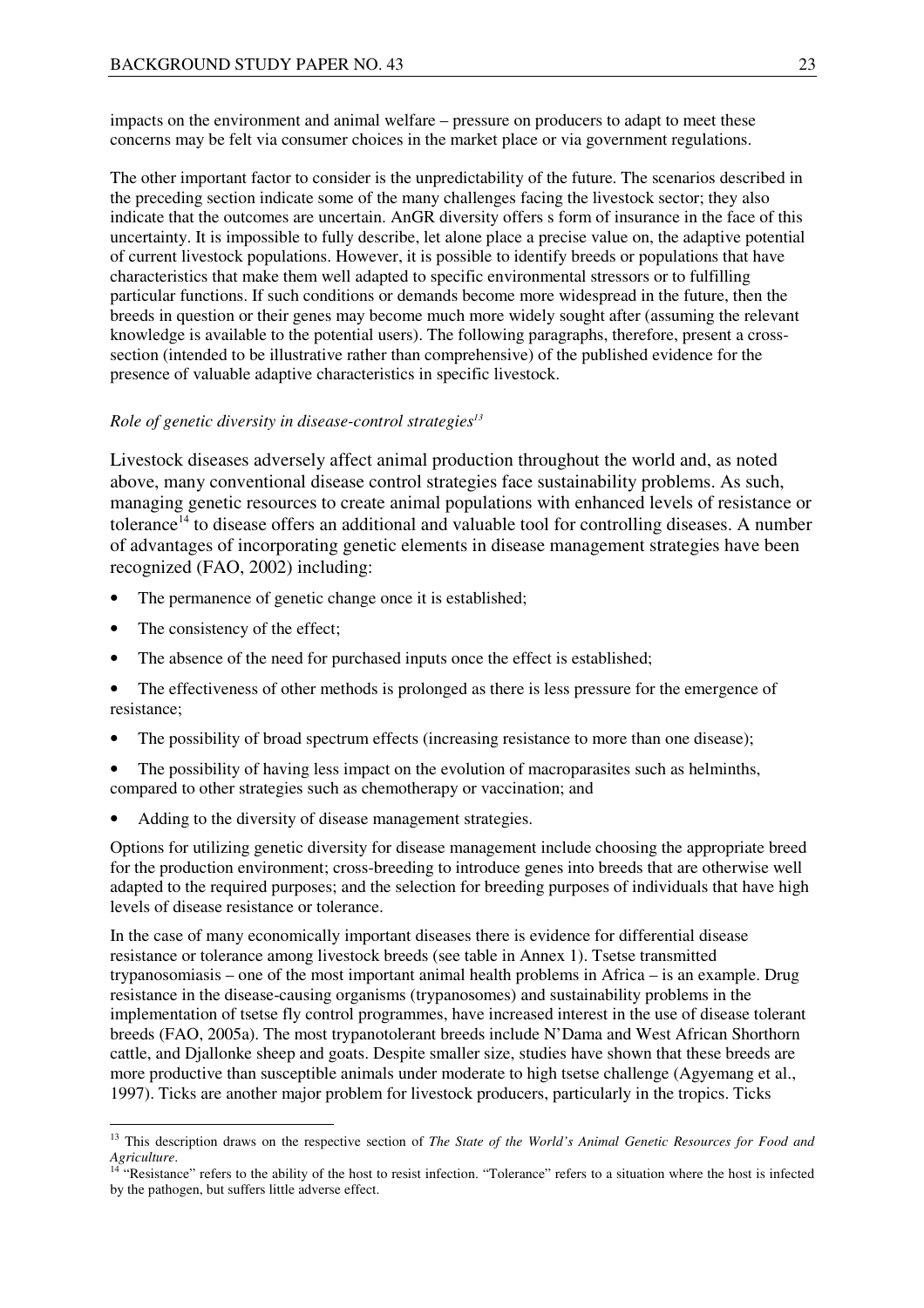themselves weaken animals by withdrawing blood, cause tick paralysis through the injection of toxins secreted in their saliva, damage hides and provide sites for secondary infections. Moreover, they spread a number of very serious diseases, the most notable being anaplasmosis, babesiosis, theileriosis and cowdriosis (heartwater). Resistance or tolerance to ticks and to a lesser extent to tick-borne diseases is well documented. For example, a number of studies indicate that N'Dama cattle show higher resistance than Zebu animals to ticks (Claxton and Leperre 1991; Mattioli et al., 1993; Mattioli et al., 1995). Another example is provided by a study in Australia that found pure-bred Bos indicus cattle to be less susceptible to babesiosis than cross-bred Bos indicus × Bos taurus animals (Bock et al., 1999). In the case of theileriosis caused by Theileria annulata, Sahiwal calves, a breed indigenous to India, were found to be less adversely affected than Holstein-Friesian calves when infected with the disease (Glass et al., 2005). Worm infections are one of the most serious animal health problems affecting the livestock kept by poor people in all developing regions (Perry et al., 2002). Resistance or tolerance to Haemonchus contortus, a ubiquitous and harmful nematode worm that infests the stomachs of ruminant animals, has been subject to many studies. The Red Maasai sheep breed of East Africa, for example, is noted for its resistance. A study conducted under field conditions in subhumid coastal areas of Kenya found that Red Maasai lambs showed lower faecal egg counts for Haemonchus contortus and lower mortality than Dorper lambs (another breed widely kept in Kenya but which originated in South Africa). The Red Maasai were estimated to be two to three times as productive as the Dorpers under these conditions where the parasites flourish (Baker, 1998). Similarly, Small East African goats were found to be more resistant and productive than Galla goats (which originated in semi-arid areas of East Africa) under the same conditions (ibid.). In the case of cattle, it has been observed that humped Bos indicus animals are more resistant to gastro-intestinal nematode parasites than the non-humped Bos taurus (Turner and Short, 1972; Frisch and Vercoe, 1984).

Breed differences in susceptibility have also been found for some of the most serious poultry diseases. A study comparing the effects of infection with Newcastle disease and infectious bursal disease virus (both diseases that frequently devastate village chicken flocks in developing countries and remain a potential threat to industrial-scale commercial operations) on four Egyptian chicken breeds found that Mandarah chickens (a dual purpose breed developed through cross-breeding) showed less susceptibility than the other breeds to both diseases – indicated by significantly lower mortality rates following artificial infection (Hassan et al., 2004). In the case of Marek's disease, Lakshmanan et al. (1996) report that a study of Fayoumi and White Leghorn chickens revealed the former to show greater resistance to the development of tumours.

### *Adapation to climatic and nutritional stress*

High temperatures and poor quality feeds can also be major constraints to livestock production if the animals are not well adapted genetically. The greater adaptability of tropical breeds to the effects of heat has long been recognized in the scientific literature (Bonsma, 1949; Turner 1982; Turner, 1984; Lemerle and Goddard, 1986; Singh and Bhattacharyya, 1990). The superior heat tolerance of these breeds has been attributed to their coat type and colour, skin thickness and pigmentation, high sweating capacity (which is a consequence of the higher density of sweat glands in the skin), low body heat production because of their lower production levels, body conformation and some physiological characteristics (Simianer, 2000). It has also been shown that Zebu cattle (B. indicus) are better able to utilize lower-quality feeds than are temperate breeds (Ashton, 1962; Moore et al., 1975; Dunkel, 1981; Hunter and Siebert, 1985). King et al. (2006) provide an example of what this can mean in practice.

Their study revealed that high-output Holstein Friesian dairy cattle, promoted among small-scale dairy farmers in Kenya, were subjected to constant physiological stress by the high ambient temperatures and the additional heat generated by having to digest tropical grasses. The animals' productive lives were shortened and their fertility was affected; their milk yields although high in early lactation declined rapidly. Their lifetime productivity is reported to be worse than that achievable with local dairy breeds or cross-breeds in similar production environments (ibid.).

High ambient temperature is regarded as the most important inhibiting factor for poultry production in hot climates (Horst, 1990). Under hot conditions chickens cannot dissipate the heat that their bodies produce following meals rapidly enough this leads to reduced feed intake and lower weight gain or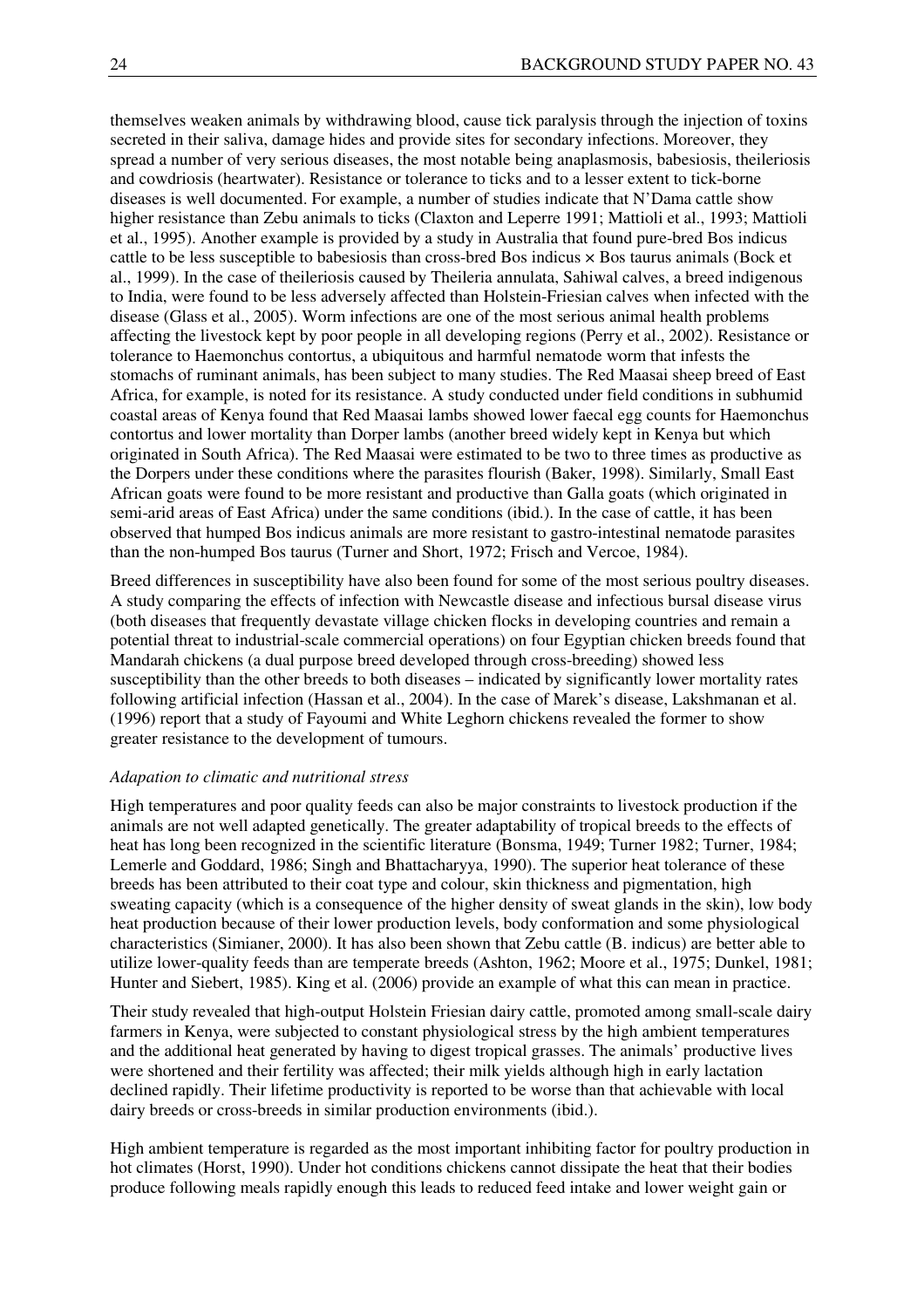egg production (Cahaner and Leenstra, 1992). Systematic comparisons of naked-neck<sup>15</sup> frizzle feathered<sup>16</sup> and normally feathered chickens at various ambient temperatures have been undertaken, with the normally feathered birds proving inferior to the other types for a number of important production parameters under tropical conditions (Horst, 1988; Mathur and Horst, 1990; Cahaner *et al.*, 1993; Ibe, 1993). Several breeds exhibiting the naked-neck trait have been described, including the Cou Nu du Forez from France, the Malay Game from Malaysia, the Shingangadi from the Democratic Republic of the Congo, the Transylvanian Naked Neck from Hungary and Romania, and the Peel-Neck from Belize and Guatemala (Mérat, 1986; Mallia, 1999).

#### *Commercial benefits of use and exchange*

The commercial benefits obtained from the use of AnGR are substantial – as noted above, livestock production accounts for 40 percent of the value of the world's agricultural gross domestic product. The overall value of trade in AnGR is difficult to estimate because of a lack of data on many types of genetic material. According to Gollin *et al*. (2008) the value of international trade in bovine animals for breeding has varied between US\$300 million and US\$500 million annually in recent years (the variations being caused largely by zoosanitary factors); trade in bovine semen was worth US\$180 million in 2005; the figure for breeding pigs was about US\$80 million in 2005. Data for other species (and for boar semen) are either unavailable or very limited.

#### *Contributions to food security and poverty alleviation*

As noted in chapters I and II, livestock production makes a substantial contribution the livelihoods of large numbers of poor people around the world. Many poor livestock keepers continue to use the breeds traditionally kept in their local production systems. These breeds tend to be well suited to providing the multiple outputs often utilized by poor households. They also tend to be well adapted to the local environment, sparing their keepers from the need to obtain expensive inputs and reducing the risk that flocks or herds will be devastated by disease or feed shortages. In such circumstances the exchange of genetic material is largely local.

In some places, poor households have benefited from the introduction of breeds or germplasm from elsewhere, including from other countries and regions of the world. Clearly, this requires that there are no legal, technical or financial barriers to accessing the relevant germplasm. Successful adoption of exotic higher-output breeds or their crosses normally requires greater use of external inputs such as veterinary medicines and higher-quality feed. Consistent access to these inputs at affordable prices is essential, as is access to markets for the products of the higher-output animals. Unfortunately, these prerequisites are not always met and as Hiemstra *et al*. (2006) note, there are many examples of unsustainable livestock development projects that were based on the import of exotic genetic material. It has been argued that transfers of AnGR to developing countries are sometimes motivated more by the interests of the suppliers than those of the recipients, with adverse consequences for both AnGR diversity and livelihoods (Gibson and Pullin, 2005).

An alternative development strategy for poor livestock-keeping communities may be to add value to the products of their existing genetic resources. A few innovative development projects have taken this approach (Cardinaletti *et al*., 2008; Gopikrishna, 2008: Köhler-Rollefson *et al*., 2008), but it is unclear how widespread the potential for this kind of development is. Structured breeding programmes for local breeds have potential to raise production levels. However, organizing genetic improvement strategies in low- and medium-input production systems is challenging (FAO, 2009b). Utilizing local AnGR would appear to raise few access issues. However, ongoing access to AnGR depends on the sustainability of the production systems that reproduce them, which in turn relies on access to the necessary resources (pastures, water, knowledge, etc.). It could also be affected by legal constraints –

<sup>&</sup>lt;sup>15</sup> These birds have no feathers on their necks.

<sup>&</sup>lt;sup>16</sup> These birds have feathers that curve outwards rather than lying flat on the body.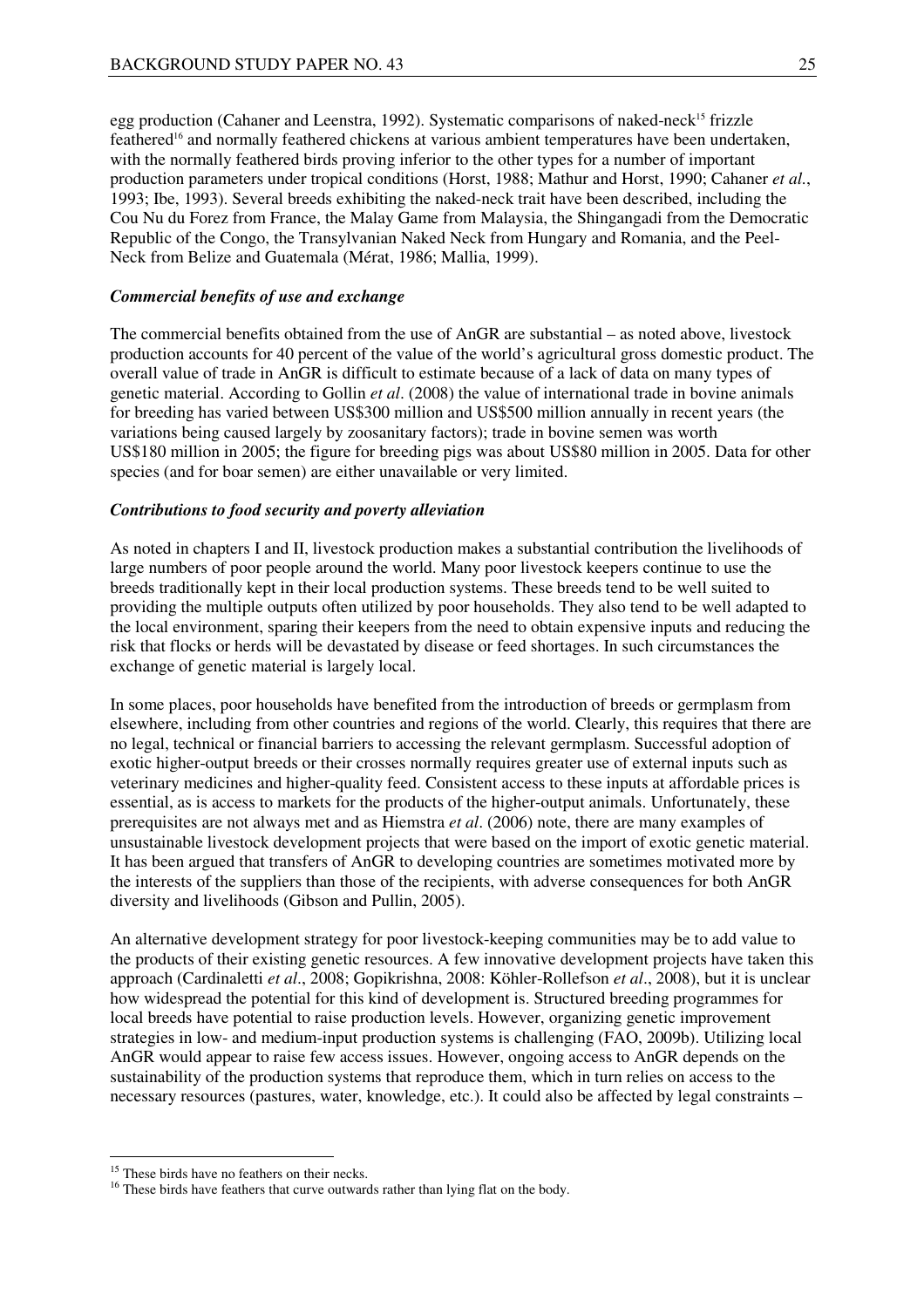such as intellectual property rights (IPRs) – if they were to interfere with livestock keepers' freedom to use and breed their animals as they choose.

Changing environmental conditions, for example the effects of climate change or the introduction of a new livestock disease, may mean that the breeds traditionally kept by poor livestock keepers in a given area no longer meet the needs of the local livestock keepers, as well as they did in the past. In such circumstances, access to AnGR from outside the locality and access to the knowledge needed to raise them are likely to be important. In some cases, the AnGR best suited to the new conditions might only be available from outside the country. Effective arrangements for international exchange of AnGR and associated knowledge are vital in such circumstances.

# **4. Conclusions**

Livestock production in all regions of the world utilizes AnGR that originated or were developed elsewhere. Many of today's widely used breeds are of mixed ancestry and would never have come into existence without the contribution of livestock keepers and breeders on more than one continent or if the movement and exchange of the ancestral animals had been more restricted. International exchange of AnGR gives rise to substantial benefits. The current pattern of exchange is, however, rather onesided – the major flows of germplasm are from North to South (as well as among the countries of the North). Many of the world's breeds are not heavily exchanged internationally; indeed the majority are "local" (meaning that they are present in only one country) rather than "transboundary" breeds. Many countries are little involved as suppliers of internationally traded germplasm. However, it is possible, given the effects of climate change, changing patterns of disease challenge, biotechnological developments and the generally dynamic and unpredictable nature of the livestock sector that demand for AnGR from the South may increase in the future.

Many breeds have characteristics that make them particularly well adapted to specific environmental conditions or to meeting particular functions. If such breeds become extinct, options for adapting the production systems of the future are lost. The potential loss of the option value provided by a wide portfolio of genetic diversity is one of the main reasons for the growing recognition of the need for action to promote the sustainable management to the world's AnGR. The fact that many breeds are falling out of use – and hence into danger of extinction – is a major cause of concern. One of the fundamental problems to be addressed is that the costs of more sustainable management arise in the present and are certain, while many of the benefits are potential and will arise in the future.<sup>17</sup> Moreover, future benefits if they do arise may accrue not to the individuals, communities or countries that bear the costs of conserving the genetic resources, but to others. The issues appear even more acute if it is recognized that much of the world's AnGR diversity is held by small-scale, often poor, livestock keepers (FAO, 2009a). The future of many breeds is largely dependent on livestock keepers being both able and motivated to continue raising them and if necessary to become involved in *in situ* conservation programmes. It also depends on the capacity and willingness of national authorities and of the international community to provide an enabling policy environment for sustainable use and to support conservation programmes where they are needed.

Benefit-sharing mechanisms are sometimes conceived, in addition to being matters of equity, as means by which the holders of genetic resources can be motivated to conserve and to use them sustainably. The other side of the equation is that if it can be assured that the conserved resources will be widely accessible at whatever future time they are needed, a wider range of stakeholders are likely to be motivated to support conservation programmes or policies favourable to sustainable use. Ongoing access to the relevant genetic resources on the part of those who raise them is, self-evidently, another prerequisite for sustainable use and conservation. Translating this theory into practical steps to support for conservation and sustainable use is far from straightforward in the livestock sector. The global pattern of exchange means that attempting to provide support to countries and livestock keepers in

<sup>&</sup>lt;sup>17</sup> The possibility that there might be additional current benefits to be derived from better matching breeds to production systems should not be overlooked.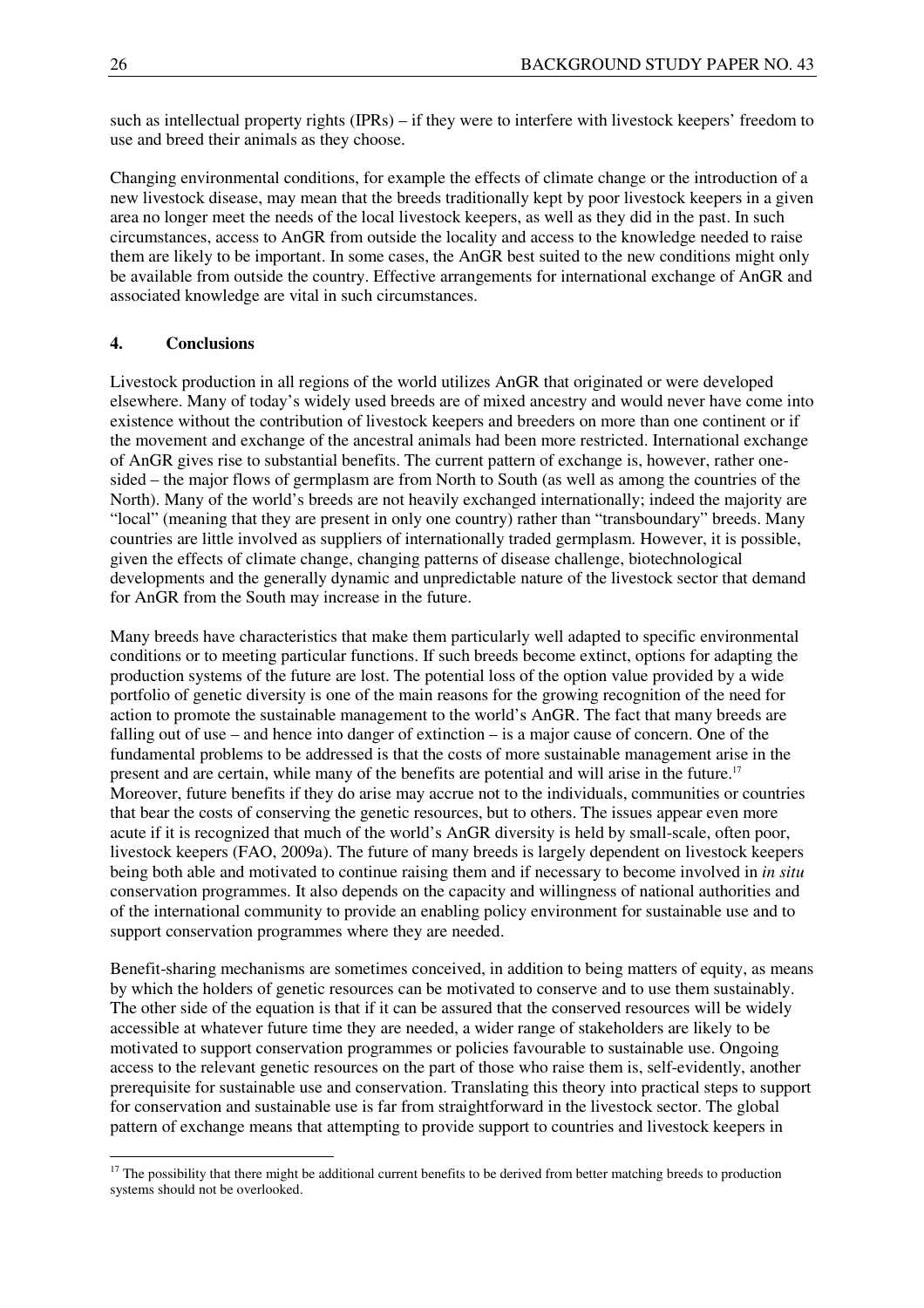developing countries by tapping into current flows of benefits arising from the use of AnGR from these countries is likely to have limited impact. The mixed origins of many breeds have the potential to complicate the implementation of any benefit sharing measures that are based on an attempt to share the benefits derived from an individual breed with individual countries or livestock-keeping communities. Yet, if individual countries and communities are not confident that they will receive equitable shares of any benefits that arise from the use of their AnGR now or in the future, they are likely to be less motivated to conserve them and may seek to restrict access. Reduced access could in turn reduce the motivation of some stakeholders from supporting measures to promote conservation and sustainable use.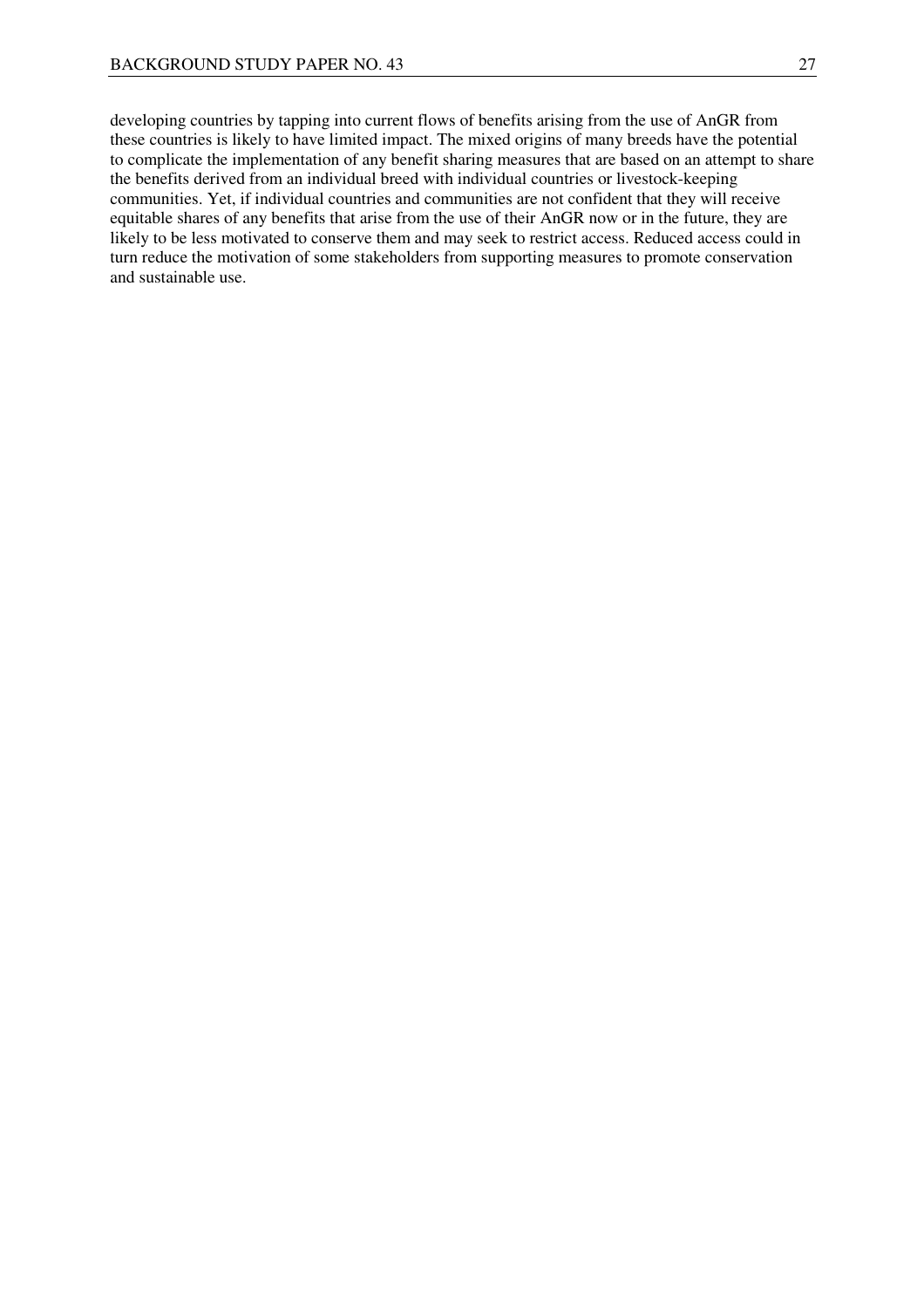# **CHAPTER III: Current practices of exchange of animal genetic resources**

# **1. Current terms and modalities for exchange of animal genetic resources**

# *Property rights to AnGR*

AnGR can be subject to various, sometimes potentially conflicting, types of property rights. The following paragraphs present an overview.

# *Private ownership*

The majority of the world's AnGR are in private ownership. When a breeding animal is sold, the assumption is normally that its value as a genetic resource is accounted for in the price paid by the buyer. Unless there are specific contractual arrangements to the contrary, the new owner is then able to use or sell the animal and its descendants (or any genetic material derived from them) for breeding or for production as he or she sees fit. The same provisions operate if the genetic material is bought and sold as semen, embryos or other *in vitro* form. Commercial livestock breeders normally operate within this system of classical ownership, protecting their investments by staying ahead of the competition and physically controlling access to their most valuable breeding animals, or by biological methods such as only selling one sex of a breed or line or only selling hybrids. Information related to the breeding process may be treated as a trade secret and protected under relevant legislation.

The seller of genetic material may, through a contract or through an informal arrangement, retain some rights to the next generation of animals (or semen, embryos, etc) or to dictate how they are used. Contracts disallowing the buyer from selling breeding material from the purchased animals, or requiring the payment of a royalty when breeding stock are sold, are commonly used by pig and poultry breeding companies (Hiemstra *et al*., 2006). Pig breeders operate a "gentleman's agreement" that stipulates that genetic material from competitors' pigs will not be used for further breeding (ibid.).

Most international exchange of AnGR takes place on a commercial basis, with any stipulations regarding the use of the genetic material transferred being agreed privately between the individuals or companies involved. Some transfers from North to South are implemented or promoted by governmental or non-governmental development organizations, which may retain a degree of supervision over the subsequent use of the animals in the short term. There is no multilateral system regulating international exchange of AnGR, such as exists for many crop species under the International Treaty on Plant Genetic Resources for Food and Agriculture. One proposal that has been put forward as a means to promote responsible international exchange of AnGR is the development of a model material transfer agreement (or more than one). The availability of such a model might reduce the time and costs involved in negotiating agreements. Hiemstra *et al*., (2006) suggest that such a model agreement might include aspects related to:

- i) The characteristics of the AnGR;
- ii) Transfer prices and conditions;
- iii) Use restrictions; and
- iv) Supplementary benefit sharing.

# *Community ownership*

Not all livestock keepers hold their AnGR within a system of straightforward private ownership. In many traditional livestock-keeping communities, particularly pastoralists, decisions regarding the management of AnGR do not lie entirely in the hands of individual owners. Some animals may be the common property of the community – for example a village bull – while others are the property of individuals. There may also be rules that restrict the ways in which individual owners can use and dispose of their animals. Among Raika pastoralists in India, for example, the sale of female animals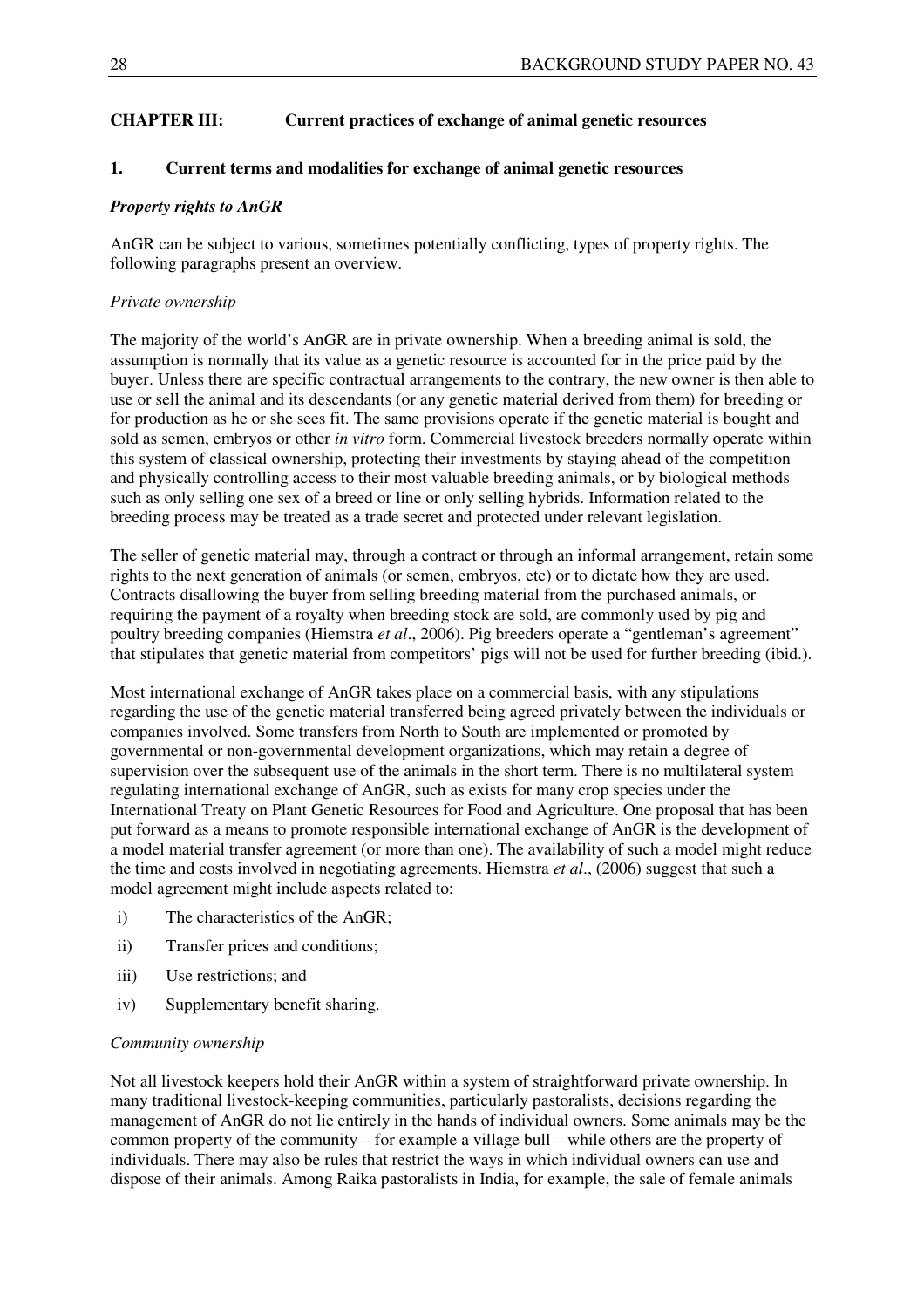outside the caste is forbidden (Anderson and Centonze, 2007). More broadly, traditional livestockbased livelihoods are often underpinned by networks of mutual obligation in which animals are loaned or exchanged and in which ownership may not be clear cut. Animals may be kept under various kinds of share-rearing arrangements in which original supplier retain some rights over the offspring of animals being kept by somebody else. Such arrangements frequently operate under customary rules, rather than written contracts or formal legal frameworks.

Traditional regimes for the management of AnGR tend to go hand in hand with traditional regimes for managing access to the resources needed for raising livestock (most notably grazing land and water). Compared to straightforward private ownership, such systems often enable better management of risks and imbalances in the availability of resources, and allow for a longer-scale perspective in resource management. If such systems are disrupted there is a risk that the sustainability of AnGR management will decline. Customary rules, if respected, may affect the access of both community members and those from outside the community to AnGR. The latter may not be accustomed to (or accept) operating on any basis other than individual ownership or they may be unaware of the existence of alternative systems of ownership. Conversely, livestock keeping communities may find it difficult to accept that collectively developed resources, laden with social significance, should be treated merely as commodities to be exchanged on the basis of financial transactions between individuals. The interface between local or communal systems of ownership and those operating at national or global levels can therefore present a challenge from the perspective of ensuring efficient and equitable exchange and utilization of AnGR.

# *Public-sector ownership*

Few AnGR are held by the public sector. Where national gene banks do exist they operate largely as back-up collections for conservation purposes and are not involved in large-scale exchanges of genetic material. Only about 40 percent of countries that submitted country reports during the preparation of *The State of the World's Animal Genetic Resources for Food and Agriculture* reported that they operate cryoconservation programmes of any sort (FAO, 2007b), and well-established gene banks are few and far between. The way in which cryoconservation work is organized varies between countries. In many cases the deposition and maintenance of *ex situ* banks relies on the expertise and facilities of artificial insemination cooperatives (Mäki-Tanila *et al*., 2008).

Little or no progress has been made towards establishing international gene banks for AnGR. While it is recognized in the *Global Plan of Action for Animal Genetic Resources* that international cooperation in implementing *ex situ* conservation programmes is a potential means to increase efficiency and to reduce costs, it is also recognized that effective collaboration is dependent on fair and equitable arrangements for storage, access and use of the material held.18 Both zoosanitary concerns and the question of national sovereignty over the stored resources need to be addressed. Public-sector animal breeding programmes are also not widespread. Where they exist, they may be a source of improved genetic material for livestock keepers. However, international cooperation and exchange of genetic material among public sector breeding programmes is limited. Some public sector research organizations hold AnGR, normally in limited quantities, for research purposes.

# *National sovereignty*

Private or communal ownership of AnGR, is potentially at least, challenged by national sovereignty over genetic resources. Individual owners may find that their rights to sell breeding animals or other genetic material, particularly across national boundaries, are restricted (Hiemstra *et al*., 2006). Those seeking to buy specific AnGR may find that they are unable to do so, or that they can only do so on terms that are acceptable not only to the owner of the resources but also in compliance with national legislation.

 $\overline{a}$ <sup>18</sup> Strategic Priority 10.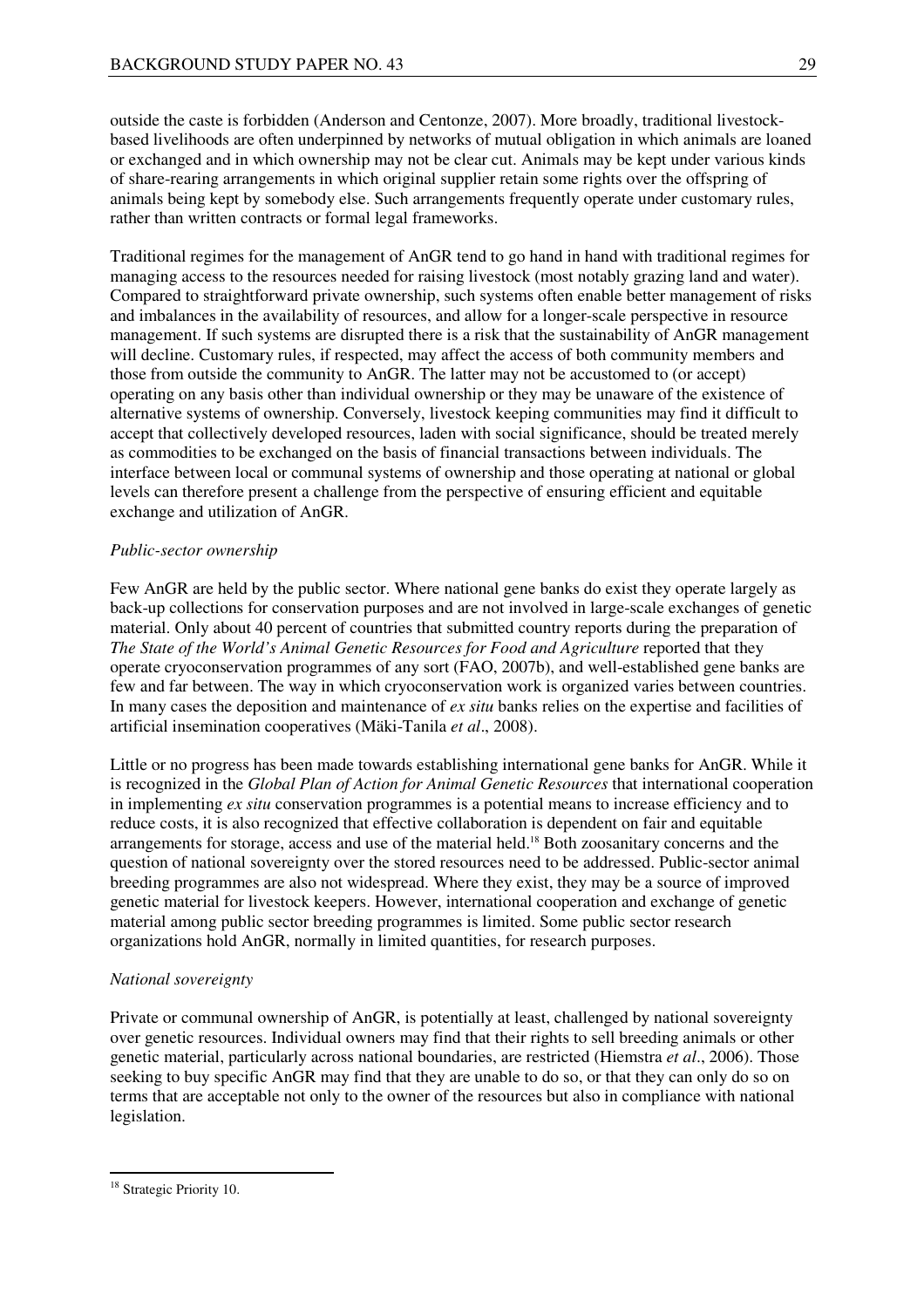Attempts by national authorities to control access to AnGR have a long history. Examples from the past include bans on the export of Merino sheep from Spain, Angora goats from Turkey and Ostriches from South Africa (FAO, 2007b). Such attempts to retain complete control over national genetic resources have usually proven difficult to maintain indefinitely.

Even if they do not wish to maintain a total ban on exports, countries may be concerned about the genetic quality of their national herds or flocks. Peru, for example, has been faced with the problem that overseas demand for high-quality pedigree alpacas has led to the loss of many of the countries' best breeding animals. Despite a ban on the export of registered pedigree alpacas, smuggling has continued and the authorities have had to introduce micro-chipping of the animals in an attempt to control the problem.19 Another motivation for exerting national sovereignty over AnGR, is concern that benefits derived from the use of exported AnGR will not be equitably shared with the providers. In such cases, if exports are to go ahead, the standard practice is to draw up a material transfer agreement by which the importing and the exporting countries agree on the terms for the use of the AnGR, and any provisions for the sharing of benefits.

### *Intellectual property rights*

Another challenge to the rights of livestock owners (whether private individuals or companies, livestock-keeping communities or institutions within the public sector) to use the genetic resources that are embodied in their animals may come from the assertion of IPRs, particularly patents. The legal situation with regard to IPRs in the AnGR sector varies from country to country, but a number of international instruments and processes affect provisions at the national level. The World Trade Organization's Agreement on Trade-Related Aspects of Intellectual Property Rights (TRIPS) allows countries to exempt plants and animals from patentability. In the case of plant varieties there is a requirement for an alternative "*sui generis*" system of IPR protection, but this is not stipulated for animals. Notwithstanding the exemptions allowed for under TRIPS, free trade agreements established among groups of countries commonly include requirements that go beyond the minimum requirements of TRIPS. The same is often true of bilateral trade agreements. There are a number of examples of regional cooperation and harmonization of patent law by regional search and granting authorities for patents (Hiemstra *et al*., 2006). Finally, there are ongoing moves to further harmonize national IPR rules through the Substantive Patent Law Treaty negotiated under the auspices of the World Intellectual Property Organization.

The AnGR sector has no parallel to the plant breeders' rights provided for under the International Union for the Protection of New Varieties of Plants (UPOV) Convention. This is probably, at least in part, a reflection of the differences between plant and animal breeding, particularly the fact that the concept of the plant variety has no clear parallel in animals. A plant breeder can claim rights over a variety if it can be shown to be new, distinct, uniform and stable. These criteria cannot be easily applied to animal breeds. Livestock breeds are heterogeneous rather than uniform. Development of highly inbred, genetically uniform lines of livestock is difficult because of lower fecundity and greater sensitivity to the negative effects of inbreeding (FAO, 2004a). Even within highly selected and superficially uniform breeds of poultry, pigs and dairy cattle, within-breed genetic diversity far exceeds that present in most crop varieties (ibid.). Breeders, thus tend to be concerned about maintaining control over their elite breeding animals, rather than over a whole breed or population.

Genetic diversity within breeds is utilized over time to produce animals that perform better, often in terms of higher output. There is less focus on targeting individual traits such as disease resistance than there is in plant breeding. This is partly a consequence of the greater practical difficulty of exploiting unique genetic combinations or new mutations in animals, particularly those with long generation intervals, than in many plant species. Thus, animal breeding commonly involves continuous processes of improvement rather than distinct processes that produce "new" types of animal. Moreover, the very concept of the breed is ill-defined; there is no generally accepted method for objectively establishing

<sup>19</sup> http://news.bbc.co.uk/1/hi/world/americas/4314237.stm.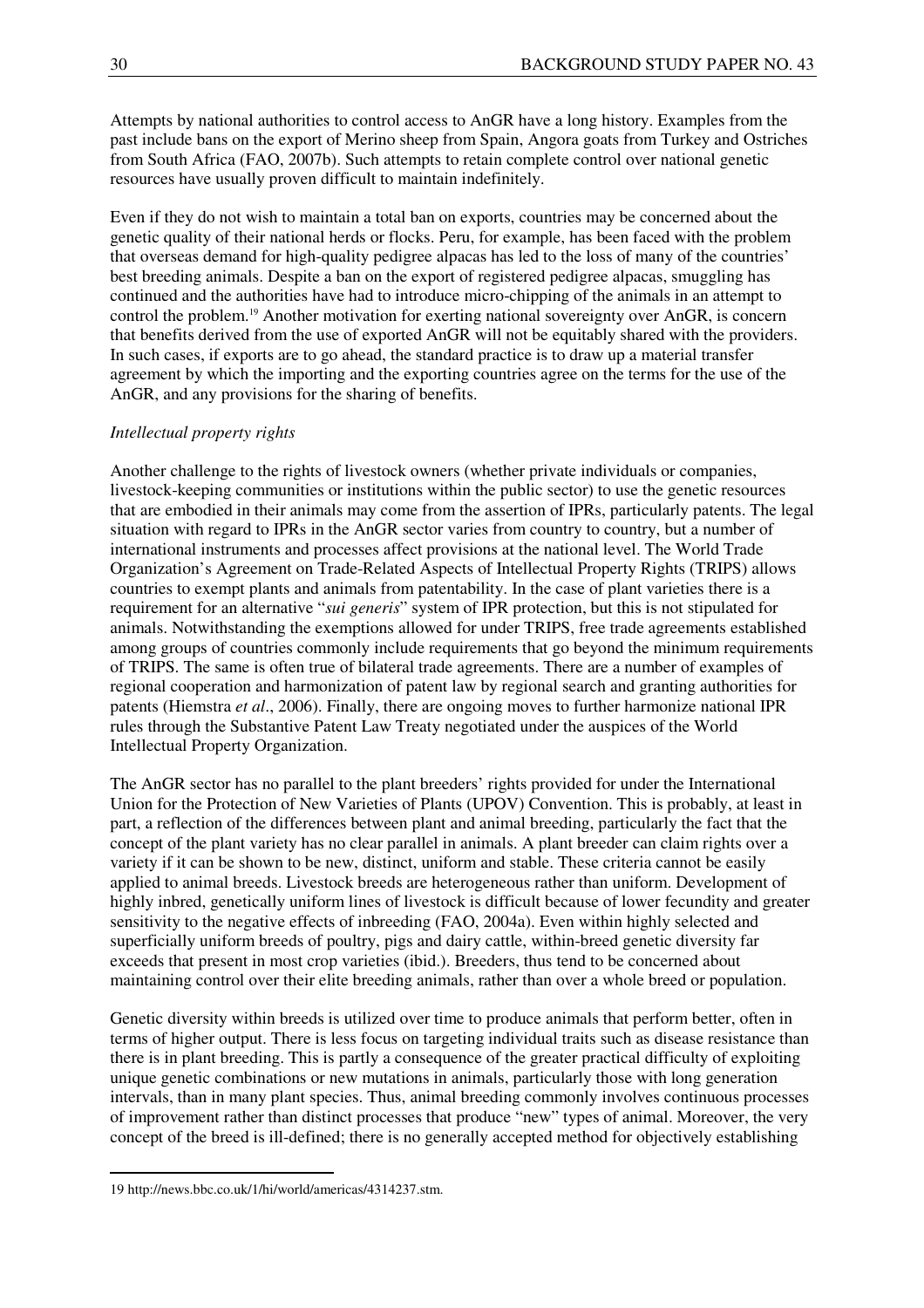whether an animal population is sufficiently distinct from other populations to be considered a breed. The diverse nature of livestock production and breeding systems around the world make it difficult to conceive a definition that is applicable everywhere. 20

As there is no equivalent of plant breeders' rights in the AnGR sector, there are also no provisions equivalent to the "breeders' exemption" and "farmers' privilege" that accompany this form of IPR in the plant sector. These provisions allow farmers to use the protected varieties for propagation purposes on their own holdings and allow breeders to use them to breed new varieties. Notwithstanding the differences between plant varieties and animal breeds as currently conceived, it is possible that there will be increasing demands from animal breeders who develop distinct breeding populations based on one or more unique and heritable traits for systems to protect their intellectual property (Hiemstra *et al*. 2006). These pressures would be likely to increase if the use of technologies such as genetic modification or cloning becomes more widespread.

To date, the use of patents in the animal-breeding sector has been limited and seems to have had little practical impact on most livestock keepers and breeders. Nonetheless, an increasing number of patents, both for genetic sequences and for breeding methods, are being granted. Recent prominent patent applications in the sector have given rise to concerns about the far-reaching scope of this kind of protection and its possible impact on the exchange and use of AnGR by breeders, livestock keepers and researchers. The full implications of these developments remain unclear at present, particularly due to the fact that patent legislation has usually been developed without distinction between sectors. Hiemstra *et al.* (2006) note several key points that need to be resolved:

*"*Prior art *– where current practices or best techniques are not published in a sufficiently formal manner, there is a risk that common knowledge (e.g. traditional knowledge or common breeding methods) could become patent protected.* 

Novelty and inventiveness *– closely linked to the prior art criterion, it should be noted that the novelty and inventiveness of an invention are considered by comparing the prior art with the invention described in the patent claims. If extensive publication is not the norm in the livestock (breeding) sector, the livestock sector might be exposed to patent protection of relatively common principles and methodologies.* 

Scope of the granted right *– the extended scope of patent claims on live organisms is a major source of criticism of the patent system applied to biological material. In particular, there is concern that the scope and coverage of products by process patents could be applied to animal breeding.* 

Exemptions to the patent protection *– the TRIPS agreement specifies that countries have discretion to implement exemptions in the right conferred by the patent at a general level in the patent act (Article 30). Exemptions that apply to AnGR may be useful to render the patent system more appropriate to the specific requirements of the livestock sector. However, such exemptions have not yet not widely explored."* 

Other IPR instruments that operate in the AnGR sector include trademarks, geographical indications and the above-mentioned trade secrets. Neither trademarks nor geographical indications directly restrict the use of genetic resources. They do, however, affect utilization by allowing the holders certain advantages when marketing their products. Hiemstra *et al*. (2006) note the possibility that both types of protection might play a role within a *sui generis* system for AnGR as well as promoting the conservation and sustainable use of local breeds. Some (although not all) geographical indications involve a link between a specific breed and a specific geographical area and set of production practices. This may help livestock keepers to continue operating profitably with their traditional breeds

 $20$  The difficulty is reflected in the following definition used by FAO "Either a subspecific group of domestic livestock with definable and identifiable external characteristics that enable it to be separated by visual appraisal from other similarly defined groups within the same species or a group for which geographical and/or cultural separation from phenotypically similar groups has led to acceptance of its separate identity" (FAO, 1999).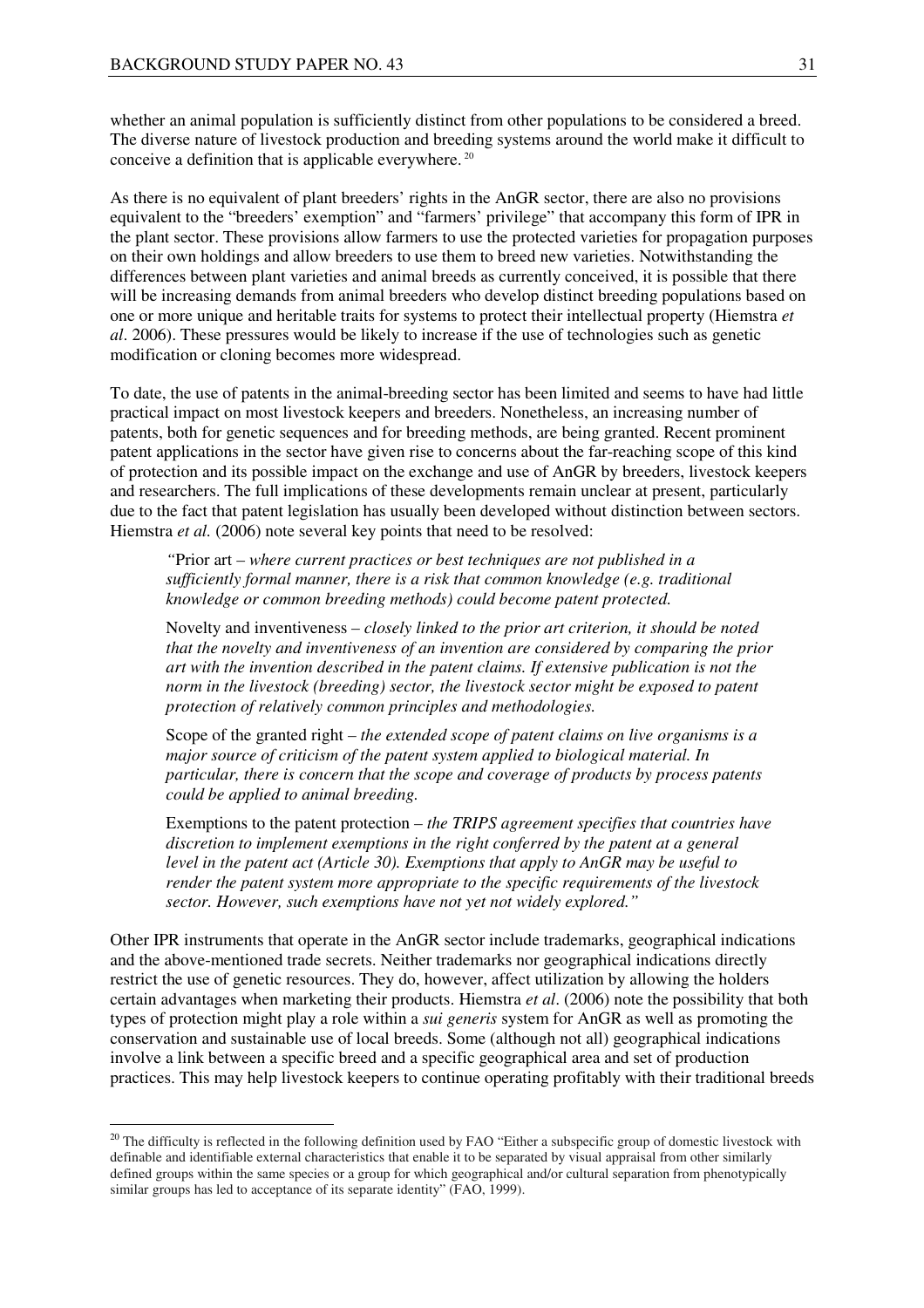rather than adopting more mainstream breeds or dropping out of production altogether. From another perspective, it makes it slightly more difficult for outside operators to force their way into niche markets at the expense of the local communities who developed the production systems and the AnGR on which these markets are based. Trademarks might play a role in connection with the recognition of breed associations and herdbook registration (ibid.).

### *Existing regulations and provisions for exchange*

As noted elsewhere in this paper, much exchange of AnGR takes place between private individuals or organizations based on private contracts and with little interference from regulatory authorities. In some countries, particularly developed countries, breeders' organizations play an important role in the management of AnGR at national level and exert some influence over international exchanges. These organizations may be registered with the national authorities. However, their legal authority to dictate how genetic material is used and exchanged is usually limited. The area of regulation that currently has the greatest influence on international exchange of AnGR is animal health (FAO, 2005b; FAO, 2008). The potentially devastating economic consequences of livestock diseases mean that countries maintain strict controls over imports of live animals, semen and embryos. (see Box 1 for an example). Some countries also have stipulations aimed at ensuring the quality of the imported genetic material, for example that it should come from registered sources.

# Box 1. *Veterinary and sanitary requirements No. 13-8-01/1-8 regarding import to the Russian Federation of boar sperm<sup>21</sup>*

For boar semen to be admitted to the territory of the Russian Federation, it must have been collected at artificial insemination centres that are kept under permanent supervision by the state veterinary service of the exporting country. Animals must be kept, and semen must be collected, in compliance with the veterinary and sanitary requirements currently in force. Boars supplying sperm for export must not be vaccinated against classical swine fever. Boars must be kept at the artificial insemination centres for six months before collection of sperm, and must not be used for natural insemination during this period. Boars must not have been fed on feedstuffs produced using genetically modified additives or other genetically modified products. Semen must be free of pathogenic and toxic micro-organisms. Compliance with these veterinary and sanitary requirements must be certified by a veterinary certificate, signed by the state veterinary inspector of the exporting country, and drawn up in the language of the country of origin and in Russian. The veterinary certificate must contain the date and the results of diagnostic examinations. Semen destined for export must be packed and transported in special containers (vessels) filled with liquid nitrogen. Dispatch of semen to the Russian Federation is possible only after authorization issued to the importer by the Veterinary Department of the Ministry of Agriculture and Food.

The international legal framework covering animal health-related restrictions on trade is the World Trade Organization's Agreement on Sanitary and Phytosanitary Measures, under which standards are set by the World Organisation for Animal Health (OIE). Developing countries seeking to export genetic material, particularly in the form of live animals, to developed countries will often face healthrelated restrictions. Exports from developed countries are also affected – Gollin *et al*. (2008) note the impact on trade in AnGR of outbreaks of foot-and-mouth disease or bovine spongiform encephalopathy in major exporting countries. On the receiving side, tropical countries with superior animal health statuses often face particular problems obtaining suitably adapted genetic resources because imports from most countries with similar climates – and hence with suitably adapted AnGR – are restricted (Country Report Brazil, 2003; Country Report Papua New Guinea, 2004; Country Report Trinidad and Tobago, 2005). The import of cattle genetic material from India into Brazil, where the majority of the national herd is made up of breeds of South Asian origin, has proved

<sup>&</sup>lt;sup>21</sup>http://faolex.fao.org/cgi-bin/faolex.exe?database=faolex&search\_type=query&table=result&query=LEX-FAOC027039&format\_name=@ERALL&lang=eng.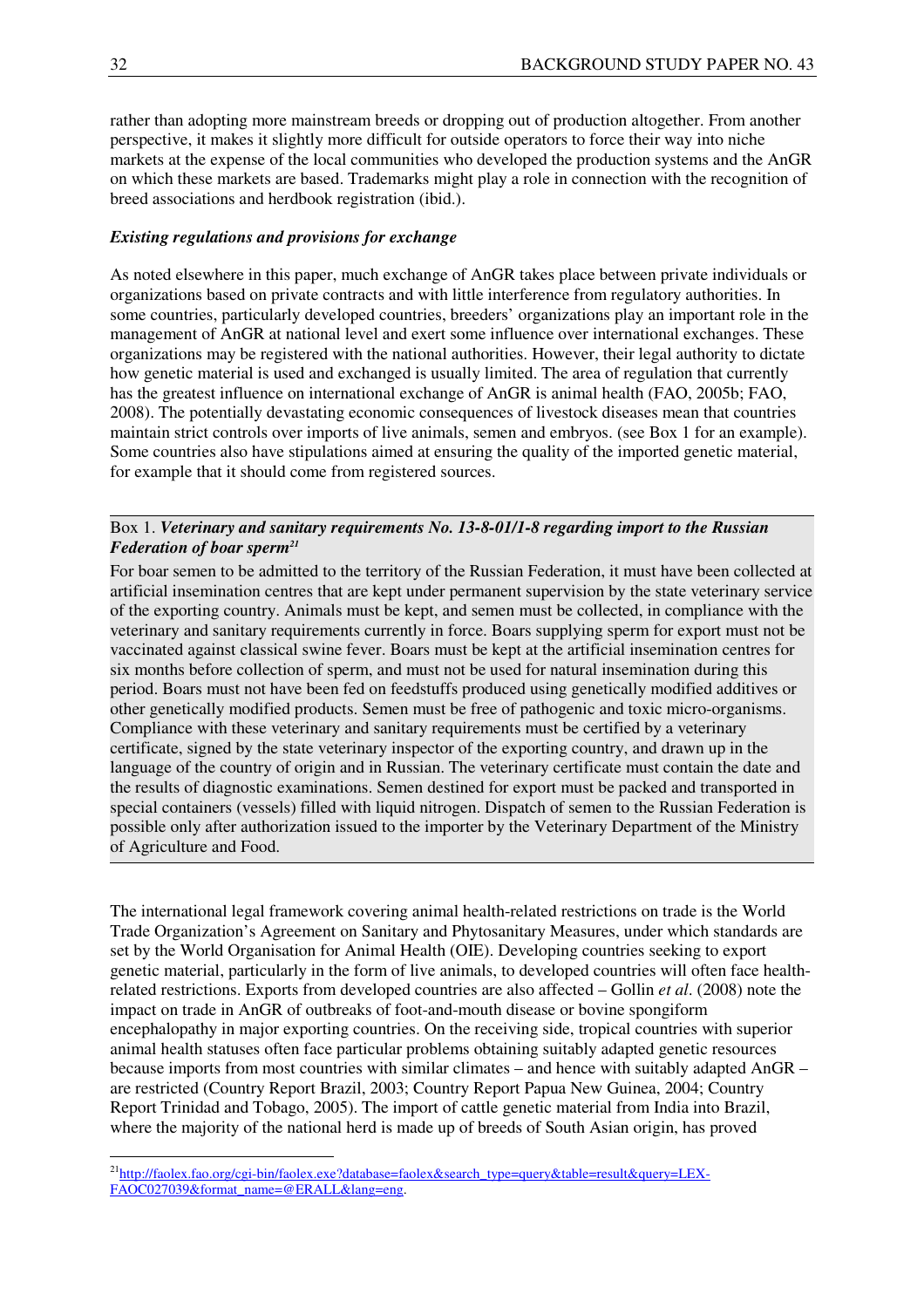particularly problematic for several decades. The arrival of a consignment of Zebu embryos in Brazil in late 2008 was the culmination of a lengthy process of negotiation between the two countries.<sup>22</sup>

Some regional initiatives have been taken to address zoosanitary issues. For example, in West Africa, where transhumant movements of animals across national borders are common, the Economic Community of West African States has instituted a system of International Transhumance Certificates as a means to manage such cross-border movements and to promote disease control. There have, however, been some difficulties implementing the scheme on the ground (SWAC-OECD/ECOWAS, 2008). Zoosanitary issues are potentially an obstacle to the development of regional or international gene banks for conservation purposes. The problem is recognized in the *Global Plan of Action for Animal Genetic Resources* which calls for "Review [of] the impact of zoosanitary standards on the conservation of animal genetic resources, and in particular, their accessibility." Zoosanitary regulations can even pose problems with respect to accessing cryoconserved genetic material within an individual country if the material was frozen before the latest standards were introduced (FAO, 2007b).

Many countries have enacted national legislation prescribing the requirements that have to be met before genetic resources can be accessed, particularly by parties from foreign countries. These laws often make no distinction between wild biodiversity, plant genetic resources, AnGR and microorganisms, or between industrial and agricultural uses of the genetic resources (Hiemstra *et al*., 2006).

National access legislation specific to the AnGR sector is rare. An example is presented in Box 2. Where it exists, such legislation tends to be motivated by a desire to ensure that AnGR, particularly their indigenous breeds, are not adversely affected by excessive transfers out to the country and to ensure that benefits derived from their national AnGR are equitably shared. Countries with advanced breeding industries are usually happy to allow the products of these industries to be exported with as little restriction as possible. Given the current pattern of international exchange of AnGR the effectiveness of access legislation where it exists is difficult to assess (some – see Box  $2$  – is also very recently introduced). It is hard to find reports of cases in which access legislation has created significant problems for breeders who wish to obtain AnGR from outside their home countries.

The main international legal framework in this field is the Convention on Biological Diversity (CBD), the objectives of which are the conservation of biological diversity, the sustainable use of its components and the fair and equitable sharing of the benefits arising from its utilization. It stipulates that access should take place on "mutually agreed terms" and "be subject to prior informed consent". In its decision V/5, the Conference of the Parties to the CBD recognized "the special nature of agricultural biodiversity, its distinctive features, and problems needing distinctive solutions". However, this recognition has not yet been translated into specific rules related to AnGR. As well as provisions for the genetic resources themselves, the CBD calls for equitable sharing of benefits arising from the utilization of knowledge, innovations and practices of indigenous and local communities (Article 8j). A relevant example from the AnGR sector might be a case in which a livestock-keeping community knows that a particular breed is resistant to a particular disease and this knowledge provides the basis for developments that benefit the wider livestock sector.

<sup>&</sup>lt;sup>22</sup> http://www.portalms.com.br/noticias/MAPA-autoriza-importacao-de-embrioes-bovinos-da-India/Brasil/Agropecuaria/29922.html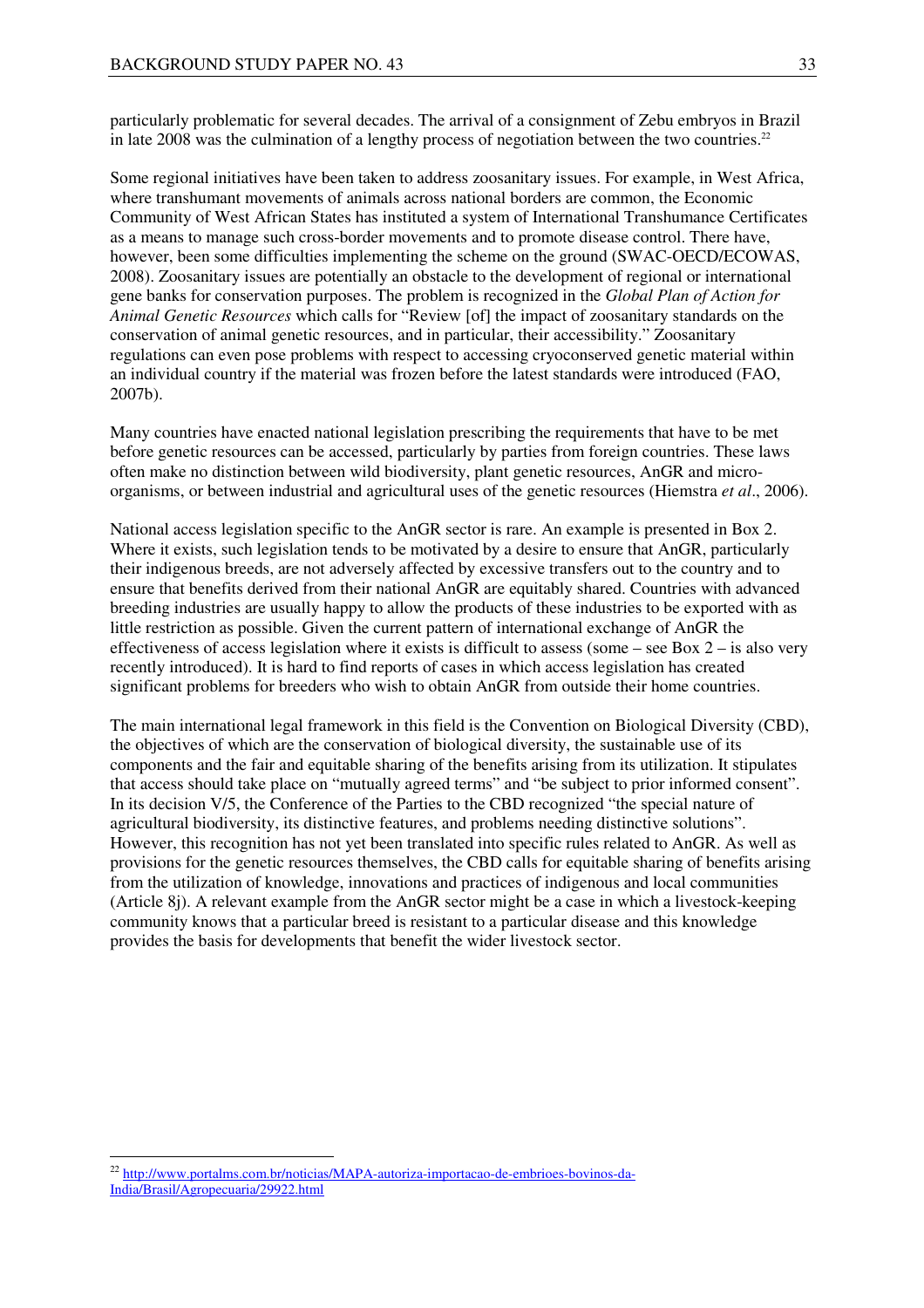# **Box 2. China's** *Measures of examination and approval of the entry and exit of animal genetic resources and the research in cooperation with foreign entities in their utilization***<sup>23</sup> ,**

China's regulations, introduced in 2008 in accordance with the country's Stock-Breeding Law (2005), requires that AnGR imported from abroad shall meet the following conditions:

have a clear objective and rational purpose of use; conform to the plan for the protection and utilization of livestock and poultry genetic resources;

- be imported from non-epidemic areas and comply with the relevant provisions on quarantine and agricultural genetically modified organisms;
- and constitute no threat to the safety of the domestic livestock and poultry genetic resources or the ecological environment.

The prospective importer must supply the authorities with "Production business certificate of sire and breeding poultry;

(2) Pedigree of sire or generation-order certificate of breeding poultry issued by statutory agencies of livestock or poultry genetic resource exporting countries or regions; and

(3) Documents concerning place of origin, distribution, breeding process, bionomics features, reproductive performance and main genetic defect and special diseases in the group of livestock or poultry genetic resource."

Decisions are taken by the relevant Provincial Animal Husbandry Departments.

Conditions for export of AnGR included in the China's "Protection List" are similar to the import conditions in that they must have a rational purpose, conform to the China's AnGR utilization and protection plan and pose no threats to domestic production. A rational scheme for sharing benefits among the countries concerned must also be developed. The benefit-sharing plan has to be submitted to the authorities as part of the application process for permission to export.

The export of "newly discovered and unverified" AnGR in cooperation with "any foreign institution of individual" is prohibited. Research and utilization of AnGR that involves foreign collaborators also requires permission from the authorities. A benefit-sharing plan must again be included in the documentation submitted as part of the application.

Some countries are concerned about the effects that imported genetic material may have both in terms of socio-economic impact on livestock keepers' livelihoods and on AnGR diversity. This has led in some cases to the introduction of requirements for "genetic impact assessments" to be conducted prior to the import of any new breed into the country (Box 3). Other countries have import regulations that are less detailed in their prescriptions but are nonetheless intended to ensure that AnGR brought into the country are appropriate (China's legislation described in Box 2 is an example).

# **Box 3. Biological impact studies required for import of animal genetic resources to South Africa**

In South Africa, any party wishing to import new exotic breeds has to arrange for an impact study which has to be completed and evaluated before the breed will be considered for recognition and importation under the terms of the Animal Improvement Act 1998 (Act No. 62 of 1977). This study must be prepared by reputable South African animal scientists and submitted to the relevant authorities. The framework for these studies requires description of the breed itself (morphology, performance, grazing behaviour, etc), its normal production environment (where it is kept), production system (what it is used for) and level of management under which it is normally kept, along with details of any known genetic defects. Assessments of potential impacts on local production systems and local genetic resources are also required, along with case studies of previous introductions of the breed into other countries.

Source: Department of Agriculture (2003). See also Pilling (2007).

 $\overline{a}$ <sup>23</sup> http://faolex.fao.org/docs/texts/chn61879.doc.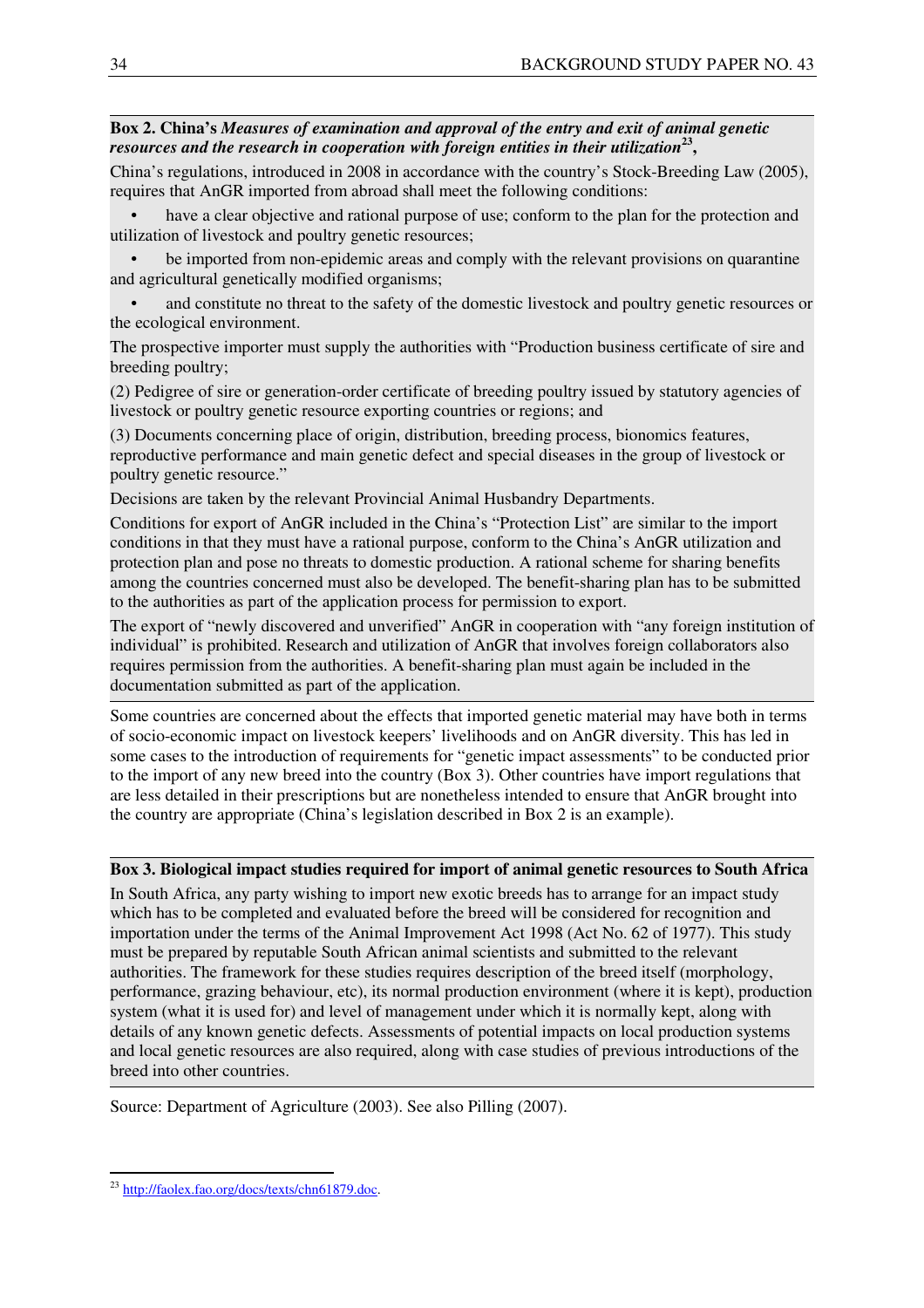Research projects that involve international exchange of AnGR are increasingly tending to involve material transfer agreements setting out rules for the use of the material and for sharing any benefits that arise. Box 4 presents an example of such an agreement used during a collaborative research project on pig biodiversity funded by the European Union.

### **Box 4. Example of a material transfer agreement for AnGR used in a research project**

An agreement for the long-term conservation and use of genetic resources was developed and signed initially by 13 contracting parties, including FAO. The objective of the initial agreement was to protect the ownership and property rights of the blood and DNA samples transferred among participants to the project. Written permission from both the individual provider and the country of origin was an obligatory requirement for using the material, which remains the property of the individual providers.

A second long-term agreement, to be applied in a manner consistent with the provisions of the CBD, is aimed at facilitating the conservation of the genetic material collected under the project, to be used for international research and development; clarifying property rights in all genetic material sampled in the project; and establishing a structure for the management and use of the stored DNA and project data. According to the agreement, a management group, representing the interests of all parties, is responsible for the governance of the agreement and for taking decisions on control of access to the stored DNA and project data, taking into account the provisions of the CBD and of FAO's Global Strategy for the Management of Farm Animal Genetic Resources.<sup>24</sup>

Under this agreement, stored DNA will be maintained for each breed and animal, using internationally accepted methods. The original material providers own the intellectual property rights related to the genetic material. Control and access to the material providers' DNA for further research and any other use resides with the original material provider. The project DNA remaining with the typing laboratories can be retained by the laboratory or returned to the material providers, as specified by the material provider. The agreement is for a period of ten years, renewable for another five unless otherwise specified. Any dispute between the contracting parties, arising out of the interpretation or execution of the Agreement, shall be settled by mutual accord.

Source: FAO (2005b).

# **2. Technological constraints to the exchange of AnGR**

The technical feasibility of moving genetic resources over long distances and utilizing them in recipient countries has been greatly increased in recent decades by the development of techniques for storing semen and embryos in liquid nitrogen and for reproducing animals via artificial insemination and embryo transfer. However, it should be recalled that capacity to use these technologies is very uneven on a global scale. Few developing countries use embryo transfer at anything beyond an experimental level, if at all. Artificial insemination is more widespread, but a number of countries report no operational services either in the public or private sectors (FAO, 2007b.). Moreover, coverage tends to be limited to more accessible areas and to more commercially oriented production systems. Human expertise and technical capacity is also necessary on the supply side, particularly to collect embryos. Widespread use of embryo cryoconservation and hence, obviously, of embryo transfer as a means of exchanging genetic material is limited to cattle, sheep and goats. Embryo collection in pigs requires the sacrifice of the mother and the procedure remains experimental in equines (ibid.). Live birds have not been produced successfully from frozen embryos.

# **3. Conclusions**

 $\overline{a}$ 

The legal framework for international exchange of AnGR is relatively undeveloped except in zoosanitary matters. On the one hand this allows trade to proceed unencumbered by restrictions, on the

 $24$  Now superseeded by the Global Plan of Action for Animal Genetic Resources.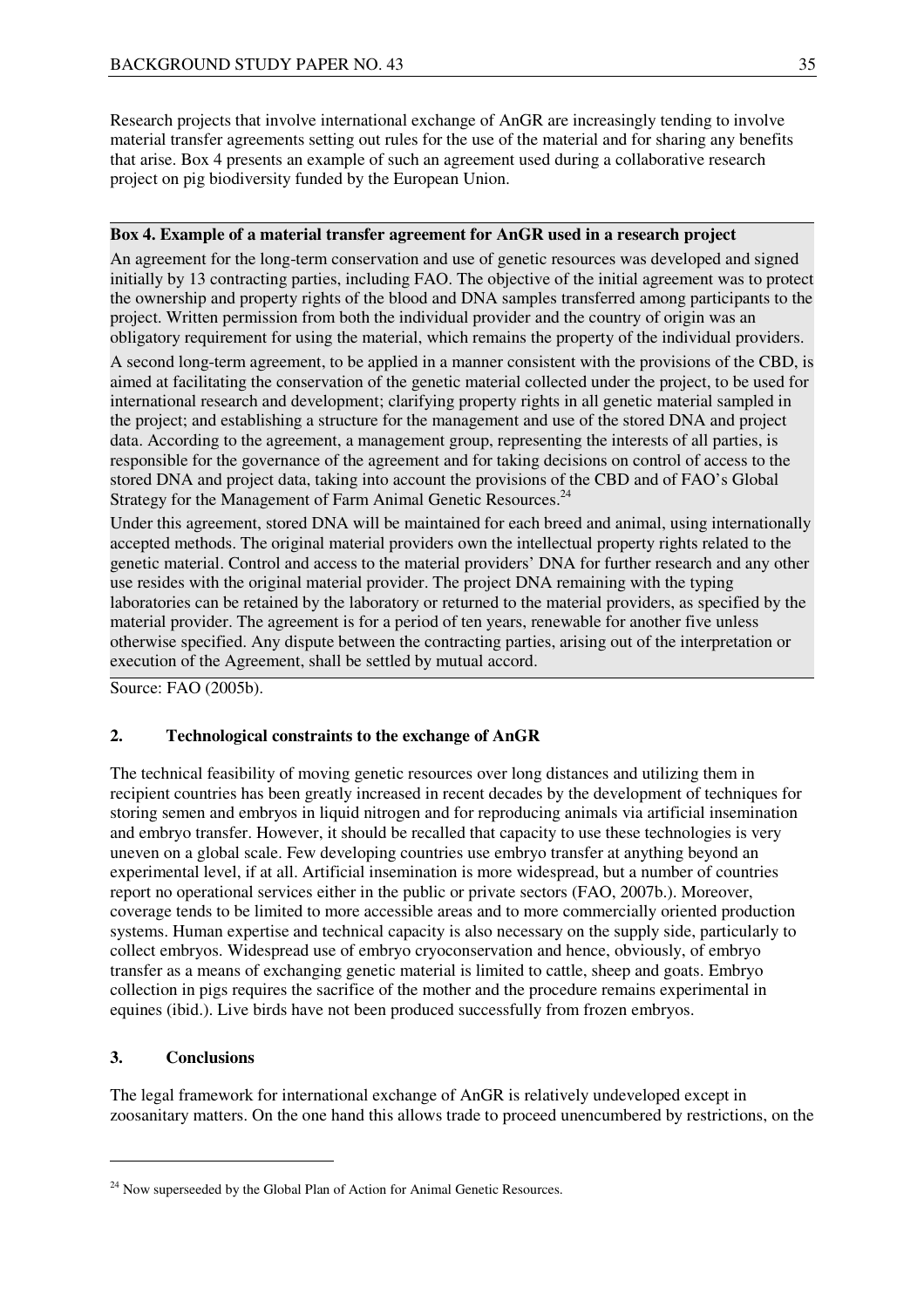other hand it creates uncertainty regarding, for example, the competing claims of the different sets of property rights that co-exist, or potentially co-exist, within the AnGR sector. Another source of uncertainty is the lack of a specific AnGR focus in most legal provisions for the exchange of genetic resources, particularly given the fact that these provisions are the subject of ongoing international negotiations.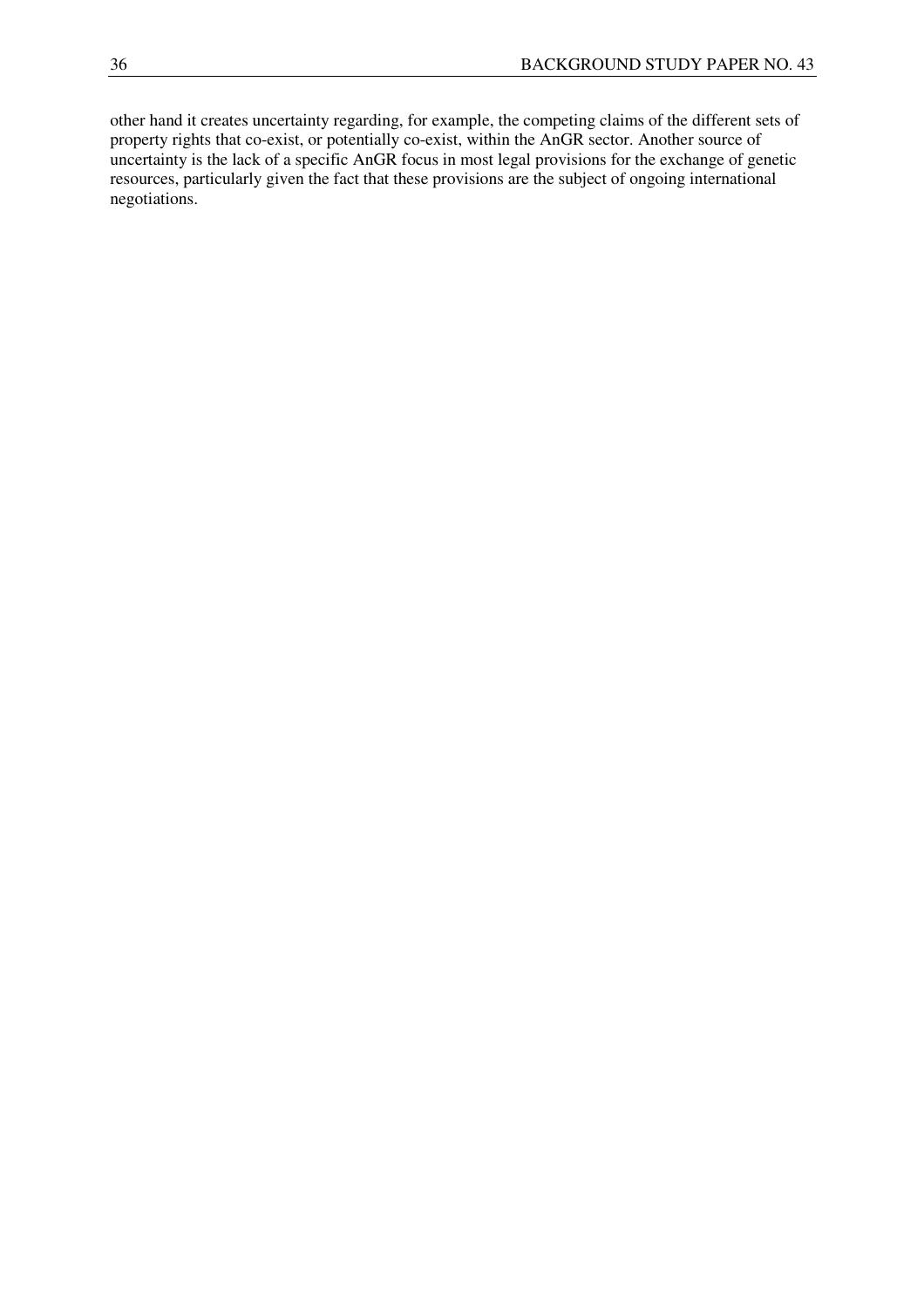### **CHAPTER IV: Stakeholders' views**

### **1. Perceptions of users and providers regarding access and benefit sharing**

Before attempting to present an overview of stakeholders' views it should be acknowledged that different stakeholders have degrees of opportunity to make their voices heard. One group of stakeholders who have been systematically canvassed for their opinion are national governments – via the reporting process for *The State of the World's Animal Genetic Resources for Food and*  Agriculture.<sup>25</sup> Another useful source, more specifically focused on the issue of use, access and exchange, is the study conducted by Hiemstra *et al*. (2006) which sought the opinions of a range of stakeholders (government officials, scientists in the public and private sectors, representatives of breeding organizations, and livestock keepers or representatives of their organizations).<sup>26</sup>

The authors of the latter study conclude that almost all stakeholders across countries and regions agree that exchange is, and has been, of vital importance for animal breeding and livestock sector development. This view is reflected in the words of the *Interlaken Declaration on Animal Genetic Resources:* "we recognize the interdependence of countries, regions and peoples regarding these resources"27 and the *Global Plan of Action for Animal Genetic Resources*: "Most countries are highly interdependent, with respect to animal genetic resources. Animal genes, genotypes and populations have spread all over the planet since ancient times ..."<sup>28</sup> further "it is likely that international interdependence with regard to animal genetic resources will increase."<sup>29</sup>

It was generally accepted by the participants in the Hiemstra *et al*. (2006) study that the major flows of genetic material currently take place among the countries of the North and from North to South. However, there appears to be perception among at least some stakeholders in Southern countries that while genetic transfers from South to North are currently limited, there are valuable AnGR in the South which are likely to be important in the future to breeders in the North. Many stakeholders in both South and North recognize the possibility that future developments in biotechnology and the effects of climate change may increase demand for indigenous breeds from developing countries.

Participants generally felt comfortable with current exchange practices and conditions (ibid.). Nonetheless, several contributors argued that there is a need for better regulation of exchange between countries. Concerns were raised, for example, regarding harmful effects of imports or exports on local AnGR; the promotion of introduced breeding stock by means of unsustainable subsidies or dump prices; imbalances in the distribution of benefits arising from collaborative breeding efforts between countries; a lack of benefit sharing following the use of imported germplasm for breeding; commercialization of breeds under a new names; and breeders prohibiting buyers from using offspring for further breeding.

<sup>&</sup>lt;sup>25</sup> While the *State of the World* process did not focus specifically on access issues, the guidelines for the preparation of country reports on AnGR included questions such as "Are there policy related constraints to the improved use and to the increased genetic development of AnGR that are not directly related to capacity building needs, for example, problems associated with access, or laws preventing importation of export of animal genetic resources…?", "Are there AnGR that your country would significantly benefit from, but currently does not have access to these genetic resources? What are the main breeds that your country is pursuing and why are they needed?" and "How will trends in international policy (e.g trade, sanitary, environmental, food quality, property rights, benefit sharing and access etc.) potentially affect the genetic development for each species and production system in your country?" (FAO, 2001).

<sup>&</sup>lt;sup>26</sup> The geographical coverage of the study was limited, but an attempt was made to involve a representative cross-section of countries as case studies (Brazil, Ethiopia, India and the Netherlands) supplemented by selected interviews in other OECD countries, as well as in Africa, Asia and Latin America. The study also involved an e-conference which targeted: i) professionals in the livestock and development sector; ii) experts from other sectors with experience regarding similar issues; and iii) policy- and decision-makers from different stakeholder groups. Participation in the e-conference was dependent on stakeholder internet access and competence in the English language, which meant much more limited participation from breeders, livestock keepers and NGOs.

<sup>27</sup> Paragraph 3.

<sup>&</sup>lt;sup>28</sup> Paragraph 10.

<sup>29</sup> Rationale to Strategic Priority 10.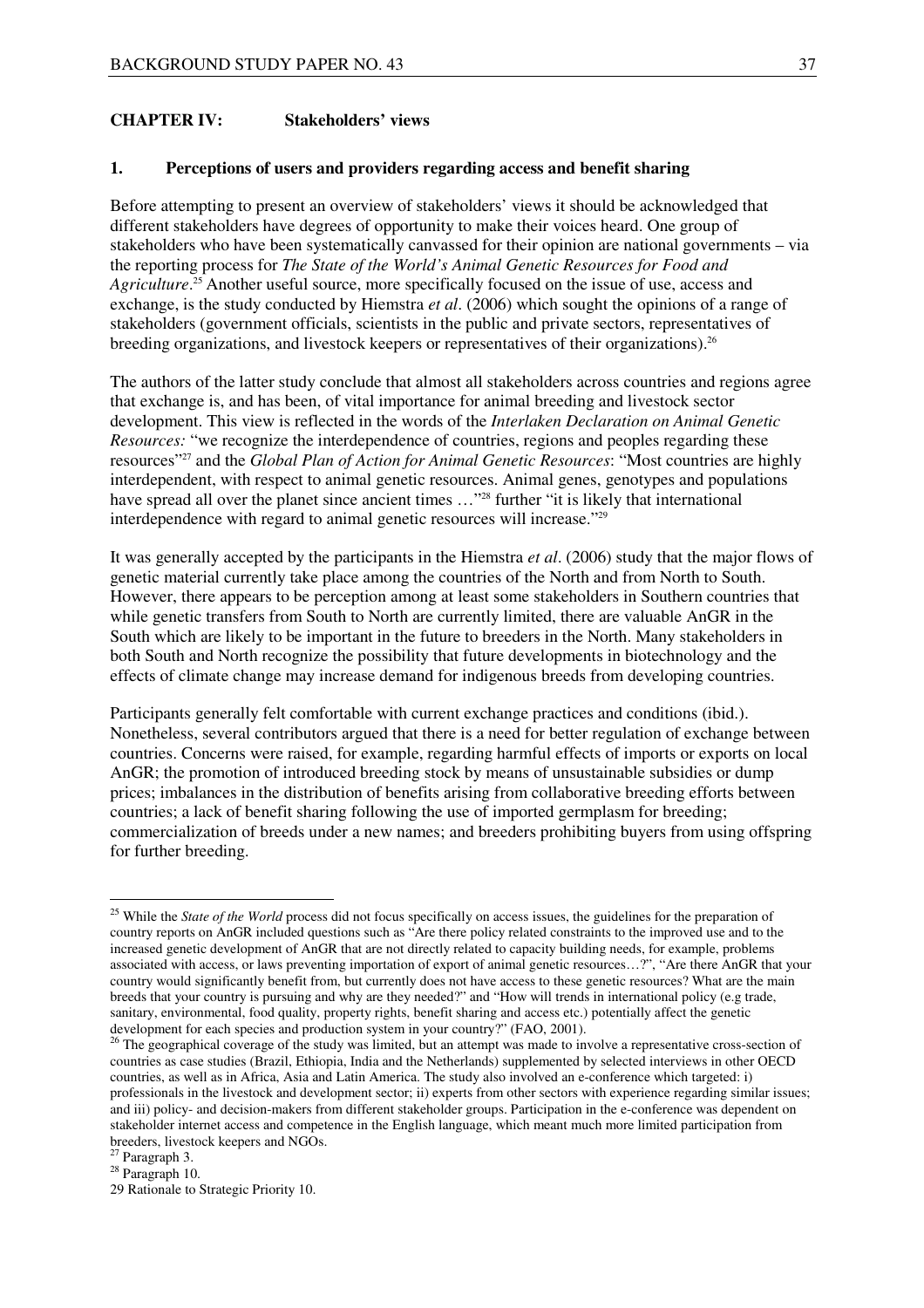The country reports on AnGR generally give little prominence to problems associated with international access and exchange of AnGR other than those associated with zoosanitary regulations (see Chapter III).30 One of the few examples from a developed country is Country Report from Japan (2005), which when discussing exchange of AnGR between Japan and other Asian countries notes that:

*"even though some breeds have attractive qualities for both countries, they cannot be taken out of their native countries in consideration of the national interest. This hurdle may become higher in the future."* 

From the perspective of a developing country that exports some of its AnGR both to other developing countries and to a lesser extent to developed countries, Country Report South Africa (2005) notes that:

*"Animal breeding and genetics have changed markedly and resembles those that have already taken place in the plant sector. These changes will become greater with the inclusion of technologies such as sequenced genomes, transgenic livestock and cloned animals. Animal scientists have now started to protect their intellectual property and these protective measures have alarmed both scientists and the public. The challenge for developing countries is to guard against bio-piracy of their indigenous animal genetic resources and to safeguard technologies that they have been using. A second concern is the export of genetic material to countries that did not ratify the Convention on Biodiversity."* 

The reports from several countries note that they currently have no national legal framework for regulating access to AnGR; some list the development of such frameworks among their priority actions for the future. There is widespread recognition that where national legal frameworks exist, the specific needs of the AnGR sector – as they differ from those of other genetic resource sectors such as crops and wildlife – are not on the whole well accounted for. However, there are few concrete suggestions in the country reports as to what measures might be introduced to address the problem.

Similarly, there is a degree of concern that existing international legal frameworks that directly or indirectly affect the use of AnGR, and those frameworks that may emerge in the future, do not or will not adequately reflect the specific needs of the AnGR sector. The *Global Plan of Action for Animal Genetic Resources*, for example, calls for:

*"Review [of] existing international agreements that impact upon the use, development and conservation of animal genetic resources, with a view to ensuring that international policies and regulatory frameworks take into account the special importance of animal genetic resources for food and agriculture for food security, the distinctive features of these resources needing distinctive solutions, the importance of science and innovation, and the need to balance the goals and objectives of the various agreements, as well as the interests of regions, countries and stakeholders, including livestock keepers"<sup>31</sup>*

The Interlaken Declaration on Animal Genetic Resources recognizes the importance of an equitable framework for access and benefit sharing:

*"We also commit ourselves to facilitating access to these resources and the fair and equitable sharing of the benefits arising from their use, consistent with relevant international obligations and national laws"<sup>32</sup>*

 $30$  This pattern was reflected in the responses to a request for information sent to National Coordinators for the Management of AnGR and subscribers to FAO's AnGR-related e-mail discussion group, DAD-Net, in May 2009, asking for information on their countries' modalities for the exchange and use of AnGR and any problems that had been experienced in gaining access to AnGR from other countries. Fewer than ten responses were received and only one alluded to access problems that did not relate to zoosanitary factors.

<sup>&</sup>lt;sup>31</sup> Strategic Priority 21.

<sup>32</sup> Paragraph 4.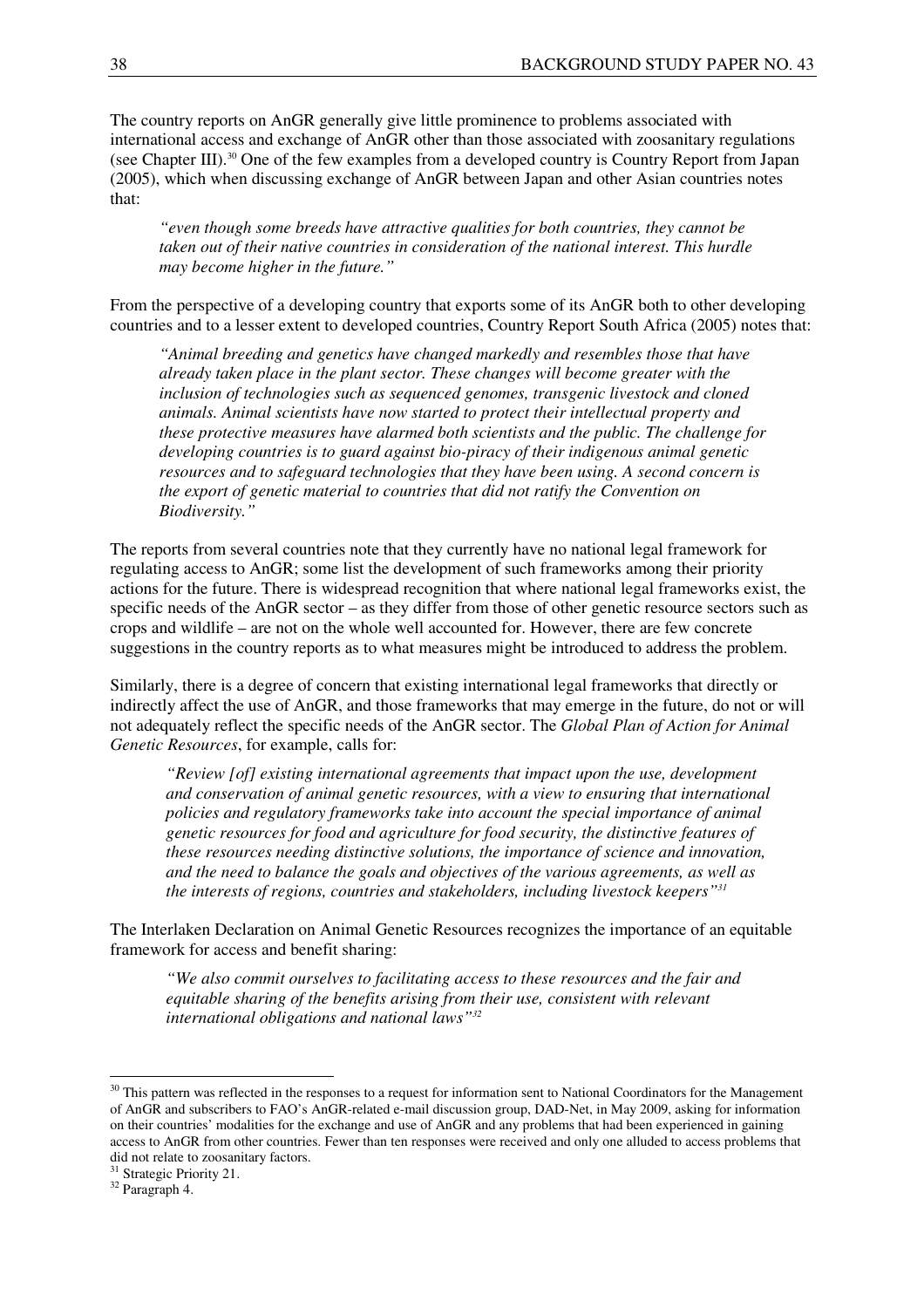Similarly, one of the aims of the *Global Plan of Action for Animal Genetic Resources* is:

 *"to meet the needs of pastoralists and farmers, individually and collectively, within the framework of national law, to have non-discriminatory access to genetic material, information, technologies, financial resources, research results, marketing systems, and natural resources, so that they may continue to manage and improve animal genetic resources, and benefit from economic development"<sup>33</sup>*

There is less agreement as to what would be the ideal means to meet the objectives. Some countries have called for an international legal regime to be developed specifically for AnGR. The above-quoted passage from Country Report South Africa (2006) is followed by the observation that "the development of an international framework for the protection of animal genetic resources is therefore becoming a matter of urgency ..."; in support of this view the report points to the international character of AnGR utilization, the need for cooperation to ensure sustainable use and conservation, and the need to address the question of access and benefit sharing as required by the CBD. The International Treaty on Plant Genetic Resources for Food and Agriculture is frequently a reference point for such arguments. However, it is widely accepted that because the structure of the animal breeding sector and patterns of exchange of genetic resources differ greatly from those prevailing in the crop sector, the provisions for plant genetic resources cannot simply be transferred to the livestock sector.

Serious doubts, for example, have been expressed as to whether given current patterns of exchange (see for example Gollin *et al*., 2008) an international benefit-sharing regime would provide a mechanism that could supply sufficient resources to address the urgent need to provide support to the conservation and sustainable use and development of the world's AnGR. Hiemstra *et al*. (2006) report this point being made by stakeholders from both developed and developing countries. Moreover, the view is often expressed that as most AnGR are in private hands, and much international exchange takes place on a commercial basis, apparently to the satisfaction of both the parties involved, regulation should be kept to a minimum. For example, Hiemstra *et al*., (2006) describing the results of their stakeholder consultations report that "in the Netherlands, government respondents confirmed commitment to the CBD, but are not in favour of developing further (binding) instruments on ABS, be they national or international."

Others, however, doubt whether an approach based simply on allowing the market to regulate international exchanges can provide a fully equitable framework. Large differentials in technical capacity, market position and negotiating strength between the parties involved in exchanges raise concerns that the providers of AnGR may not receive a share of the benefits arising from the further use of the resources that is equitable and commensurate with their contribution in terms of having developed and maintained the original stocks. Arguments focus both at the national and at the community level. On the one hand it is argued that there is a need for mechanisms to ensure fair exchange between countries that differ in terms of their capacity to utilize the AnGR that they hold. On the other, there are calls for a framework that ensures livestock keepers and livestock-keeping communities, particularly smallholders and pastoralists, are equitably treated when they exchange AnGR with other parties. Concern over access and benefit sharing with respect to the AnGR themselves may go hand in hand with concerns that associated knowledge (e.g. that a particular breed is resistant to a particular disease) held by the livestock-keeping community providing the resources may be inequitably exploited by the recipients. The above-mentioned trend towards greater exertion of IPRs in animal breeding and genetics has contributed to a growing sense of unease among many stakeholders, including many livestock keepers and their representatives, regarding the future of access and benefit sharing in the AnGR sector.

The call for an access and benefit sharing regime that accounts for the needs of livestock keepers is frequently an element in a more general argument regarding the need to ensure that the livelihoods of

<sup>&</sup>lt;sup>33</sup> Paragraph 15.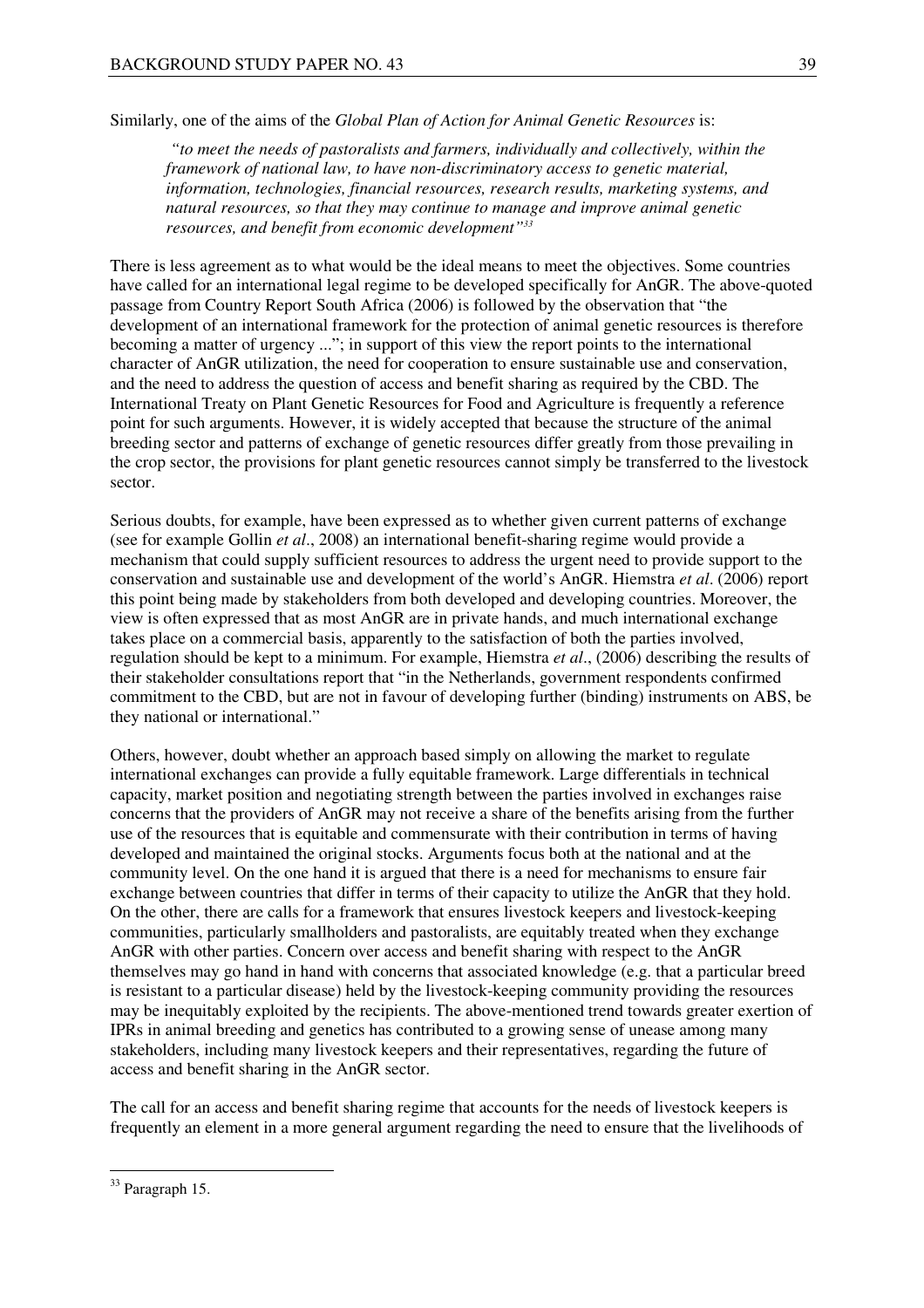smallholders and pastoralists are not undermined and that their capacity to continue their role as custodians of AnGR is maintained. It is in this context that calls have been made for the recognition of "livestock keepers' rights". Some have argued that such rights should become part of a legally binding international framework for the management of AnGR (see for example Köhler-Rollefson, 2005). The term – an allusion to the "farmers' rights" enshrined in the International Treaty on Plant Genetic Resources for Food and Agriculture – was first articulated and promoted by certain civil society organizations at the time of the World Food Summit in 2002. The concept has since been fleshed out at number international meetings and workshops (Box 5) and has come to include a bundle of rights that includes rights to grazing, water, markets, training and capacity building, and participation in research design and policy-making, as well as rights to the genetic resources of their animals.

# **Box 5. Declaration of Livestock Keepers' Rights**

In December 2008 representatives of several livestock keepers' organizations met with a number of lawyers at a workshop in Kalk Bay South Africa. The outcome was a Declaration of Livestock Keepers' rights that are considered to be easily transferable into law:

"Principles

 $\overline{a}$ 

1. Livestock Keepers are creators of breeds and custodians of animal genetic resources for food and agriculture.

2. Livestock Keepers and the sustainable use of traditional breeds are dependent on the conservation of their respective ecosystems.

3. Traditional breeds represent collective property, products of indigenous knowledge and cultural expression of Livestock Keepers.

Livestock Keepers have the right to:

1. make breeding decisions and breed the breeds they maintain.

2. participate in policy formulation and implementation processes on animal genetic resources for food and agriculture.

3. appropriate training and capacity building and equal access to relevant services enabling and supporting them to raise livestock and to better process and market their products.

4. participate in the identification of research needs and research design with respect to their genetic resources, as is mandated by the principle of Prior Informed Consent.

5. effectively access information on issues related to their local breeds and livestock diversity".

Source: New Agriculturalist (2009).

Some countries have expressed support for the concept of livestock keepers' rights, but it remains controversial. *The Global Plan of Action for Animal Genetic Resources* recognizes that "In some countries, livestock keepers have specific rights, in accordance with their national legislation, or traditional rights, to these resources", and that "Policy development should take into account ... the rights of indigenous and local communities, particularly pastoralists, and the role of their knowledge systems." However, no prescriptions are offered as to what any such rights might include at the international level, and there are no calls for the establishment of such provisions.

The role of small-scale livestock keepers, particularly in developing countries, as custodians of most of the world's animal genetic resources for food and agriculture, was also recognized by the Thirtyfourth Session of FAO Conference, in 2007. The Conference requested the Commission on Genetic Resources for Food and Agriculture to address this issue in its report to the 2009 Session of the Conference.34 There is widespread recognition, including in many Country Reports on AnGR, that the importation of exotic genetic resources, if not managed carefully, can have an adverse effect on local AnGR diversity. Few Country Reports, however, mention a need for this to be addressed by placing

<sup>&</sup>lt;sup>34</sup> Paragraph 146 Report of the Conference of FAO Thirty-Fourth Session, Rome, 17–24 November 2007.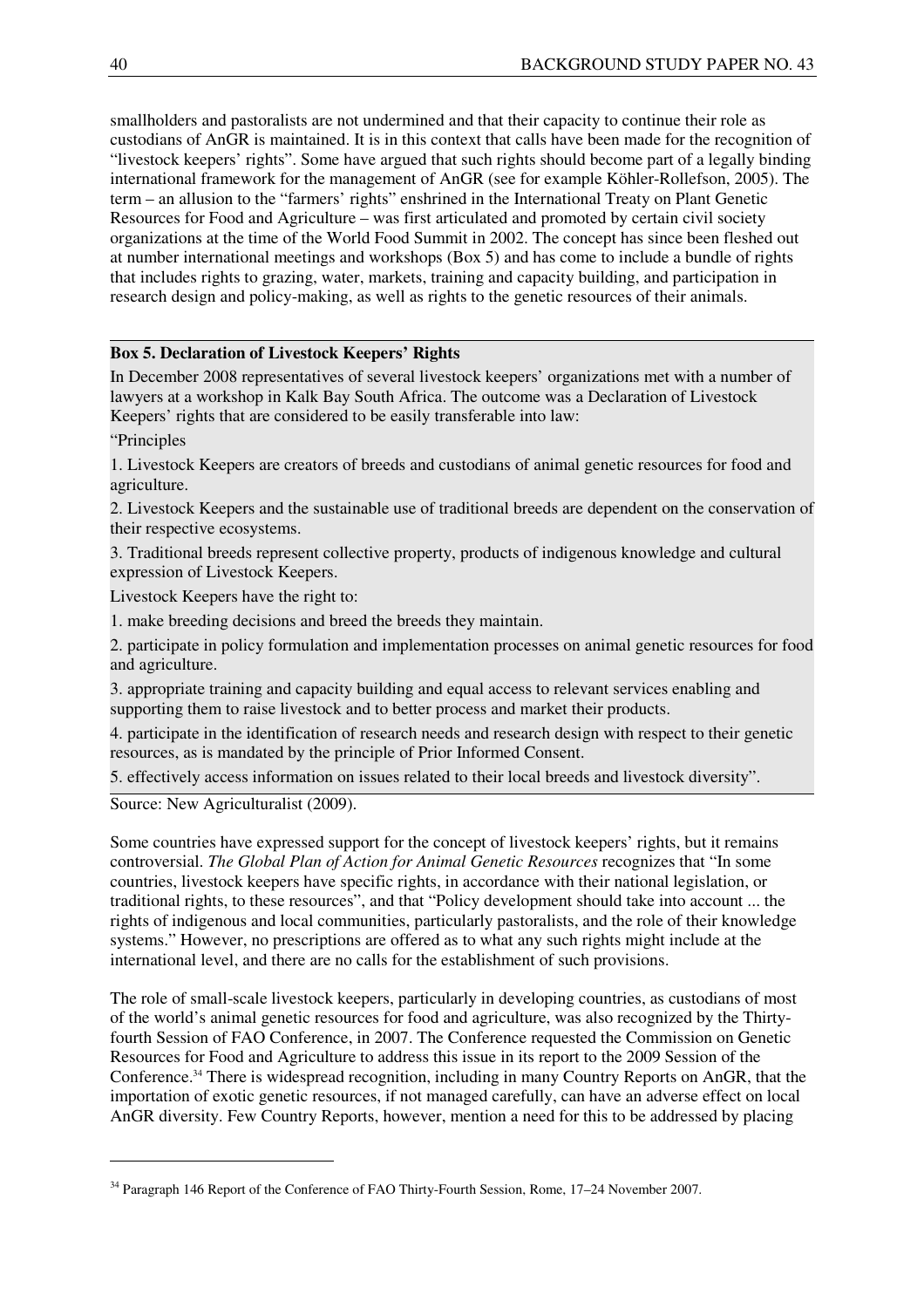restrictions on which breeds can be imported. Among the wider stakeholder community, opinions on the possibility of demanding impact assessments prior to import (see example from South Africa described in Box 1) are mixed. The issue gave rise to a lively debate on FAO's AnGR-related e-mail discussion group, DAD-Net, in 2007 – see Pilling (2007) for a summary. Some argue that such measures are a useful way of preventing damaging impacts on biodiversity and on livelihoods; others argue that they would place unnecessary restrictions on access and exchange or that they would be unworkable. There have been few calls for such requirements to be imposed as part of an international legal framework.

# **2. Conclusions**

While it seems that few stakeholders would dissent from the view that much current international exchange of genetic material takes place to the satisfaction of both providers and receivers with little intervention from any regulatory authority outside the zoosanitary field, there are some clear calls for a more rigorous regulatory framework to be established at the international level. Prominent among the concerns are the risk of inequity in exchanges between developing and developed countries and the need to ensure that the rights of livestock keepers are respected. Given current patterns of exchange, the former is more a concern about the future than about the current situation; however, some stakeholders draw attention to examples of current practices that they consider inequitable. The access-related elements of calls for livestock keepers' rights are also to some degree motivated by concerns about future or emerging trends such as patenting. The overall objective is to secure the resources and participation needed to sustain livestock keeping livelihoods.

Few specific proposals as to how the concept of benefit-sharing should be applied in the AnGR sector have emerged. Proponents of livestock keepers' rights put forward various proposals as to how recognition of the contributions of livestock keepers to maintaining AnGR diversity could be translated into practical measures to support livestock-keeping livelihoods.

Many stakeholders are of the opinion that there is no need for any additional legally binding measures to be brought into regulate exchange of AnGR. According to this view, additional measures might be burdensome to commercial exchange and would not be an efficient means to promote sustainable use and conservation of AnGR.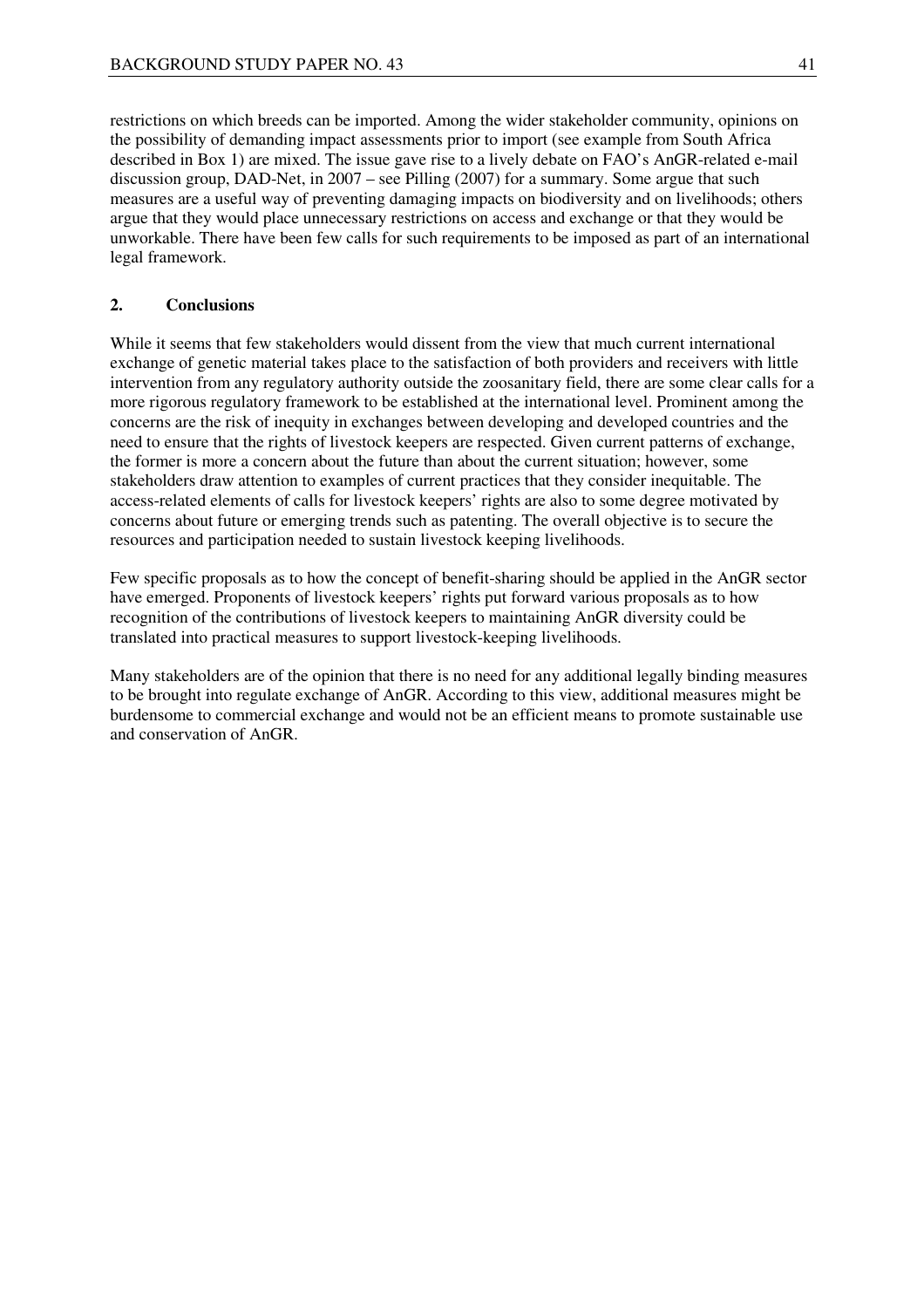# **CHAPTER IV: Conclusions**

Livestock are important to the livelihoods of many hundreds of millions of people, many of them poor, making a living in harsh production environments and reliant on their animals to provide diverse products and services. The genetic diversity created by natural selection and many centuries of husbandry and controlled breeding underpins livestock production and provides vital options for the future of a livestock sector faced with many challenges. This diversity is, however, under threat from a variety of causes, perhaps most significantly the rapid changes that are affecting the livestock sector in many developing countries and are often leading to the marginalization of traditional production systems and the spread of more uniform systems that utilize a narrow range of breeds.

The current livestock populations in all regions of the world are the result of inter-regional movement and exchange at some time in the past. At present, however, and for the last century or more, relatively little movement of livestock germplasm has occurred from the developing "South" to the industrialized "North". This contrasts with large-scale movements from North to South and among the countries of the North. There have also been important transfers between the regions of the South, perhaps most notably the transfer of South Asian cattle to Latin America. There is also substantial trade, between neighbouring countries within the regions of the North and (often unrecorded) the South. The main exceptions to the overall pattern have been in species of relatively minor global economic significance such as the ostrich and South American camelids, and to some extent in breeds of grazing animals that have proved well adapted to the conditions in the hotter parts of some developed countries.

The main suppliers of internationally traded germplasm are the advanced breeding industries of the North. These suppliers are for the most part happy with the current regulatory framework in which they are generally free to trade with little interference from the regulatory authorities either at home or in the receiving countries (except sometimes in zoosanitary matters). There are evidently many recipients who are also happy with the current state of affairs. Concerns are, however, sometimes raised regarding the possible negative effects on livelihoods and on AnGR diversity of supplying genetic material that is unsuitable for the receiving production environments. Some countries have sought to address the problem by requiring impact assessments before new breeds are allowed in. Doubts have, however, been raised regarding the practicality of such measures and their possibility that they will deny legitimate access to livestock keepers who would benefit from the imports. If regulatory solutions are to be avoided, there may be a need for a more responsible attitude on the part of the breeding industry, perhaps on the basis of a code of conduct. The other obvious requirement is to ensure the availability of better information on the relative merits of different breeds in the low and medium external input production environments of developing countries. This objective is clearly encompassed within Strategic Priority Area 1 of the *Global Plan of Action for Animal Genetic Resources*; efforts to ensure its implementation should be stepped up.

While transfers of genetic material from South to North are at present relatively insignificant, there are some trends that suggest that this might change in the future, perhaps most notably climate change, changing patterns of disease distribution and technological advances in breeding. If the AnGR of the South are to become more important in terms of international trade, this will bring to the forefront the question of access to these resources and as a corollary the question of equitable sharing of the benefits arising from the use of these AnGR. Some concerns are already being expressed regarding inequity in such transfers. Moves towards greater assertion of IPRs in the field of animal genetics and breeding are likely to fuel such concerns. There is a need to find a means by which the various, sometimes potentially conflicting, systems of property rights – private, community, national, IPRs, etc – can be resolved or managed in such a way that access and an equitable share of benefits are not denied to those who need them. A basic prerequisite for any wider utilization of AnGR from the South in the future is, of course, that they have not become extinct by the time they are needed.

Some stakeholders are likely to consider that the prospect of a future scenario in which greater use is made of AnGR from the South strengthens the case for an international legally binding framework to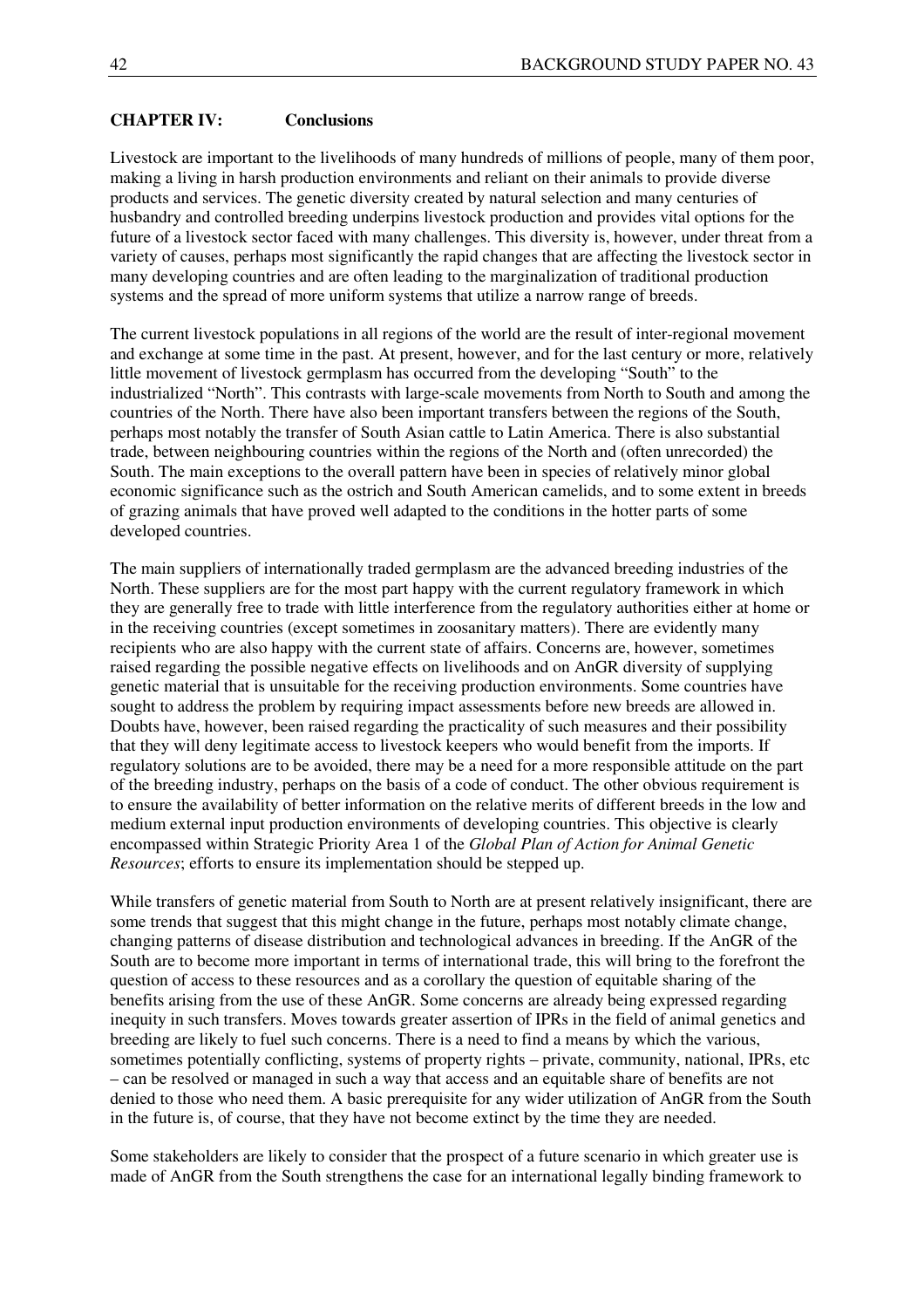manage access and exchange. However, given the structure of the livestock breeding sector (and for the time being the predominant direction of gene flows) a solution that closely mirrors the International Treaty on Plant Genetic Resources for Food and Agriculture is widely regarded as impractical. No clear alternative frameworks for the AnGR sector have emerged. However, there have been some proposals aimed at promoting responsible exchange practices, such as the development of a model material transfer agreement for AnGR.

The general impression obtained from the consultations reviewed for this study is that for many stakeholders the state of access-related regulations is not a particularly high priority. The prospect of AnGR being included within a general access and benefit-sharing regime that does not take the specific needs of the sector into account is, however, giving rise to some concerns regarding the possible imposition of burdensome and unnecessary procedures for access. Articulate demands for the recognition of livestock keepers' rights have emerged over recent years and would be likely to accompany any movement towards the development of an international framework for access and exchange of AnGR.

An immediate priority has to be the effective implementation of the *Global Plan of Action for Animal Genetic Resources*. By adopting the *Global Plan of Action* and the *Interlaken Declaration on Animal Genetic Resources*, the international community reaffirmed its common and individual responsibilities for the sustainable use, development and conservation of AnGR, recognizing the need for substantial and additional resources, the need to strengthen capacity in developing countries and countries with economies in transition, and the enormous contribution made by local and indigenous communities and the farmers, pastoralists and animal breeders of all regions of the world. It also committed itself to facilitating access to these resources and the fair and equitable sharing of the benefits arising from their use. The modalities for meeting some of these commitments remain to be fleshed out, but they should not be neglected. Implementing the *Global Plan of Action* as a whole is a key to ensuring that the AnGR needed in the future remain available to be accessed, exchanged and benefited from.

In the case of regional transboundary breeds, regional cooperation in conservation, genetic improvement and other aspects of management may be an important means to promote efficiency and cost savings. There may be a need to need to ensure that arrangements are in place for equitable access to and use of any AnGR managed under such collaborative programmes, as well as to manage zoosanitary risks. The *Global Plan of Action* calls for harmonized approaches to facilitate such cooperation. Regional organizations might consider playing a more active role. Moves to establish regional or global gene banks for AnGR would similarly require modalities for access, use and benefit-sharing to be established.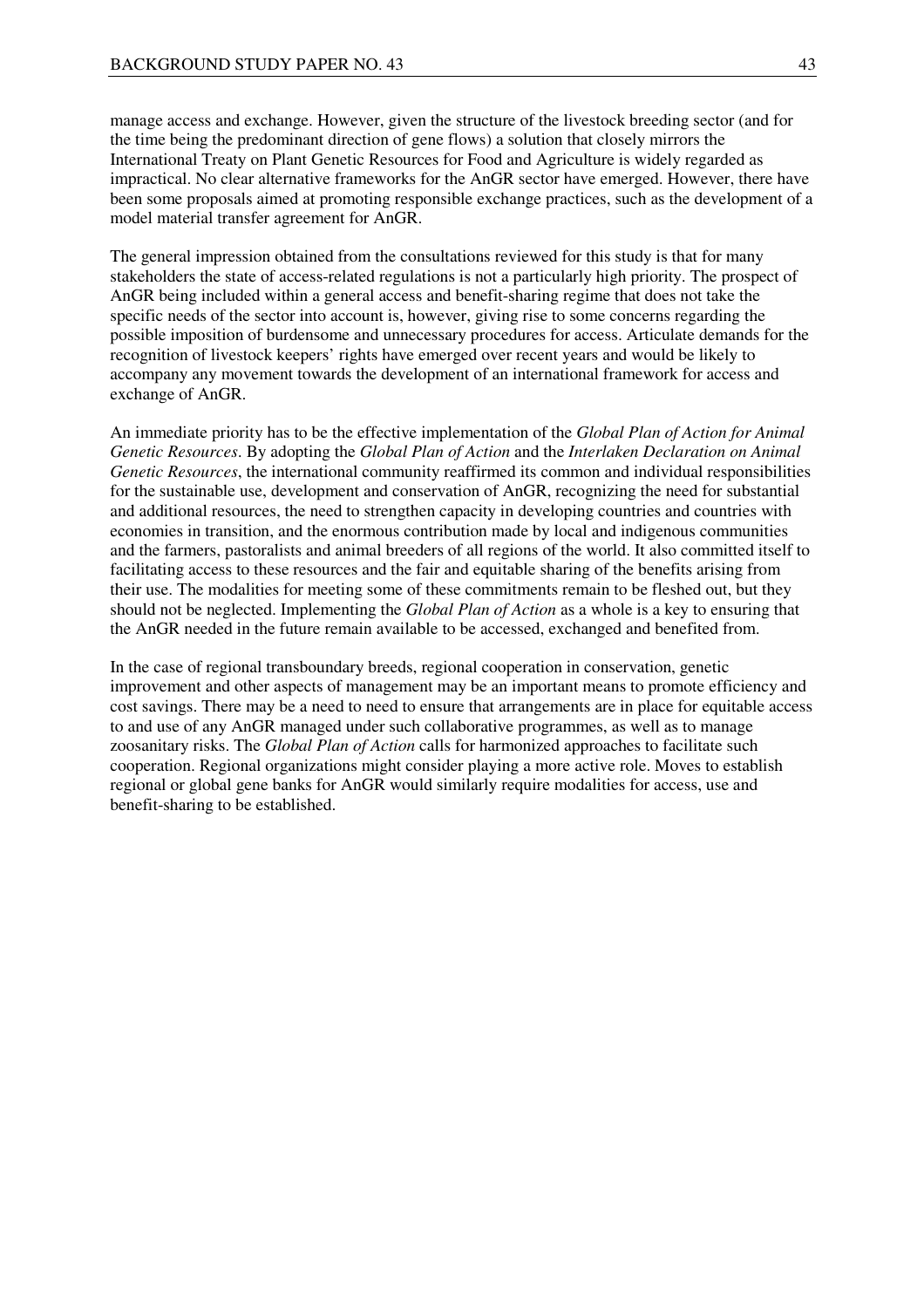### **Acknowledgements**

The work of the writers of the Sections A, C and E of Part 1 of *The State of the World's Animal Genetic Resources for Food and Agriculture*, which formed the basis of the descriptions of domestication, gene flow and disease resistance, respectively, in this paper is acknowledged (Olivier Hannotte, Evelyn Mathias, Ilse Köhler-Rollefson, Paul Mundy and Barbara Rischkowsky). Useful comments on earlier drafts of the paper were provided by Astrid Eikeland, Peter Deupmann, Richard Laing and Álvaro Toledo.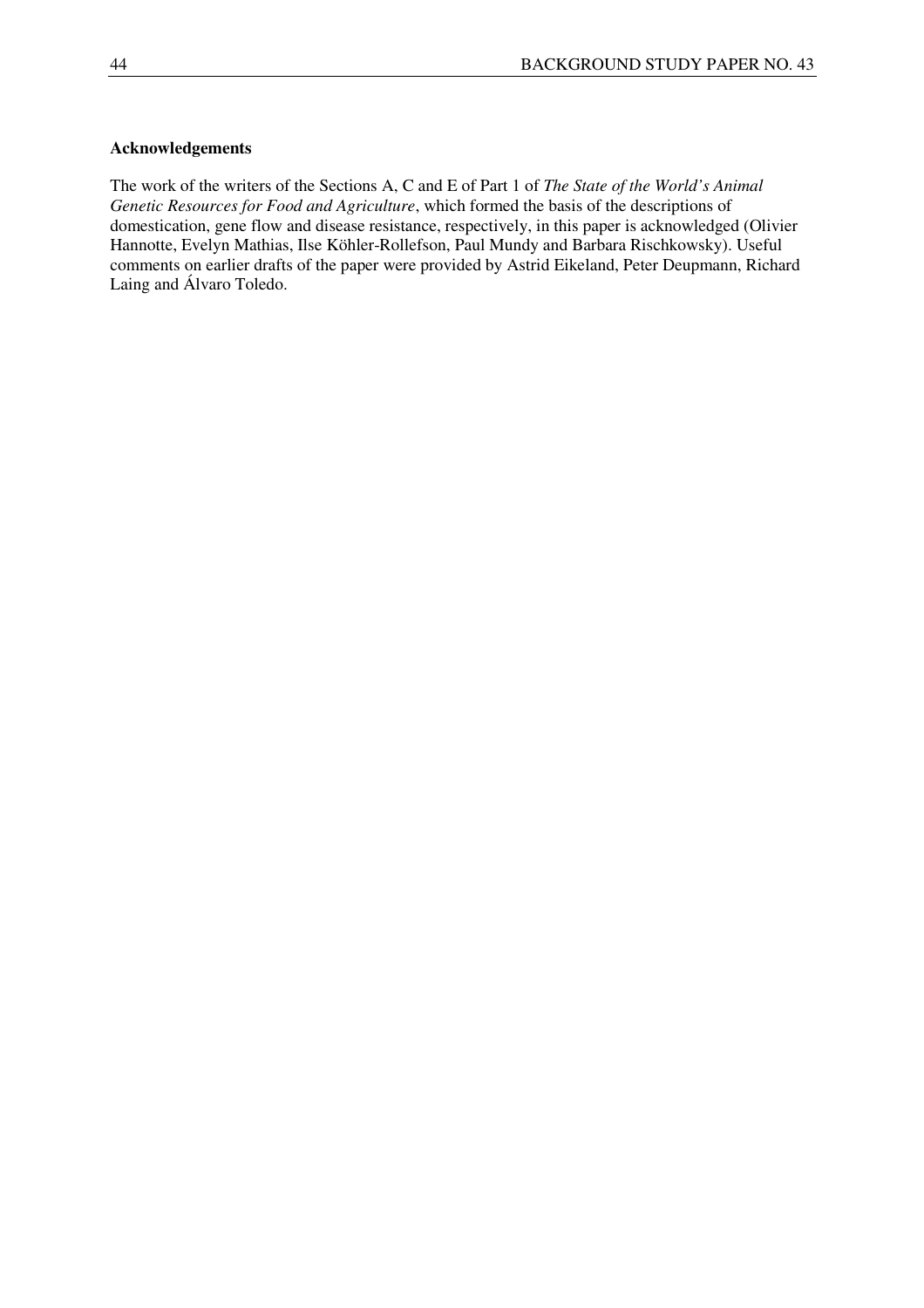#### **References**

**AEBC**. 2002. *Animals and biotechnology*. *A report by the AEBC.* London, Agriculture and Environment Biotechnology Commission (available at http://www.aebc.gov.uk/aebc/pdf/animals\_and\_biotechnology\_report.pdf).

**Agyemang, K., Dwinger, R.H., Little, D.A. & Rowlands, G.J.** 1997. *Village N'Dama cattle production in West Africa: six years of research in the Gambia.* Nairobi. International Livestock Research Institute and Banjul, International Trypanotolerance Centre.

**Alandia Robles, E., Gall, C. & Valle Zárate, A.** 2006. Global gene flow in goats. *In* A.Valle Zárate, K. Musavaya & C. Schäfer, eds. *Gene flow in animal genetic resources: a study on status, impact and trends*, pp. 229–240. GTZ, BMZ (also available in the annex to *The State of the World's Animal Genetic Resources for Food and Agriculture* at ftp://ftp.fao.org/docrep/fao/010/a1250e/annexes/Thematic%20Studies/Geneflow/GeneflowStudy.pdf).

**Amarante, A.F.T., Bricarello, P.A., Rocha, R.A. & Gennari, S.M.** 2004. Resistance of Santa Ines, Suffolk and Ile de France sheep to naturally acquired gastrointestinal nematode infections. *Veterinary Parasitology,* 120(1–2): 91–106.

**Anderson, S. & Centonse, R. 2007.** Property rights and the management of animal genetic resources. *World Development*, 9(35): 1529–1541.

**Andersson, L & Georges, M.** 2004. Domestic animal genomics: deciphering the genetics of complex traits. *Nature Reviews Genetics*, 5(3): 202–212.

Ashton, G.C. 1962. Comparative nitrogen digestibility in Brahman, Brahman × Shorthorn, Africander × Hereford and Hereford steers. *Journal of Agricultural Science.*, 58: 333–342.

**Baker, R.L.** 1998. Genetic resistance to endoparasites in sheep and goats. A review of genetic resistance to gastrointestinal nematode parasites in sheep and goats in the tropics and evidence for resistance in some sheep and goat breeds in sub-humid coastal Kenya. *Animal Genetic Resources Information*, 24: 13–30.

**Benecke, N.** 1994. *Der Mensch und seine Haustiere*. Stuttgart, Theiss Verlag.

**Blackburn, H. & Gollin. D.** 2008. Animal genetic resource trade flows: The utilization of newly imported breeds and the gene flow of imported animals in the United States of America. *Livestock Science* , 120(3): 240–247.

**Bock, R.E., Kingston, T.G. & de Vos, A.J.** 1999. Effect of breed of cattle on transmission rate and innate resistance to infection with *Babesia bovis* and *B. bigemina* transmitted by *Boophilus microplus*. *Australian Veterinary Journal*, 77(7): 461–464.

**Bonsma, J.C.** 1949. Breeding cattle for increased adaptability to tropical and subtropical environments. *J. Agric. Sci*., 39: 204–212.

**BOSTID.** 1991. *Microlivestock: little-known small animals with a promising economic future.*  Washington DC. National Academic Press.

**Cahaner, A., Deeb, N. & Gutman. M.** 1993. Effects of the plumage-reducing naked neck (Na) gene on the performance of fast-growing broilers at normal and high ambient temperatures. *Poultry Sci.,* 72: 767–775.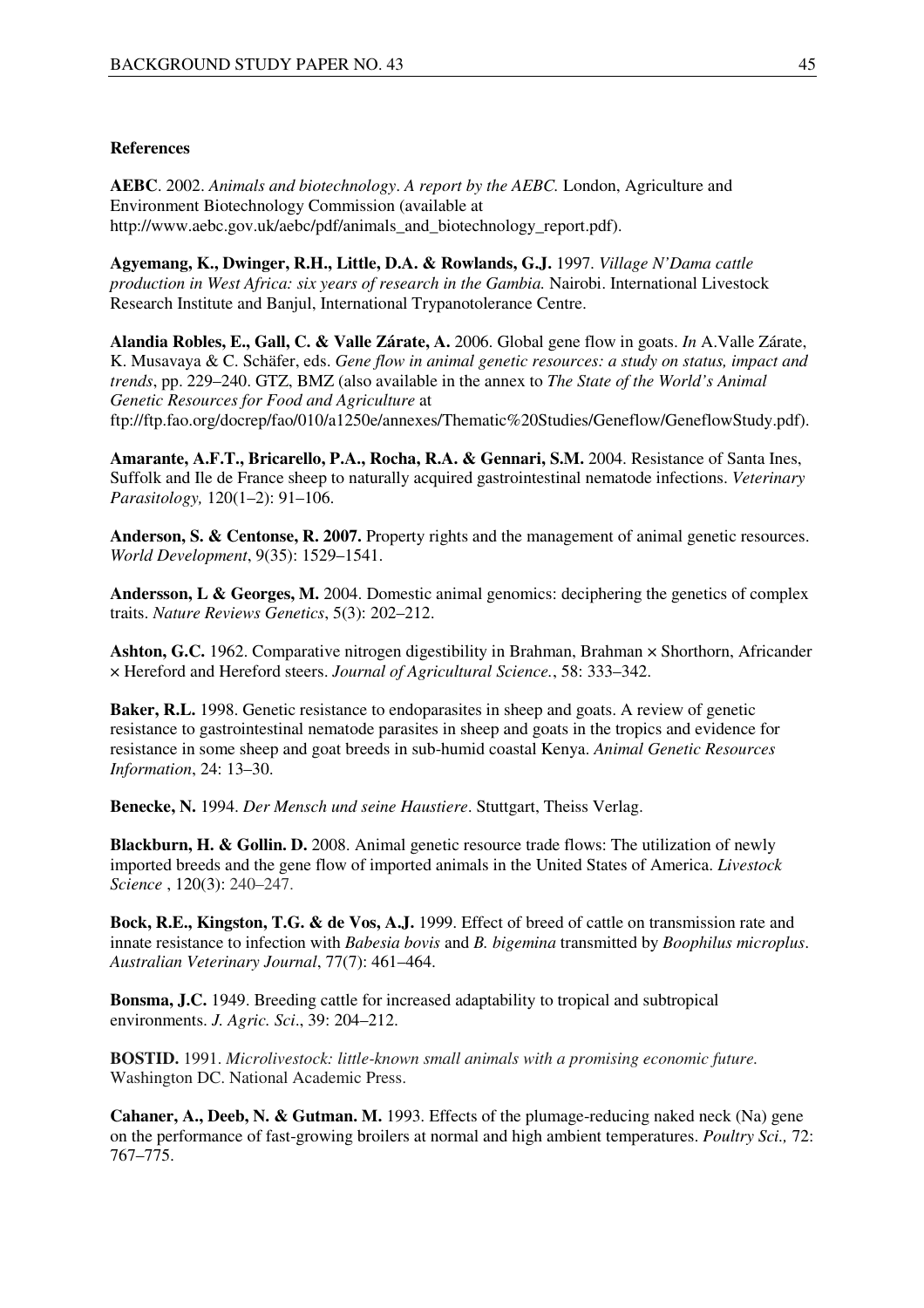**Cahaner, A. & Leenstra, F.** 1992. Effects of high temperature on growth and efficiency of male and female broilers from lines selected for high weight gain, favourable feed conversion, and high or low fat content. *Poultry Sci.*, 71: 1237–1250.

**Campbell, J.R. & Lasley, J.F.** 1985. *The science of animals that serve humanity.* New York, USA. McGraw-Hill.

**Cardinaletti, L, Von Thüngen, J., & Lanari, M.R**. 2008. *Marketing of wool for traditional handicraft with Linca sheep from Patagonia*. Paper presented during writeshop on Marketing Niche Products from Indigenous Livestock held in Kalk Bay, South Africa, 4–6 December, 2008.

**CCAA.** 2002. *Facts about Africa Agriculture Climate*. Climate Change and Agriculture in Africa. (available at http://www.ceepa.co.za/climate\_change/index.html).

**Charron, D.** 2002. Potential impacts of global warming and climate change on the epidemiology of zoonotic diseases in Canada. *Canadian Journal of Public Health*, 93(5): 334–335.

**Claxton, J. & Leperre, P.** 1991. Parasite burdens and host susceptibility of Zebu and N'Dama cattle in village herds in the Gambia. *Veterinary Parasitology,* 40(3–4): 293–304.

**Country Report Australia.** 2004. *Country report of Australia for the first report on the state of the world's animal genetic resources.* Canberra (available at ftp://ftp.fao.org/docrep/fao/010/a1250e/annexes/CountryReports/Australia.pdf)

**Country Report Brazil**, 2003. *Country report on the state of animal genetic resources Brazil*. Brasilia, Ministério da Agricultura, Pecuária e Abastecimento (available at ftp://ftp.fao.org/docrep/fao/010/a1250e/annexes/CountryReports/Brazil.pdf).

**Country Report China.** 2003. *Report on domestic animal resources in China*. Beijing (available at ftp://ftp.fao.org/docrep/fao/010/a1250e/annexes/CountryReports/China\_E.pdf)

**Country Report Japan.** 2005. *Country Report (For FAO State of the World's Animal Genetic Resources Process).* Tokyo (available at ftp://ftp.fao.org/docrep/fao/010/a1250e/annexes/CountryReports/Japan.pdf).

**Country Report Mongolia.** 2004. *Mongolia: the country report on animal genetic resources*, prepared by: Dr Bataagiin Bynie Technical Secretary of National Consultative Committee on Animal Genetic Resources of Mongolia, Ulaanbaatar (available at ftp://ftp.fao.org/docrep/fao/010/a1250e/annexes/CountryReports/Mongolia.pdf).

**Country Report Papua New Guinea**, 2004. *Papua New Guinea country report state of the animal genetic resources.* Port Moresby, Ministry of Agriculture and Livestock (available at ftp://ftp.fao.org/docrep/fao/010/**a1250e**/annexes/CountryReports/PapuaNewGuinea.pdf).

**Country Report South Africa.** 2006. *Country report on farm animal genetic resources*. Pretoria, Department of Agriculture (available at ftp://ftp.fao.org/docrep/fao/010/a1250e/annexes/CountryReports/SouthAfrica.pdf).

**Country Report Trinidad and Tobago**, 2005. *Trinidad and Tobago's country report for FAO's State of the World's Animal Genetic Resources.* Port of Spain, Ministry of Agriculture, Land and Marine Resources (available at ftp://ftp.fao.org/docrep/fao/010/a1250e/annexes/CountryReports/TrinidadTobago.pdf).

**De la Fuente, L.F, Gabiña, D., Carolino, N., Ugarte E.** 2006. *The Awassi and Assaf breeds in Spain and Portugal*. Paper presented at the European Association for Animal Production (EAAP) 57 Annual Meeting. Antalya, Turkey, 17-20 September 2006. Sheep and Goat Commission. Session 14: Awassi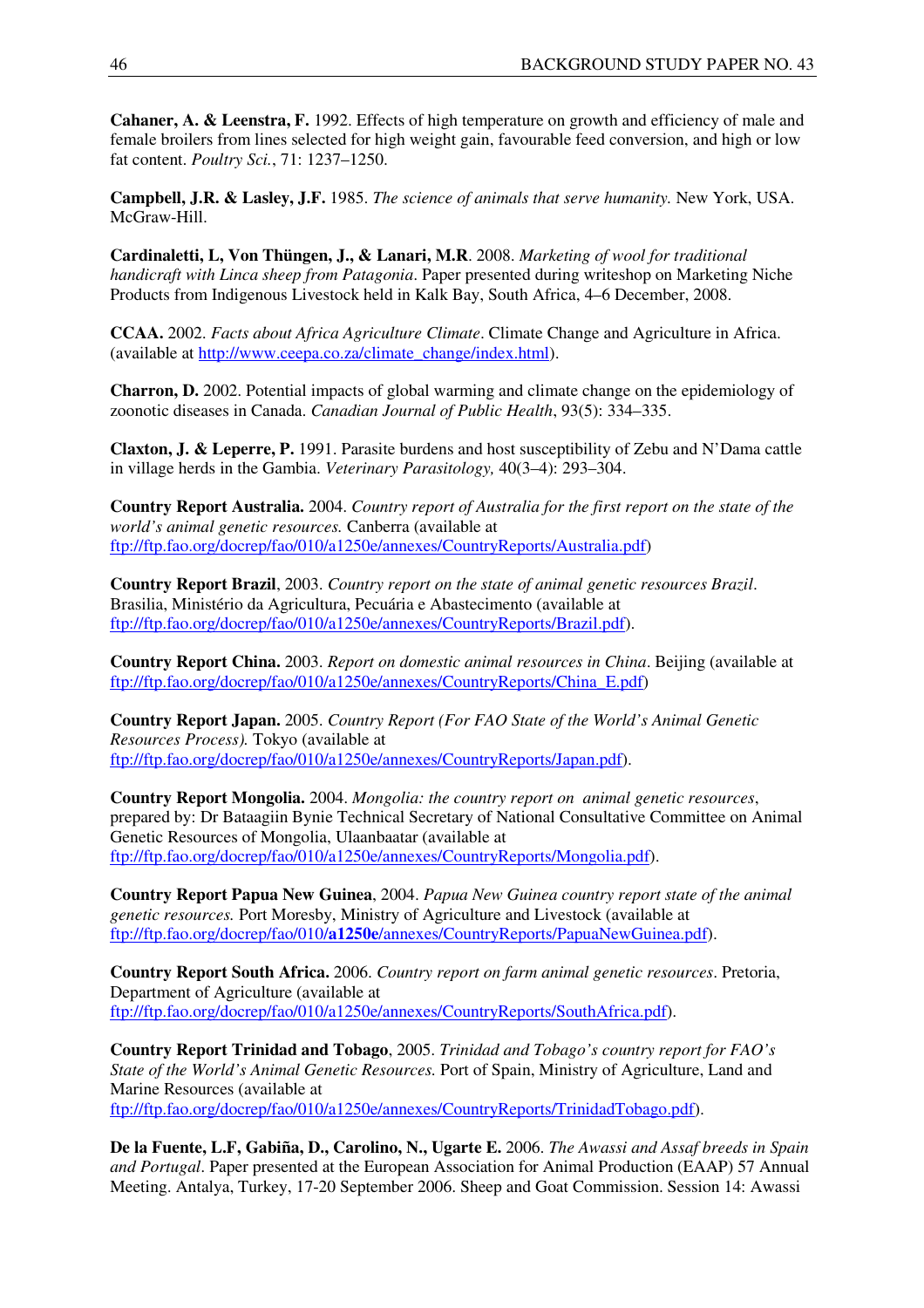Sheep. Paper S14.2 (available at http://www.iniap.minagricultura.pt/ficheiros\_public/2006\_DelafuenteEAAP.pdf).

**Delgado, C., Rosegrant, M., Steinfeld, H., Ehui S. & Courbois, C.** 1999. *Livestock to 2020: the next food revolution*. Food Agriculture and the Environment Discussion Paper 28. Washington DC. IFPRI/FAO/ILRI.

**Delgado, C., Minot, N. & Wada, N.** 2001. *High value agriculture: shaping globalization for poverty alleviation and food security*. IFPRI 2020 Focus 8 (Shaping Globalization for Poverty Alleviation and Food Security), August. Washington DC.

**Department of Agriculture**. 2003. *Guidelines for a biological impact study. Possible introduction of a new breed of farm animal*. Pretoria.

**Diamond, J.** 2002. Evolution, consequences and future of plant and animal domestication. *Nature,*  418: 700–707.

**Dirven, M.** 2001. Dairy clusters in Latin America in the context of globalization. *International Food and Agribusiness Management Review*, 2(3/4): 301–313.

**Dunkel, R.** 1981. Animal production using nutrient-deficient fodders in the tropics and subtropics. *Animal Research and Development*, 13: 32–39.

**EC.** 2003. *Genomics research in livestock, What does it offer?* EUR: 21031. Brussels, European Commission (available at http://ec.europa.eu/research/agriculture/pdf/animal\_genomics.pdf).

**Emery, D.L., Stewart, D.J. & Clark, B.L.** 1984. The susceptibility of five breeds of sheep to foot rot. *Australian Veterinary Journal*, 61(3): 85–88.

**FAO.** 1996. *World livestock production systems. Current status issues and trends*, by C. Seré & H. Steinfeld with J. Groenewold. Animal Production and Health Paper No. 127. Rome (available at ftp://ftp.fao.org/docrep/fao/005/w0027e/w0027e00.pdf).

**FAO.** 1997. *Long-term scenarios of livestock-crop-land use interactions in developing countries*. FAO Land and Water Bulletin 6. Rome (available at http://www.fao.org/docrep/w5146e/w5146e00.htm).

**FAO.** 2001. Preparation of the first report on the state of the world's animal genetic resources: guidelines for the development of country reports. *Animal Genetic Resources Information*: 30 (available at http://www.fao.org/docrep/004/y1100m/y1100m00.htm#TOC)

**FAO.** 2002. *Opportunities for incorporating genetic elements into the management of farm animal diseases: policy issues*, by S. Bishop, M. de Jong & D. Gray. Background Study Paper Number 18. Commission on Genetic Resources for Food and Agriculture. Rome (available at ftp://ftp.fao.org/ag/cgrfa/BSP/bsp18e.pdf).

**FAO.** 2004a. *Conservation strategies for animal genetic resources*, by D.R. Notter. Background Study Paper No. 22. Commission on Genetic Resources for Food and Agriculture. Rome (available at ftp://ftp.fao.org/ag/cgrfa/BSP/bsp22e.pdf).

**FAO.** 2004b. *Impact of climate change on agriculture in Asia*. 27<sup>th</sup> FAO Regional Conference for Asia and the Pacific. Beijing, China, 17-21 May. APRC/04/INF/9. Rome.

**FAO.** 2004c. *Guiding principles for highly pathogenic avian influenza surveillance and diagnostic networks in Asia*. FAO Expert Meeting on Surveillance and Diagnosis of Avian Influenza in Asia, Bangkok, 21–23 July 2004 (available at http://www.fao.org/ag/againfo/subjects/en/health/diseasescards/Guiding%20principles.pdf).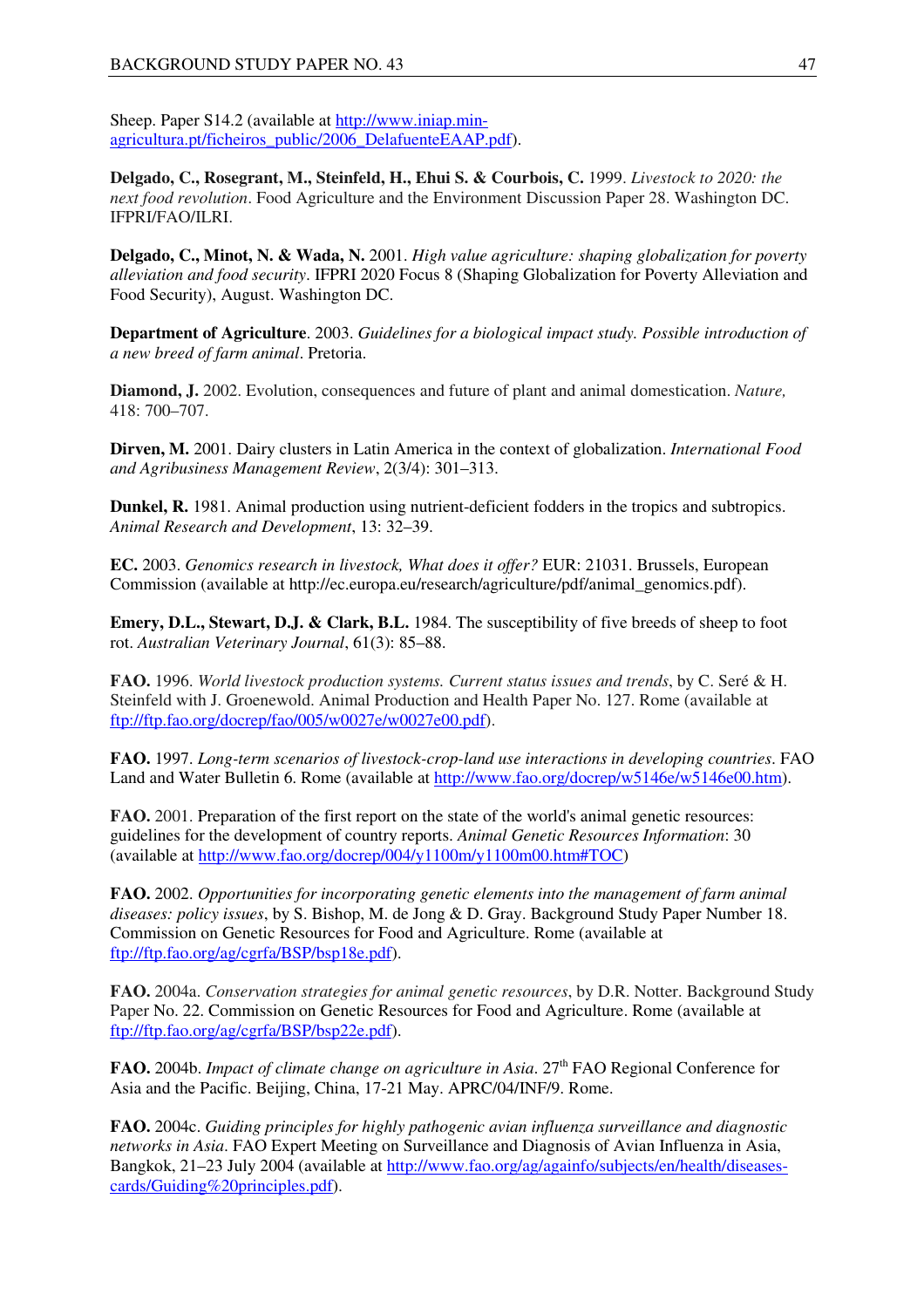**FAO.** 2004d. *Transboundary animal diseases: assessment of socio-economic impacts and institutional responses*, by M.J. Otte, R. Nugent & A. McLeod. Livestock Policy Discussion Paper No. 9 (availabe at http://www.fao.org/ag/againfo/resources/en/publications/sector\_discuss/PP\_Nr9\_Final.pdf).

**FAO** 2004e. *Environmental effects on animal genetic resources,* by S. Anderson, Background Study Paper No. 28. Commission on Genetic Resources for Food and Agriculture. Rome (available at http://www.fao.org/ag/againfo/programmes/en/genetics/documents/ITWG-AnGR4/BackgroundStudy28.pdf).

**FAO.** 2005a. *Trypanotolerant livestock in the context of trypanosomiasis intervention strategies*, by K. Agyemang. PAAT Technical and Scientific Series No. 7. Rome (available at http://www.fao.org/docrep/007/y5832e/y5832e00.htm).

**FAO.** 2005b. *The legal framework for the management of animal genetic resources,* by A. Ingrassia, D. Manzella & E. Martynuik. Development Law Service, FAO Legal Office. FAO Legislative Study No. 89. Rome (available at http://www.fao.org/docrep/009/a0276e/a0276e00.htm).

**FAO.** 2006. *Livestock's long shadow. Environmental issues and options,* by H. Steinfeld, P. Gerber, T. Wassenaar, V. Castel, M. Rosales & C. de Haan. Rome (available at http://www.fao.org/docrep/010/a0701e/a0701e00.HTM).

**FAO.** 2007a. *Global Plan of Action for Animal Genetic Resources and the Interlaken Declaration*. Rome (available at http://www.fao.org/docrep/010/a1404e/a1404e00.htm).

**FAO.** 2007b. *The State of the World's Animal Genetic Resources for Food and Agriculture*, edited by B. Rischkowsky & D. Pilling. Rome (available at http://www.fao.org/docrep/010/a1250e/a1250e00.htm).

**FAO.** 2008. Health regulations and their implications on sustainable use of genetic resources, by S.K. Hargreaves. In *Report of the FAO/WAAP Expert Meeting on Sustainable Utilization of Animal Genetic Resources held Ferentillo Italy 2–4 July 2006*, edited by D. Weary, D. Pilling & B. Rischkowsky, pp. 119–123. Rome (available at http://dad.fao.org/cgi-bin/getblob.cgi?sid=-1,29).

**FAO.** 2009a. *Contributions of smallholder farmers and pastoralists to the development, use and conservation of animal genetic resources.* Information Document 4. Fifth Session of the Intergovernmental Technical Working Group on Animal Genetic Resources. Rome (available at http://www.fao.org/ag/againfo/programmes/en/genetics/documents/CGRFA\_WG\_AnGR\_5\_09\_Inf\_4. pdf).

**FAO.** 2009b. *Draft guidelines for establishing animal breeding strategies in low- and medium-input production systems*. Information Document 5. Fifth Session of the Intergovernmental Technical Working Group on Animal Genetic Resources. Rome (available at http://www.fao.org/ag/againfo/programmes/en/genetics/documents/CGRFA\_WG\_AnGR\_5\_09\_Inf\_5. pdf).

**FAO/OIE/WHO,** 2005. *A global strategy for the progressive control of highly pathogenic avian influenza (HPAI)*. Rome/Paris/Geneva (available at http://www.fao.org/ag/againfo/resources/documents/empres/AI\_globalstrategy.pdf)

**Gibson, J.P. & Pullin, S.V.** 2005. *Conservation of livestock and fish genetic resources.* Rome. CGIAR Science Council Secretariat.

**Glass, E.J., Preston, P.M., Springbett, A., Craigmile, S., Kirvar, E., Wilkie, G. & Brown, C.G.D.** 2005. *Bos taurus* and *Bos indicus* (Sahiwal) calves respond differently to infection with *Theileria*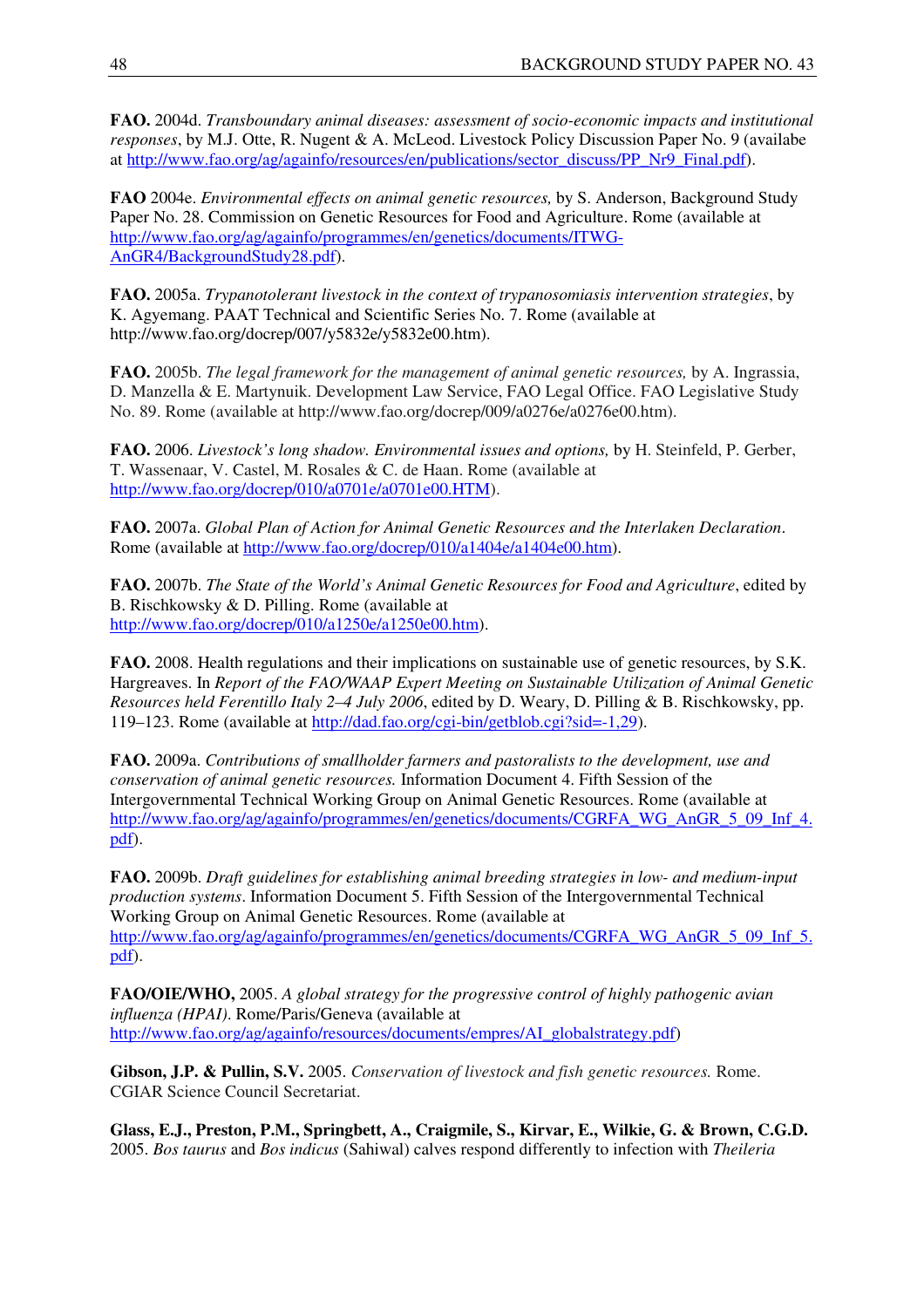*annulata* and produce markedly different levels of acute phase proteins. *International Journal for Parasitology*, 35(3): 337–347.

**Gollin, D., Van Dusen, E & Blackburn, H.** 2008. Animal genetic resource trade flows: Economic assessment. *Livestock Science*, 120(3): 248–255.

**Goosens, B., Osaer, S., Ndao, M., Van Winghem, J. &Geerts, S.** 1999. The susceptibility of Djallonké and Djallonké-Sahelian crossbred sheep to *Trypanosomacongolense* and helminth infection under differentdiet levels. *Veterinary Parasitology,* 85(1): 25–41.

**Gopikrishna.** 2008. *Success of coarse wool products from Deccani: A marginalized endangered local breed*. Paper presented during writeshop on Marketing Niche Products from Indigenous Livestock held in Kalk Bay, South Africa, 4–6 December, 2008.

**Hanotte, O. & Mensah, G.A.** 2002. Biodiversity and domestication of 'non-conventional' species: a worldwide perspective. *Seventh World Congress on Genetics Applied to Livestock Production*, 19–23 August 2002, Montpellier, France. 30: 543–546.

**Hansen, D.S., Clery, D.G., Estuningsih, S.E., Widjajanti, S., Partoutomo, S. & Spithill, T.W.** 1999. Immune responses in Indonesian thin tailed sheep during primary infection with *Fasciola gigantica*: lack of a species IgG2 antibody response is associated with increased resistance to infection in Indonesian sheep. *International Journal for Parasitology,* 29(7): 1027–1035.

**Hassan, M.K., Afify, M.A. & Aly, M.M.** 2004. Genetic resistance of Egyptian chickens to infectious bursal disease and Newcastle disease. *Tropical Animal Health and Production*, 36(1): 1–9.

**Hiemstra, S.J., van der Lende, T. & Woelders, H.** 2005. The potential of cryopreservation and reproductive technologies for animal genetic resources conservation strategies. In *Proceedings, Workshop on Biotechnology and Conservation, Turin, Italy, March, 2005.*

**Hiemstra, S.J.,. Drucker, A.G. Tvedt, M.W Louwaars, N. Oldenbroek, J.K. Awgichew, K. Abegaz Kebede, S. Bhat P.N. & da Silva Mariante A**. 2006. Exchange use and conservation of animal genetic resources. Policy and regulatory options. Wageningnen, the Netherlands, Centre for Genetic Resources, the Netherlands (CGN), Wageningen University and Research Centre (available at ftp://ftp.fao.org/docrep/fao/010/a1250e/annexes/Thematic%20Studies/Exchange\_use\_and\_conservatio n.pdf).

**Hobbs, J. & Kerr, W.** 1998. Structural developments in the Canadian livestock sub sector: strategic positioning within the continental market. *In* R.M.A. Loyns, R.D. Knutson & K. Meilke, eds. *Economic Harmonization in the Canadian/U.S./ Mexican Grain-Livestock Subsector* Proceedings of the Fourth Agricultural and Food Policy Systems Information Workshop*,* pp. 125–143. University of Guelph, Texas A&M University, El Colegio de México.

**Hoffmann, I. & Scherf, B.** 2005. Management of farm animal genetic diversity: opportunities and challenges. *In* A. Rosati, A. Tewolde & C. Mosconi, eds. *WAAP Book of the Year 2005*, pp. 221–245. Wageningen, the Netherlands, Wageningen Academic Publishers.

**Homann, S., Maritz, J.H., Hülsebusch, C.G., Meyn, K. & Valle Zárate, A.** 2006. Boran and Tuli cattle breeds – origin, worldwide transfer, utilisation and the issue of access and benefit sharing. *In* A.Valle Zárate, K. Musavaya & C. Schäfer, eds. *Gene flow in animal genetic resources: a study on status, impact and trends*, pp. 395–458. GTZ, BMZ (also available in the annex to *The State of the World's Animal Genetic Resources for Food and Agriculture* at

ftp://ftp.fao.org/docrep/fao/010/a1250e/annexes/Thematic%20Studies/Geneflow/GeneflowStudy.pdf).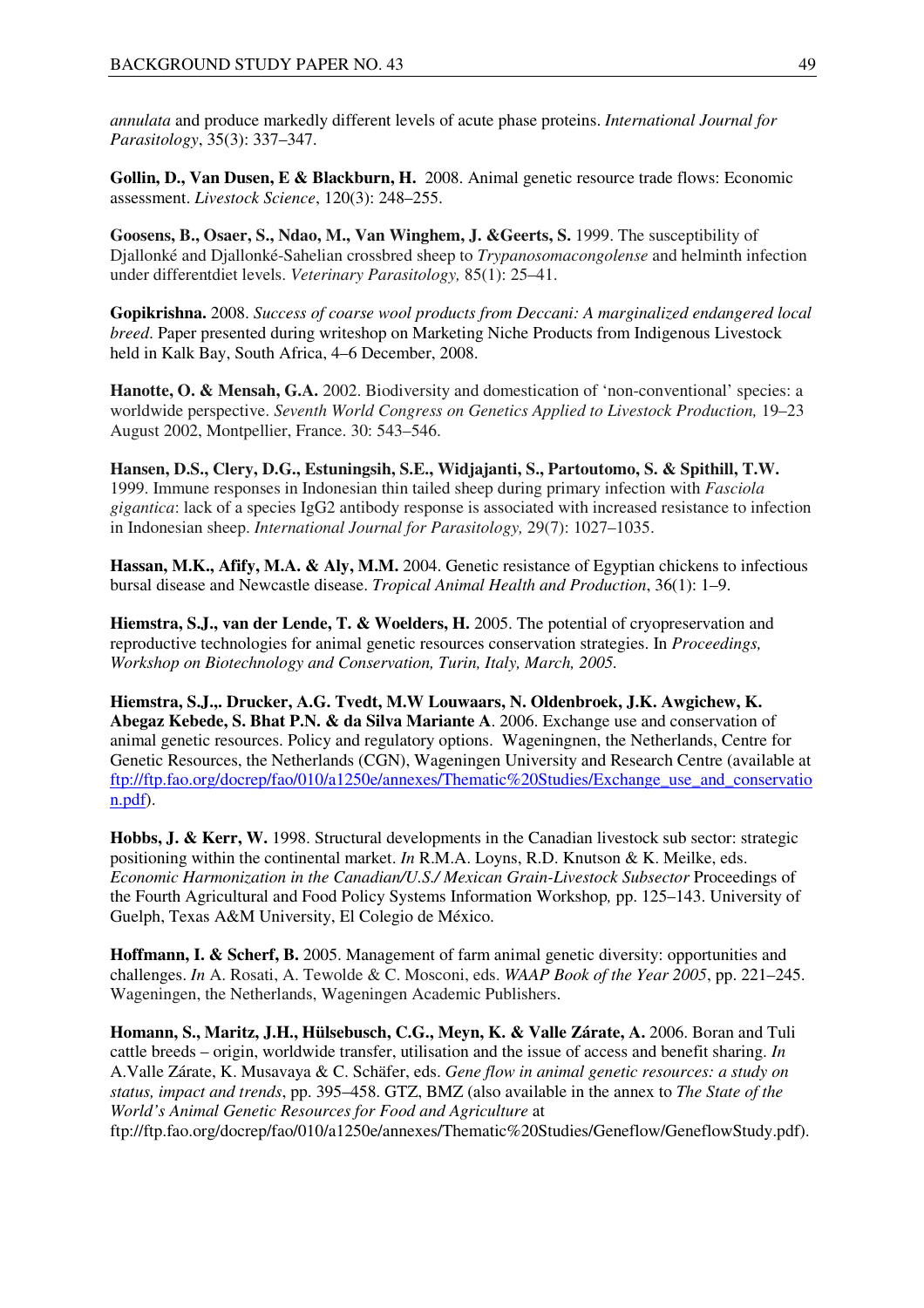Horst, P. 1988. Native fowl as reservoir for genomes and major genes with direct and indirect effects on productive adaptability*. Proceedings of XVIII World's Poultry Congress*, pp. 99–105.

**Hunter, R.A. & Siebert, B.D.** 1985a. Utilisation of low-quality roughage by *Bos taurus* and *Bos indicus* cattle. 1. Rumen digestion. *British Journal of Nutrition*, 53: 637–648.

**Ibe, S.N.** 1993. Growth performance of normal, frizzle and naked-Neck chicken in a tropical environment. *Nigerian Journal of Animal Production*., 20: 25–31.

**IPCC.** 2001. *Climate change 2001: impacts, adaptation, and vulnerability*. International Panel on Climate Change. Cambridge UK, Cambridge University Press.

**Kenny, G.** 2001. *Climate change: lkely impacts on New Zealand agriculture*: A report prepared for the Ministry for the Environment as part of the New Zealand Climate Change Programme. Wellington.

**King, J.M., Parsons, D.J., Turnpenny, J.R., Nyangaga, J., Bakari, P. & Wathes, C.M.** 2006. Modelling energy metabolism of Friesians in Kenya smallholdings shows how heat stress and energy deficit constrain milk yield and cow replacement rate. *Animal Science***,** 82(5): 705–716.

**Kouba, V.** 2003. Globalization of communicable diseases and international trade. *Proceedings of the 10th International Symposium for Veterinary Epidemiology and Economics held Viña del Mar, Chile*.

**Köhler-Rollefson, I.** 2005. *Building an international legal framework on animal genetic resources. Can it help the drylands and food-insecure countries?* Bonn, Germany, League for Pastoral Peoples (available at http://www.pastoralpeoples.org/docs/int\_legal\_framework\_an\_gen\_res.pdf).

**Köhler-Rollefson, I., Rathore, H.S. & Mathias, E.** 2008. Local breeds, livelihoods, and livestock keepers' rights in South Asia. *Tropical Animal Health and Production,* (Epublication ahead of print, available at http://www.springerlink.com/content/h31644635041g2h8/).

**Lakshmanan, N., Kaiser, M.G. & Lamont, S.J.** 1996. Marek's disease resistance in MHC-congenic lines from Leghorn and Fayoumi breeds. In *Current research on Marek' s disease*. *Proceedings of the 5th International Symposium*, East Lansing, Michigan, 7–11 September 1996, pp. 57–62. Kennet Sque, Pennsylvania, USA. American Association of Avian Pathologists.

**Lemerle, C. & Goddard, M.E.** 1986. Assessment of heat stress in dairy cattle in Papua New Guinea. *Tropical Animal Health and Production.,* 18: 232–242.

**MAFF.** 2000. *Climate change and agriculture in the United Kingdom*. Ministry of Agriculture Food and Fisheries, London.

**Maillard, J.C., Berthier, D., Chantal, I., Thevenon, S., Sidibe, I., Stachurski, F., Belemsaga, D., Razafindraibe, H. & Elsen, J.M**. 2003. Selection assisted by a BoLA-DR/DQ haplotype against susceptibility to bovine dermatophilosis. *Genetics Selection Evolution*, 35(Suppl. 1): S193–S200.

**Mäki-Tanila A., Tvedt, M.V. Ekström, H. & Fimland, E.** 2008. *Management and Exchange of animal genetic resources – Nordic perspective*. Copenhagen, Nordic Council of Ministers (available at http://norden.org/pub/miljo/jordogskov/uk/TN2008588.pdf).

**Mallia, J.G.** 1999. The peel-neck chicken of Belize and Guatemala. *Animal Genetic Resources Information Bulletin,* 25: 73–78.

**Mathias, E. & Mundy, P.** 2005. *Herd movements*. Ober-Ramstadt, Germany, League for Pastoral Peoples and Endogenous Livestock Development.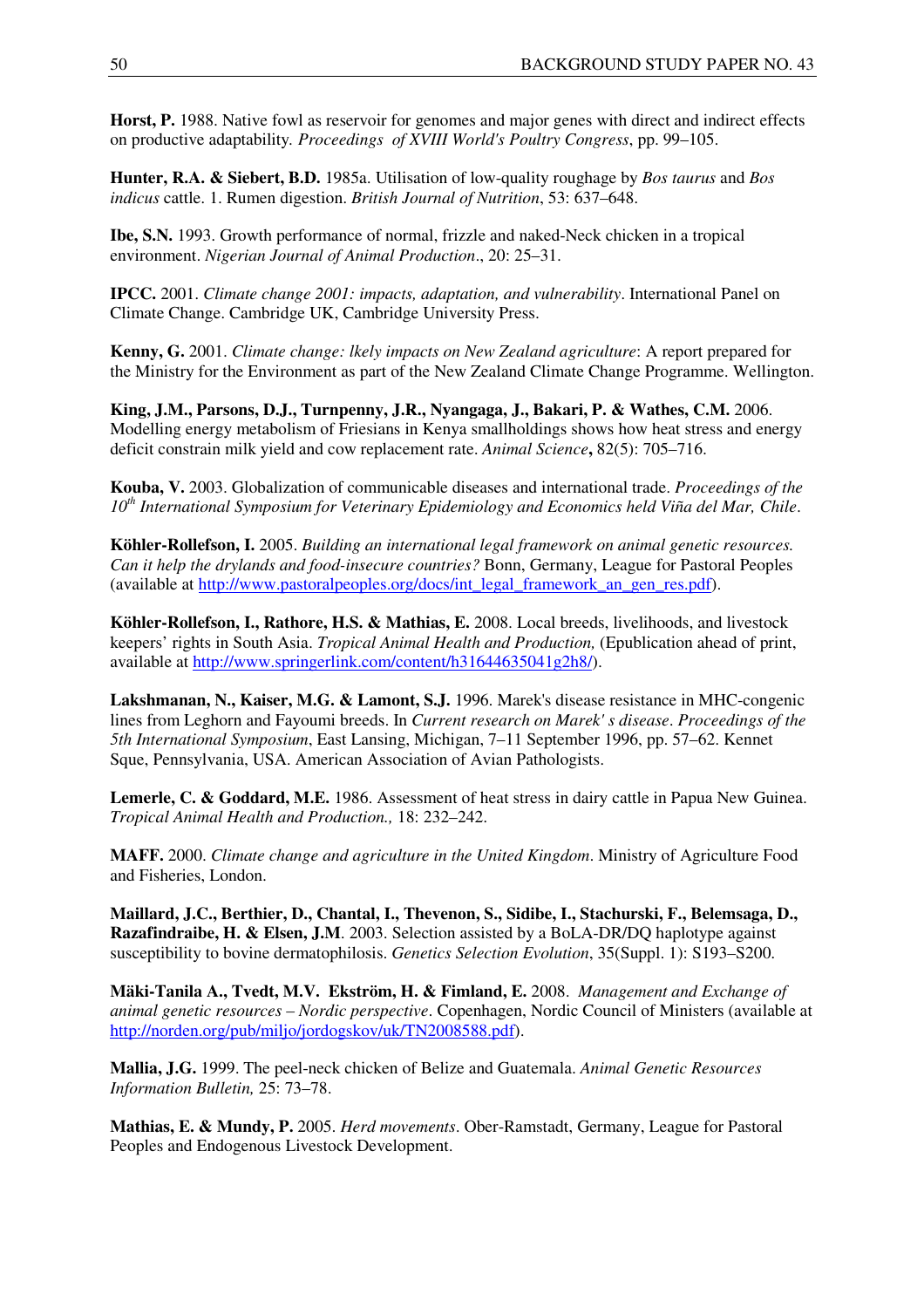**Mathur, P.K. & Horst. P.** 1990. Single and combined effects of tropically relevant major genes on performance of layers. *Proc. 4th World Congr. Genet. Appl. Livest Prod.*, XVI: 65–68.

**Mattioli, R.C., Bah, M., Faye, J., Kora, S. & Cassama, M.** 1993. A comparison of field tick infestation on N'Dama, Zebu and N'Dama × Zebu crossbred cattle. *Veterinary Parasitology,* 47(1–2): 139–148.

**Mattioli, R.C., Bah, M., Kora, S., Cassama, M. & Clifford, D.J.** 1995. Susceptibility to different tick genera in Gambian N'Dama and Gobra zebu cattle exposed to naturally occurring tick infection. *Tropical Animal Health and Production,* 27(2): 995–1005.

**Mérat, P.** 1986. Potential usefulness of the Na (Naked Neck) gene in poultry production. *World Poultry Sci. J.,* 42: 124–142.

**Meuwissen, T.H.E**. 2005. Use of genomic information for genetic improvement of livestock. In *Proceeding of the Annual Meeting of the European Association for Animal Production, Uppsala, Sweden, 5–8 June 2005*.

**Mignon-Grasteau, S., Boissy, A., Bouix, J., Faure, J.-M., Fisher, A.D., Hinch, G.N., Jensen, P.,** 

**Le Neindre, P., Mormède, P., Prunet, P., Vandeputte, M. & Beaumont, C.** 2005. Genetics of adaptation and domestication in livestock. *Livestock Production Science,* 93(1): 3–14.

**Moore, R.L., Essig, H.W. & Smithson, L.J.** 1975. Influence of breeds of beef cattle on ration utilization. *Journal of Animal Science*, 41: 203–207.

**Morris, C.A., Vlassoff, A., Bisset, S.A., Baker, R.L., Watson, T.G., West, C.J. & Wheeler, M.** 2000. Continued selection of Romney sheep for resistance or susceptibility to nematode infection: estimates of direct and correlated responses. *Animal Science*, 70(1): 17–27.

**Musavaya, K., Mergenthaler, M. & Valle Zárate, A.** 2006. Global gene flow of pigs. *In* A.Valle Zárate, K. Musavaya & C. Schäfer, eds. *Gene flow in animal genetic resources: a study on status, impact and trends*, pp. 281–304. GTZ, BMZ (also available in the annex to *The State of the World's Animal Genetic Resources for Food and Agriculture* at

ftp://ftp.fao.org/docrep/fao/010/a1250e/annexes/Thematic%20Studies/Geneflow/GeneflowStudy.pdf).

**New Agriculturalist.** 2009. *Recognising livestock keepers'rights* **(**available at http://www.newag.info/09/02/focuson/focuson4.php).

**Permin, A. & Ranvig, H.** 2001. Genetic resistance to *Ascaridia galli* infections in chickens. *Veterinary Parasitology*, 102(2): 101–111.

**Perry, B.D., McDermott, J.J., Randolph, T.F., Sones, K.R. & Thornton, P.K.** 2002. *Investing in animal health research to alleviate poverty*. Nairobi. International Livestock Research Institute.

**Pilling, D.** 2007**.** Genetic impact assessments: summary of a debate. *Animal Genetic Resources Information,* 41: 101–107.

**Popkin, B. and Duy, S.** 2003. Dynamics of the nutritional transition toward the animal foods sector in China and its implications. *The American Society for Nutritional Sciences, Journal of Nutrition*, 133(11): 3898S–3906S.

**Reiner, G., Eckert, J., Peischl, T., Bochert, S., Jäkel, T., Mackenstedt, U., Joachim, A.,** 

**Daugschie, A. & Geldermann, H.** 2002. Variation in clinical and parasitological traits in Pietran and Meishan pigs infected with *Sarcocystis miescheriana*. *Veterinary Parasitology*, 106(2): 99–113.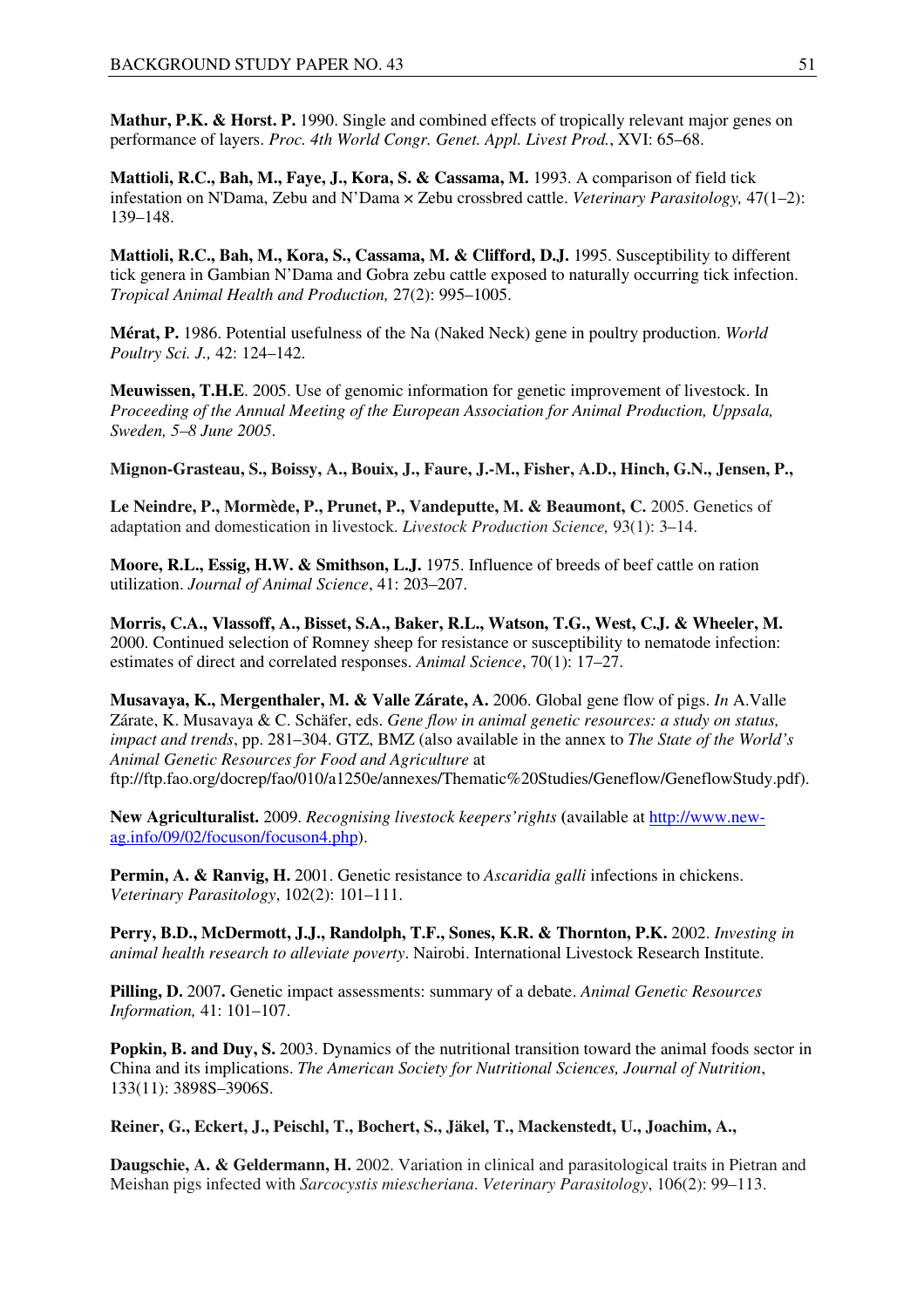**Roberts, J.A., Estuningsih, E., Widjayanti, S., Wiedosari, E., Partoutomo, S. & Spithill, T.W.** 1997. Resistance of Indonesian thin tail sheep against *Fasciola gigantica* and *F. hepatica*. *Veterinary Parasitology,* 68(1–2): 69–78.

**Roosen, J., Fadlaoui, A. & Bertaglia. M.** 2005. Economic evaluation for conservation of farm animal genetic resources. J*ournal of Animal Breeding and Genetics*, 122(4): 217–228.

**Rothschild, M.F., Plastow, G. & Newman, C.** 2003. Patenting in animal breeding and genetics. *In* A. Rosati, A. Tewolde & C. Mosconi, eds. *WAAP Book of the Year 2003*, pp. 269–278. Wageningen, the Netherlands, Wageningen Academic Publishers.

**Schäfer, C. & Valle Zárate, A.** 2006. Gene flow of sheep**.** *In* A.Valle Zárate, K. Musavaya & C. Schäfer, eds. *Gene flow in animal genetic resources: a study on status, impact and trends*, pp. 189– 228. GTZ, BMZ (also available in the annex to *The State of the World's Animal Genetic Resources for Food and Agriculture* at

ftp://ftp.fao.org/docrep/fao/010/a1250e/annexes/Thematic%20Studies/Geneflow/GeneflowStudy.pdf).

**Scherf, B., Rischkowsky, B., Hoffmann, I., Wieczorek, M., Montironi, A. & Cardellino, R.** 2006. Livestock genetic diversity in dry rangelands *In* C. Lee & T. Schaaf, eds. *The future of drylands, International Scientific Conference on Desertification and Drylands Research Tunis, Tunisia, 19-21 June 2006*, pp. 89–100. Paris, France/Dordecht the Netherlands,UNESCO/Springer.

**Shimshony, A.** 1989. Footrot in Awassis and the crosses with East Friesian sheep. *New Zealand Veterinary Journal*, 37(1): 44.

**Simianer, H.** 2000. *Valuation of indigenous farm animal populations and breeds in comparison with imported exotic breeds with a focus on sub-Saharan Africa* (**available** at http://dad.fao.org/cgibin/getblob.cgi?sid=-1,645).

**Singh, K. & Bhattacharyya, N.K.** 1990. Cardio-respiratory activity in Zebu and their F1 crosses with European breeds of dairy cattle at different ambient temperatures. *Livest. Prod. Sci*., 24: 119–128.

**SWAC-OECD/ECOWAS.** 2008. Livestock and regional market in the Sahel and West Africa. Potenials and challenges. Paris, Sahel and West Africa Club/Organisation for Economic Cooperaton and Development, Economic Community of West African States (available at http://www.oecd.org/dataoecd/10/8/41848366.pdf).

**Thornton, P.K., Kruska, R.L., Henninger, N., Kristjanson, P.M., Reid, R.S., Atieno, F., Odero, A.N. & Ndegwa, T.** 2002. *Mapping poverty and livestock in the developing world.* Nairobi. International Livestock Research Institute.

**Tisdell, C.** 2003. Socioeconomic causes of loss of animal diversity genetic: analysis and assessment. *Ecological Economics*, 45(3): 365 -376.

**Turner, H.G.** 1982. Genetic variation of rectal temperature in cows and its relationship to fertility. *Anim. Prod.*, 35: 401–412.

**Turner, H.G.** 1984. Variation in rectal temperature of cattle in a tropical environment and its relation to growth rate. *Animal Production*, 38: 417–427.

**Turner, H.G. & Short, A.J.** 1972. Effects of field infestations of gastrointestinal helminths and of the cattle tick (*Boophilus microplus*) on growth of three breeds of cattle. *Ausralian Journal of Agricultural Research.,* 23: 177–193.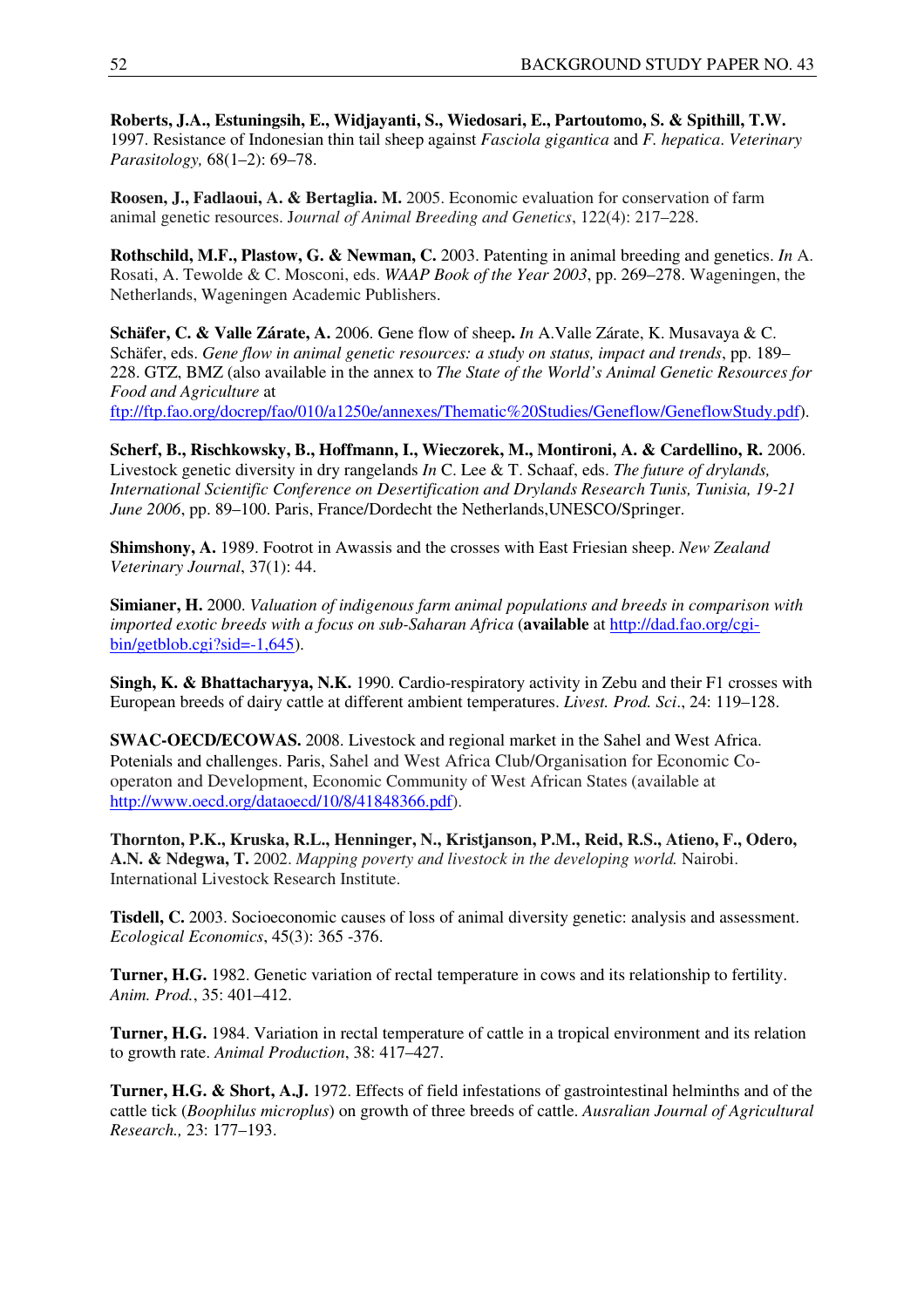**Valle Zárate, A., Musavaya, K. & Schäfer, C.** 2006. *Gene flow in animal genetic resources: a study on status, impact and trends*. GTZ, BMZ (also available in the annex to *The State of the World's Animal Genetic Resources for Food and Agriculture* at ftp://ftp.fao.org/docrep/fao/010/a1250e/annexes/Thematic%20Studies/Geneflow/GeneflowStudy.pdf).

**Zeuner, F.E.** 1963. *A history of domesticated animals.* London, Hutchinson.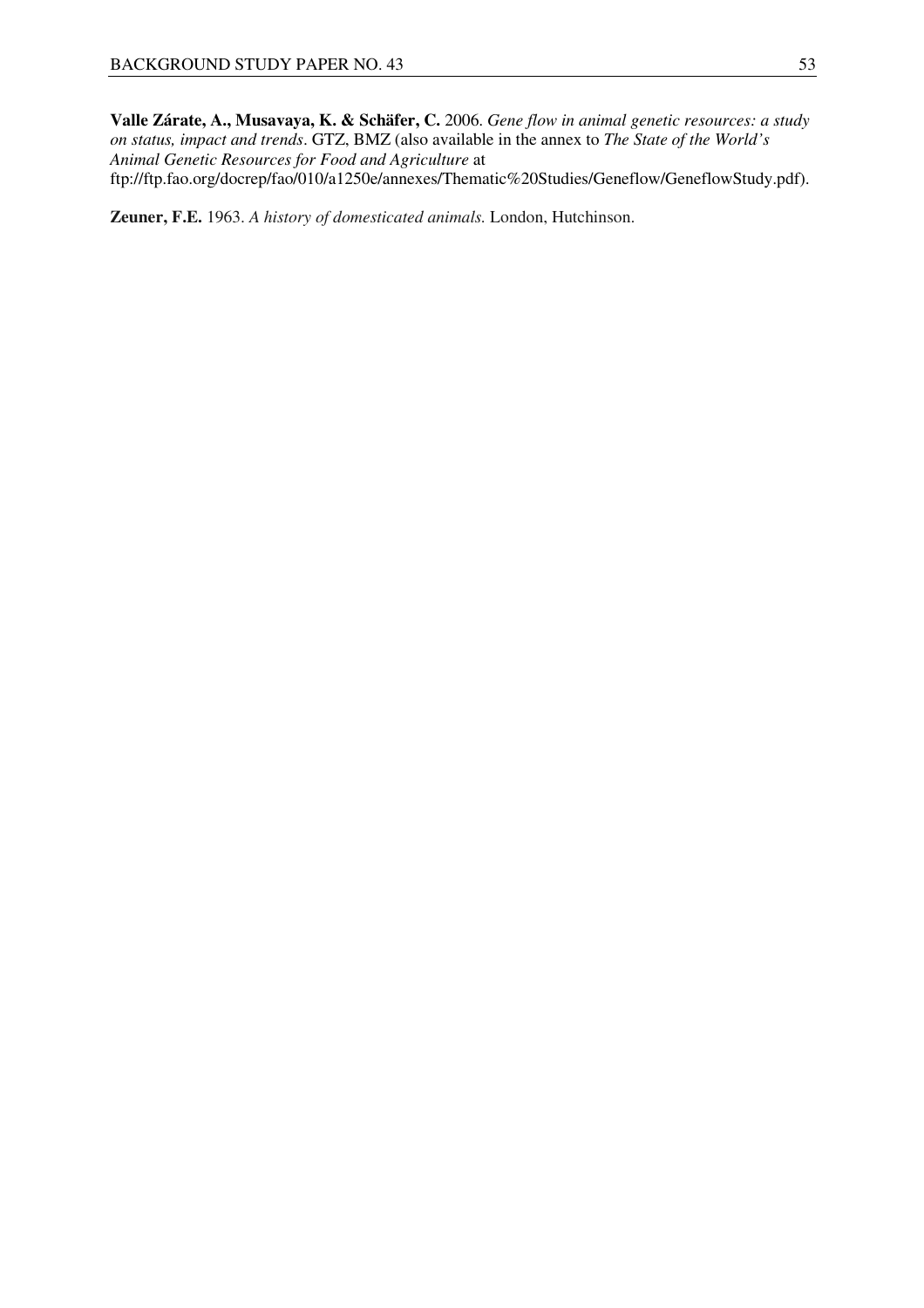| Disease/                                                          | Breed(s)                           | Compared to                                    | Experimental                       | Results                                                                                                                                                                                   | Reference                        |
|-------------------------------------------------------------------|------------------------------------|------------------------------------------------|------------------------------------|-------------------------------------------------------------------------------------------------------------------------------------------------------------------------------------------|----------------------------------|
| Parasite                                                          | showing                            | which breed(s)                                 | conditions                         |                                                                                                                                                                                           |                                  |
|                                                                   | greater<br>resistance              |                                                |                                    |                                                                                                                                                                                           |                                  |
| Trypanosoma<br>congolense                                         | Djallonke<br>sheep                 | Djallonke $\times$<br>Sahelian<br>cross-breeds | Artificial<br>Infection            | Lower parasitaemia<br>level, a longer<br>prepatent period and<br>a higher antibody<br>response than the<br>cross-breeds, but the<br>cross-breeds were<br>still heavier and grew<br>faster | Goosens et<br>al. (1999)         |
| <b>Ticks</b><br>(Amblyomma<br>variegatum;<br>Hyalomma<br>$spp.$ ) | N'Dama cattle                      | N'Dama x<br>Zebu                               | Field conditions<br>in the Gambia  | Fewer ticks                                                                                                                                                                               | Mattioli et al.<br>(1993)        |
| Ticks (various<br>species)                                        | N'Dama cattle                      | Zebu                                           | Village herds in<br>the Gambia     | Fewer ticks                                                                                                                                                                               | Claxton and<br>Leperre<br>(1991) |
| <i>Theileria</i>                                                  | Sahiwal cattle                     | Holstein-                                      | Artificial                         | Less severe clinical                                                                                                                                                                      | Glass et al,                     |
| annulata                                                          |                                    | Friesian                                       | infection<br>Field conditions      | symptoms                                                                                                                                                                                  | (2005)                           |
| Anaplasma<br>marginale;                                           | N'Dama cattle                      | Gobra Zebu                                     | in the Gambia                      | Lower serological<br>prevalence of A.                                                                                                                                                     | Mattioli et al.<br>(1995)        |
| ticks (various                                                    |                                    |                                                |                                    | marginale; fewer                                                                                                                                                                          |                                  |
| species)                                                          |                                    |                                                |                                    | ticks.                                                                                                                                                                                    |                                  |
| Haemonchus<br>contortus                                           | N'Dama cattle                      | Zebu                                           | Village herds in<br>the Gambia     | Fewer abomasal<br>worms, lower FEC*.                                                                                                                                                      | Claxton and<br>Leperre           |
|                                                                   |                                    |                                                |                                    |                                                                                                                                                                                           | (1991)                           |
| Haemonchus                                                        | Red Masaai                         | Dorper                                         | Lambs kept                         | Lambs showed lower                                                                                                                                                                        | Baker (1998)                     |
| contortus                                                         | sheep                              |                                                | under field<br>conditions in       | faecal egg count for                                                                                                                                                                      |                                  |
|                                                                   |                                    |                                                | subhumid coastal                   | H. contortus, higher<br>PCV**, lower                                                                                                                                                      |                                  |
|                                                                   |                                    |                                                | Kenya                              | mortality then Dorper                                                                                                                                                                     |                                  |
|                                                                   |                                    |                                                |                                    | lambs. Estimated to                                                                                                                                                                       |                                  |
|                                                                   |                                    |                                                |                                    | be 2 to 3 times as<br>productive as Dorper                                                                                                                                                |                                  |
|                                                                   |                                    |                                                |                                    | flocks under these                                                                                                                                                                        |                                  |
|                                                                   |                                    |                                                |                                    | conditions.                                                                                                                                                                               |                                  |
| Haemonchus<br>contortus                                           | <b>Small East</b><br>African goats | Galla                                          |                                    | Kids showed lower<br>FEC for H. contortus,                                                                                                                                                | Baker (1998)                     |
|                                                                   |                                    |                                                |                                    | higher PCV, lower                                                                                                                                                                         |                                  |
|                                                                   |                                    |                                                |                                    | mortality then Galla                                                                                                                                                                      |                                  |
|                                                                   |                                    |                                                |                                    | kids. Estimated to be<br>2 to 3 times as                                                                                                                                                  |                                  |
|                                                                   |                                    |                                                |                                    | productive as Galla                                                                                                                                                                       |                                  |
|                                                                   |                                    |                                                |                                    | flocks under these<br>conditions.                                                                                                                                                         |                                  |
| Haemonchus<br>contortus                                           | Santa Ines<br>sheep                | Ile de France,<br>Suffolk                      | Lambs grazed on<br>pastures in São | Lower FEC, higher<br>PCV, lower worm                                                                                                                                                      | Amarante et<br><i>al.</i> (2004) |
|                                                                   |                                    |                                                | Paulo State SE                     | counts                                                                                                                                                                                    |                                  |
|                                                                   |                                    |                                                | <b>Brazil</b>                      |                                                                                                                                                                                           |                                  |

| Annex 1. Selected studies indicating breed difference in resistance/tolerance to specific diseases |  |  |  |  |  |  |  |  |
|----------------------------------------------------------------------------------------------------|--|--|--|--|--|--|--|--|
|----------------------------------------------------------------------------------------------------|--|--|--|--|--|--|--|--|